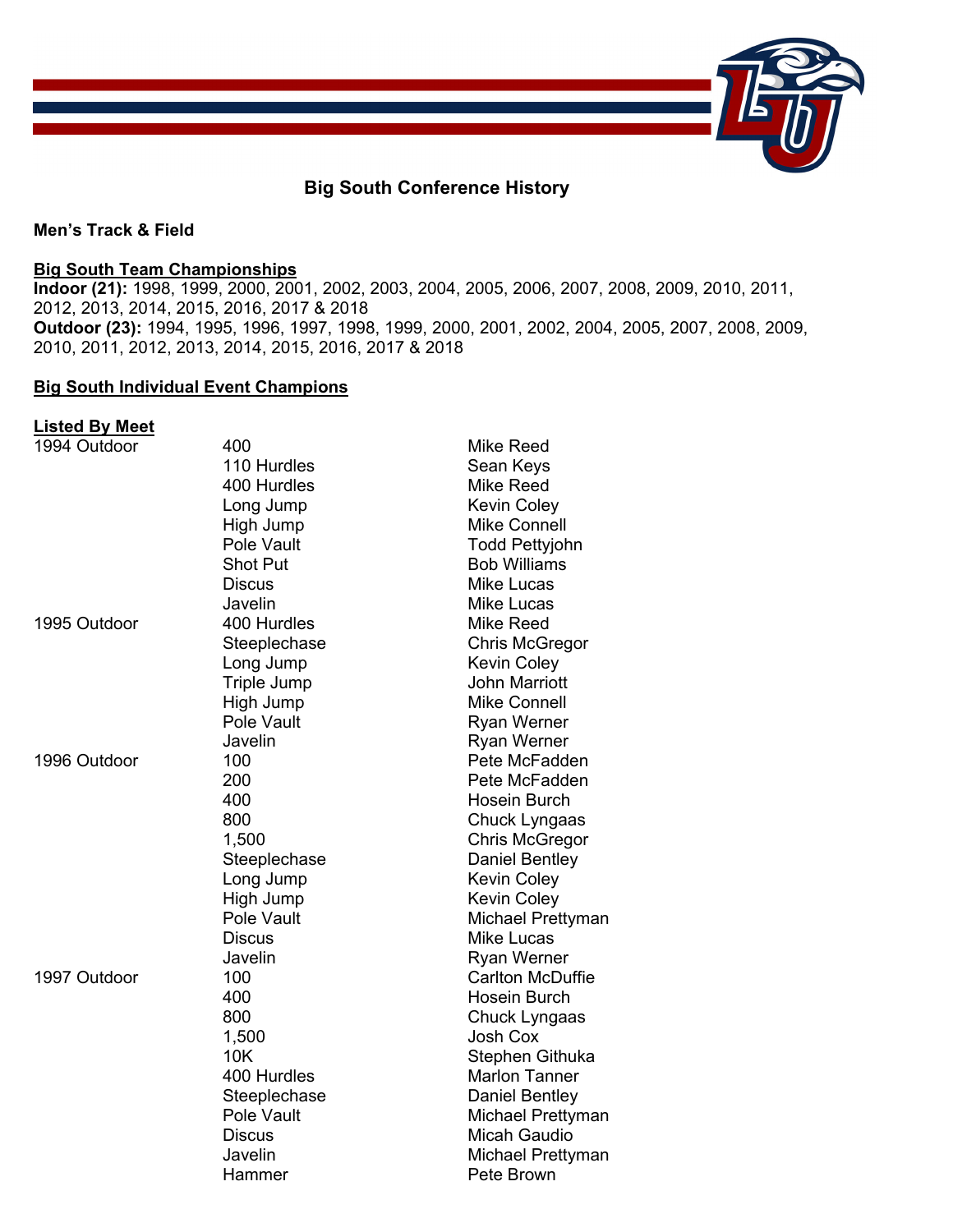| 1998 Indoor  | 55<br>200<br>400<br>Mile<br>3K<br>5K<br>55 Hurdles                                                                          | Pete McFadden<br>Pete McFadden<br><b>Marlon Tanner</b><br><b>Chris McGregor</b><br>Stephen Githuka<br>Josh Cox<br><b>Marlon Tanner</b>                                                                              |
|--------------|-----------------------------------------------------------------------------------------------------------------------------|---------------------------------------------------------------------------------------------------------------------------------------------------------------------------------------------------------------------|
| 1998 Outdoor | High Jump<br>200<br>400<br>1,500<br>110 Hurdles<br>400 Hurdles<br>Steeplechase<br>Pole Vault                                | James Johnson<br>Pete McFadden<br><b>Cedric Pollard</b><br>Stephen Githuka<br><b>Marlon Tanner</b><br><b>Marlon Tanner</b><br>Brian Kiprono<br>Greg Benhase                                                         |
| 1999 Indoor  | <b>Discus</b><br>Javelin<br>60<br>200<br>400<br>800<br>3K<br>5K                                                             | James Johnson<br><b>Brian Harrell</b><br>Jeremy Wagner<br><b>Michael Decker</b><br><b>Michael Decker</b><br><b>Chris Poluikis</b><br>Stephen Githuka<br>Stephen Githuka                                             |
| 1999 Outdoor | 60 Hurdles<br>High Jump<br>Pole Vault<br>200<br>400<br>800<br>1,500<br>10K                                                  | <b>Ken Howell</b><br>James Johnson<br>Greg Benhase<br><b>Michael Decker</b><br><b>Michael Decker</b><br>Stephen Githuka<br>Stephen Githuka<br><b>Bruce Kite</b>                                                     |
| 2000 Indoor  | 110 Hurdles<br>400 Hurdles<br>Steeplechase<br>Pole Vault<br>Discus<br>60<br>200<br>400<br>800<br>3K                         | <b>Ken Howell</b><br><b>Marlon Tanner</b><br><b>Brian Kiprono</b><br>Greg Benhase<br>James Johnson<br>Jeremy Wagner<br><b>Michael Decker</b><br><b>Michael Decker</b><br><b>Chris Poluikis</b><br><b>Bruce Kite</b> |
| 2000 Outdoor | 60 Hurdles<br>Long Jump<br><b>Triple Jump</b><br>High Jump<br>Pole Vault<br>100<br>200<br>400<br>110 Hurdles<br>400 Hurdles | <b>Brian Ballard</b><br><b>Nick Anderson</b><br>Jeremy Howe<br>James Johnson<br><b>Ken Howell</b><br>Jeremy Wagner<br><b>Michael Decker</b><br><b>Michael Decker</b><br><b>Ken Howell</b><br><b>Samuel Brunt</b>    |
|              | <b>Triple Jump</b><br>High Jump<br>Pole Vault<br><b>Shot Put</b><br><b>Discus</b><br>Javelin                                | Jeremy Howe<br><b>Nick Anderson</b><br>Ken Howell<br>Nathan Young<br>James Johnson<br>Ken Howell                                                                                                                    |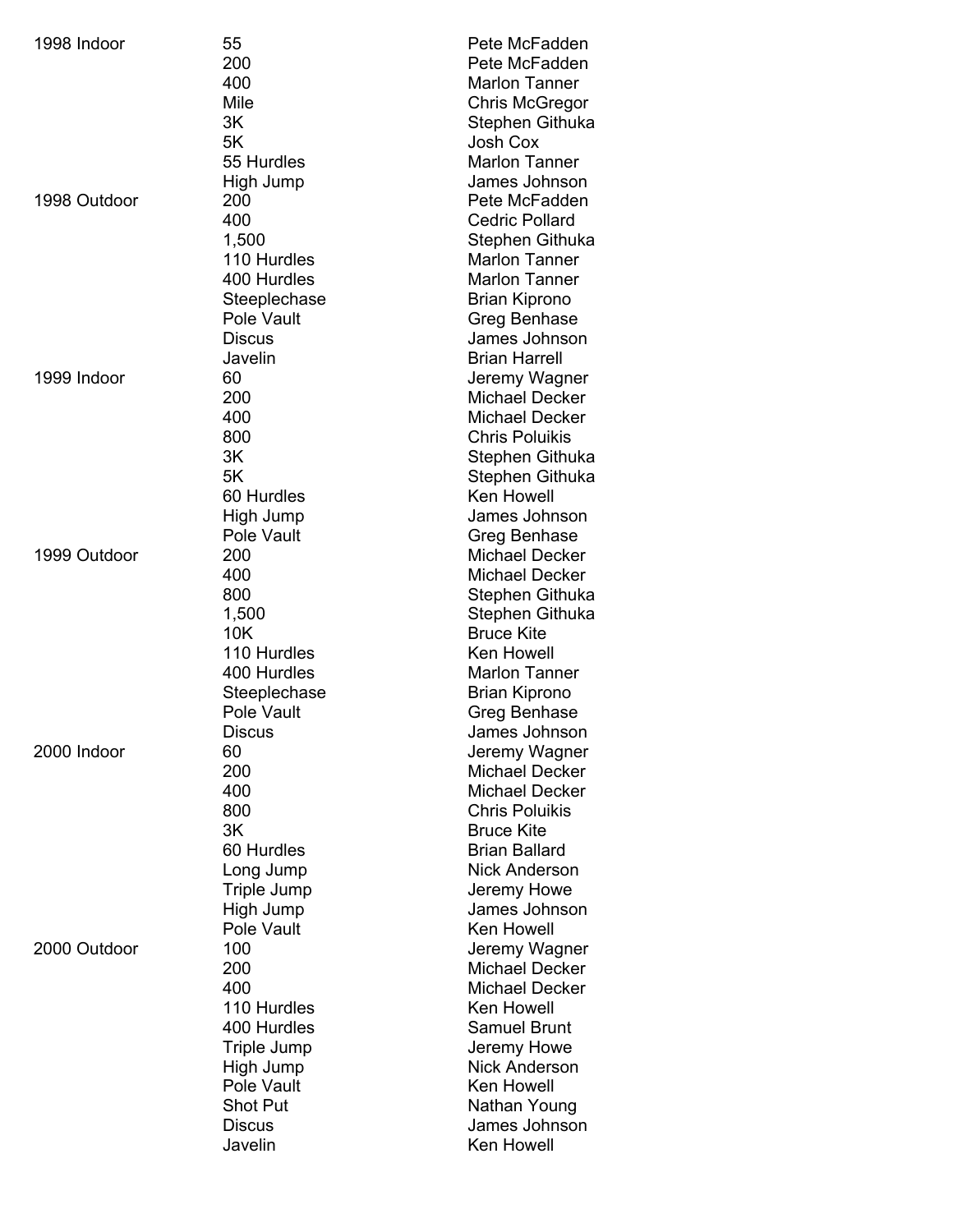| 2001 Indoor  | 200             | <b>Michael Decker</b>     |
|--------------|-----------------|---------------------------|
|              | 400             | <b>Michael Decker</b>     |
|              | 5K              | Josh Zealand              |
|              | 60 Hurdles      | Jeremy Brewer             |
|              | Long Jump       | <b>Chad Wilson</b>        |
|              | Pole Vault      | <b>Adam Williams</b>      |
| 2001 Outdoor | 100             | Jeremy Wagner             |
|              | 200             | <b>Michael Decker</b>     |
|              | 400             | <b>Michael Decker</b>     |
|              | Long Jump       | <b>Nick Anderson</b>      |
|              | Triple Jump     | <b>Chad Wilson</b>        |
|              | High Jump       | <b>Nick Anderson</b>      |
|              | Pole Vault      | <b>Ramsey Moore</b>       |
|              | Javelin         | <b>Clint Gore</b>         |
|              | Decathlon       | <b>Eric Beck</b>          |
| 2002 Indoor  | 60              | <b>Guifaly Christolin</b> |
|              | 3K              | Dan Rabe                  |
|              | 60 Hurdles      | Jeremy Graves             |
|              | Long Jump       | <b>Kevin Octave</b>       |
|              | High Jump       | <b>Nick Anderson</b>      |
|              | Pole Vault      | <b>Adam Williams</b>      |
| 2002 Outdoor | 100             | <b>Guifaly Christolin</b> |
|              | 200             | <b>Guifaly Christolin</b> |
|              | 400             | <b>Chad Wilson</b>        |
|              | 110 Hurdles     | Micah Brinkley            |
|              | Long Jump       | <b>Nick Anderson</b>      |
|              | Triple Jump     | <b>Chad Wilson</b>        |
|              | Pole Vault      | <b>Adam Williams</b>      |
|              | Decathlon       | Jordan Crawford           |
| 2003 Indoor  | 200             | Jeremy Wagner             |
|              | 400             | Jon DeBogory              |
|              | 3K              | <b>Josiah Melly</b>       |
|              | 60 Hurdles      | Lauren Williams           |
|              | Long Jump       | <b>Kevin Octave</b>       |
|              | Triple Jump     | Lauren Williams           |
|              | Pole Vault      | Lamech Marsh              |
| 2003 Outdoor | 110 Hurdles     | Micah Brinkley            |
|              | Long Jump       | <b>Kevin Octave</b>       |
| 2004 Indoor  | 5K              | Evan Falat                |
|              | Long Jump       | <b>Chad Wilson</b>        |
|              | Triple Jump     | <b>Chad Wilson</b>        |
|              | Weight          | <b>Tyler Biggins</b>      |
| 2004 Outdoor | 110 Hurdles     | Micah Brinkley            |
|              | Long Jump       | <b>Chad Wilson</b>        |
|              | Triple Jump     | <b>Chad Wilson</b>        |
|              | High Jump       | Jordan Crawford           |
|              | <b>Shot Put</b> | <b>Andy Musser</b>        |
|              | Decathlon       | Jordan Crawford           |
| 2005 Indoor  | 800             | Chris Lyons               |
|              | Mile            | Dan Rabe                  |
|              | 3K              | Josh McDougal             |
|              | 5K              | Evan Falat                |
|              | Triple Jump     | Larry Evans               |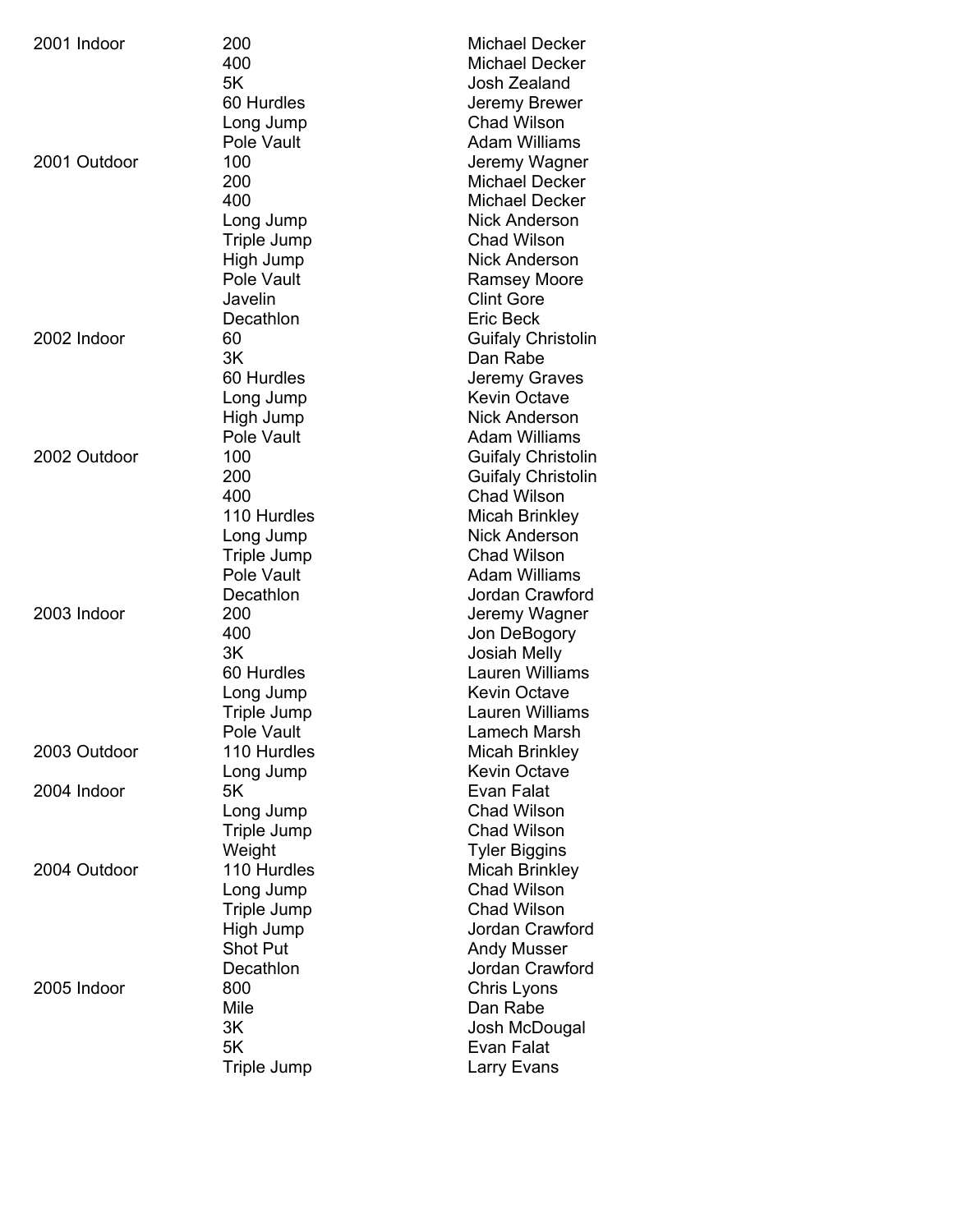| 2005 Outdoor | 800                | Chris Lyons                           |
|--------------|--------------------|---------------------------------------|
|              | 5K                 | Josh McDougal                         |
|              | 10K                | Josh McDougal                         |
|              | 400 Hurdles        | <b>Brandon Hoskins</b>                |
|              | Long Jump          | <b>Kevin Octave</b>                   |
|              | <b>Shot Put</b>    | Dan Royal                             |
|              | <b>Discus</b>      | Dan Royal                             |
| 2006 Indoor  | Mile               | Josh McDougal                         |
|              | 3K                 | Josh McDougal                         |
|              | 5K                 | Jordan McDougal                       |
|              | Pole Vault         | <b>Brandon Hoskins</b>                |
|              | Heptathlon         | <b>Clarence Murray</b>                |
| 2006 Outdoor | 1,500              | Josh McDougal                         |
|              | 5K                 | Jordan McDougal                       |
|              | 10K                | Jordan McDougal                       |
|              | Decathlon          | <b>Clarence Murray</b>                |
| 2007 Indoor  | 800                | <b>Travis Campbell</b>                |
|              | Mile               | Josh McDougal                         |
|              | 3K                 | Josh McDougal                         |
|              | 5K                 | Jordan McDougal                       |
|              | <b>Shot Put</b>    | Jon Hart                              |
|              | Heptathlon         | <b>Clarence Murray</b>                |
| 2007 Outdoor | 1,500              | Josh McDougal                         |
|              | 5K                 | Josh McDougal                         |
|              | 10K                | Josh McDougal                         |
|              | 400 Hurdles        | Tim O'Donnell                         |
|              | <b>Shot Put</b>    | Jon Hart                              |
|              | Discus             | <b>Clendon Henderson</b>              |
|              | Hammer             | Jon Hart                              |
|              | Decathlon          | <b>Brandon Hoskins</b>                |
| 2008 Indoor  | Mile               |                                       |
|              | 3K                 | Josh McDougal                         |
|              | 5K                 | Josh McDougal                         |
|              |                    | Jordan McDougal<br><b>Matt Parker</b> |
|              | Long Jump          |                                       |
|              | Triple Jump        | <b>Clarence Powell</b>                |
|              | High Jump          | <b>Matt Parker</b>                    |
|              | Pole Vault         | Kolby Shepherd                        |
|              | <b>Shot Put</b>    | <b>Clendon Henderson</b>              |
|              | Weight             | Jon Hart                              |
|              | Heptathlon         | <b>Brandon Hoskins</b>                |
| 2008 Outdoor | 5K                 | Evans Kigen                           |
|              | Steeplechase       | Evans Kigen                           |
|              | <b>Triple Jump</b> | <b>Clarence Powell</b>                |
|              | Pole Vault         | Kolby Shepherd                        |
|              | <b>Shot Put</b>    | Jon Hart                              |
|              | <b>Discus</b>      | <b>Clendon Henderson</b>              |
|              | Hammer             | Jon Hart                              |
|              | Decathlon          | <b>Daniel Newell</b>                  |
| 2009 Indoor  | 60 Hurdles         | <b>Matt Parker</b>                    |
|              | Mile               | Sam Chelanga                          |
|              | High Jump          | <b>Matt Parker</b>                    |
|              | Pole Vault         | Kolby Shepherd                        |
|              | <b>Shot Put</b>    | <b>Andrew Bartels</b>                 |
|              | Heptathlon         | Geren Woodbridge                      |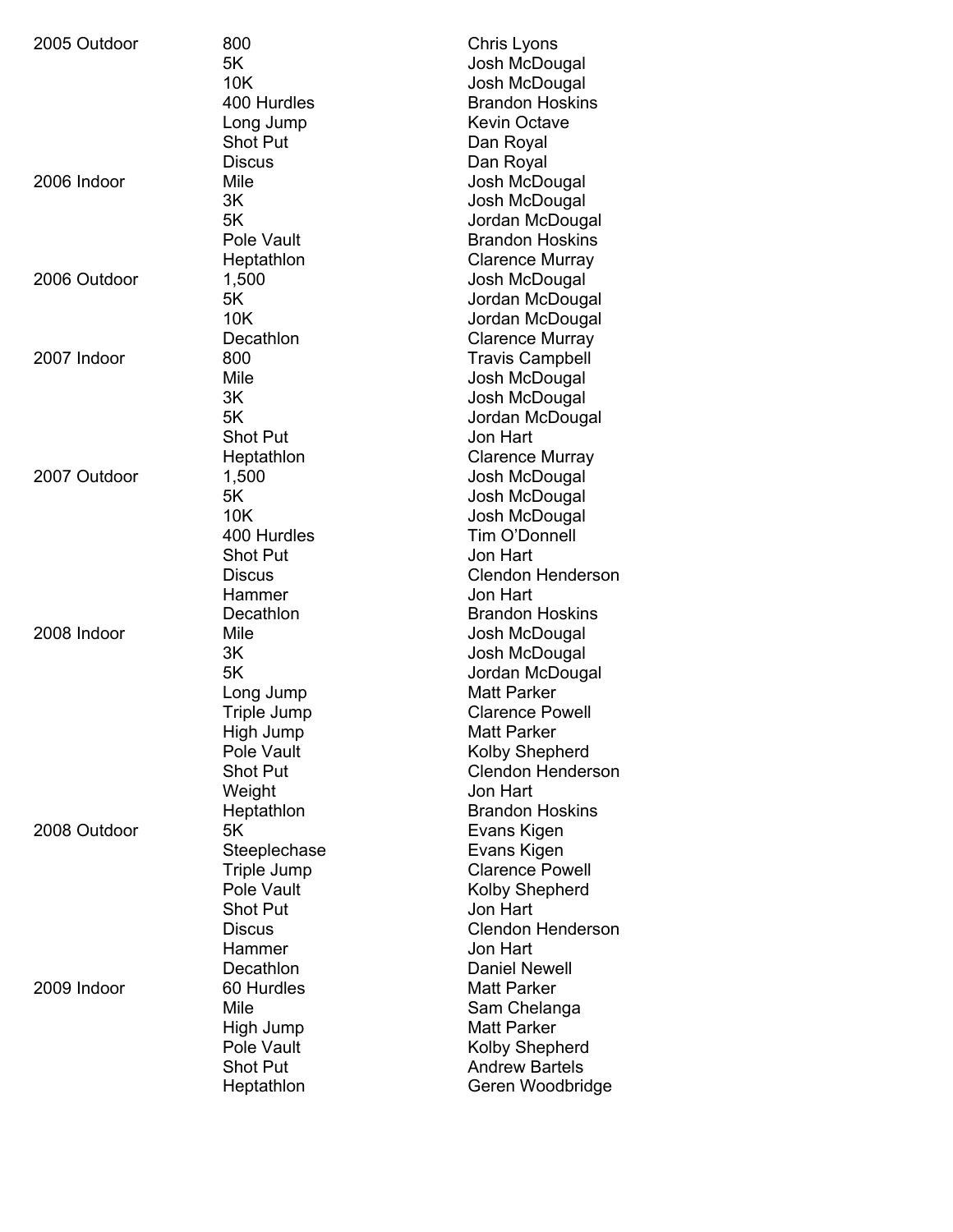| 2009 Outdoor | 1,500               | Sam Chelanga               |
|--------------|---------------------|----------------------------|
|              | 5K                  | Sam Chelanga               |
|              | 400 Hurdles         | Tim O'Donnell              |
|              | Long Jump           | <b>Anthony Bryant</b>      |
|              | Triple Jump         | <b>Anthony Bryant</b>      |
|              | High Jump           | <b>Anthony Bryant</b>      |
|              | <b>Discus</b>       | <b>John Talbert</b>        |
|              | Javelin             | <b>Ryan Bell</b>           |
|              | Decathlon           | <b>Daniel Newell</b>       |
| 2010 Indoor  | Mile                | Sam Chelanga               |
|              | 3K                  | Sam Chelanga               |
|              | <b>Triple Jump</b>  | <b>Clarence Powell</b>     |
|              | High Jump           | <b>Clarence Powell</b>     |
|              | Pole Vault          | Kolby Shepherd             |
|              | <b>Shot Put</b>     |                            |
|              |                     | <b>Ryan Smith</b>          |
|              | Heptathlon          | Geren Woodbridge           |
| 2010 Outdoor | 5K                  | Evans Kigen                |
|              | Steeplechase        | Evans Kigen                |
|              | Long Jump           | <b>Clarence Powell</b>     |
|              | Pole Vault          | Cody Fridgen               |
|              | <b>Shot Put</b>     | <b>Ryan Smith</b>          |
|              | <b>Discus</b>       | <b>Elliot Galeone</b>      |
| 2011 Indoor  | 400                 | <b>Taylor Courtney</b>     |
|              | Mile                | Sam Chelanga               |
|              | 3K                  | Evans Kigen                |
|              | 5K                  | Josh Edmonds               |
|              | Triple Jump         | <b>Clarence Powell</b>     |
|              | <b>Shot Put</b>     | <b>Ryan Smith</b>          |
|              | Heptathlon          | Geren Woodbridge           |
| 2011 Outdoor | 5K                  | Evans Kigen                |
|              | Steeplechase        | Evans Kigen                |
|              | Triple Jump         | Chris Johnson              |
|              | Pole Vault          | Kolby Shepherd             |
|              | <b>Shot Put</b>     | <b>Ryan Smith</b>          |
|              | <b>Discus</b>       | <b>Elliot Galeone</b>      |
|              | Javelin             | <b>Elliot Galeone</b>      |
|              | Decathlon           | Geren Woodbridge           |
| 2012 Indoor  | 400                 | <b>Leonard Robbins</b>     |
|              | High Jump           | Kyle Wheeler               |
|              | Pole Vault          | <b>Kolby Shepherd</b>      |
|              | <b>Shot Put</b>     | <b>Ryan Smith</b>          |
|              | <b>Weight Throw</b> | <b>Ryan Smith</b>          |
| 2012 Outdoor | 400                 | <b>Leonard Robbins</b>     |
|              | 10K                 | <b>Ngetich Kipchirchir</b> |
|              | High Jump           | Kyle Wheeler               |
|              | Pole Vault          | <b>Kolby Shepherd</b>      |
|              | <b>Shot Put</b>     | <b>Ryan Smith</b>          |
|              | <b>Discus</b>       | <b>Ryan Smith</b>          |
|              | Decathlon           | Jacob DeValve              |
|              |                     |                            |
| 2013 Indoor  | 3K                  | Caleb Edmonds              |
|              | 5K                  | Josh MacDonald             |
|              | High Jump           | Kyle Wheeler               |
|              | Pole Vault          | Cody Bingham               |
|              | Shot Put            | <b>Ryan Smith</b>          |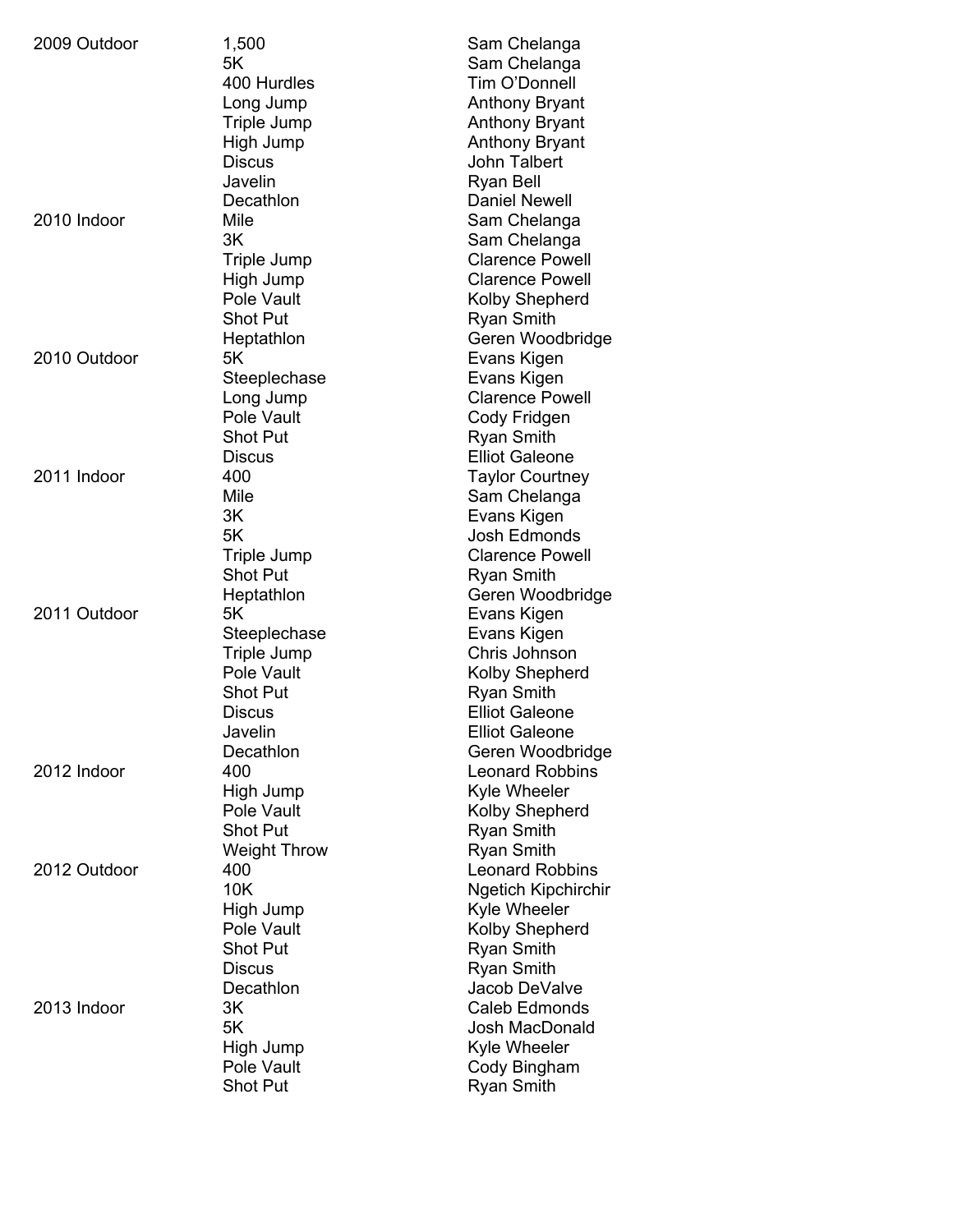| 2013 Outdoor | 800                 | <b>Isaac Wendland</b>   |
|--------------|---------------------|-------------------------|
|              | 1,500               | <b>Isaac Wendland</b>   |
|              | 5K                  | Caleb Edmonds           |
|              | 10K                 | David Ricksecker        |
|              | 400 Hurdles         | Andre Washington        |
|              | Triple Jump         | Chris Johnson           |
|              | Pole Vault          | Cody Bingham            |
|              | <b>Shot Put</b>     | <b>Ryan Smith</b>       |
| 2014 Indoor  | High Jump           | Kyle Wheeler            |
|              | <b>Shot Put</b>     | <b>Fred Fulton</b>      |
| 2014 Outdoor | 100                 | <b>ConRoy Smith</b>     |
|              | 1,500               | <b>Caleb Edmonds</b>    |
|              |                     |                         |
|              | 400 Hurdles         | <b>Ryan Davis</b>       |
|              | Steeplechase        | Josh MacDonald          |
|              | <b>Shot Put</b>     | Jacob DeValve           |
|              | <b>Discus</b>       | David Scouten           |
| 2015 Indoor  | 200                 | Stephen Racanelli       |
|              | 400                 | Stephen Racanelli       |
|              | Long Jump           | Aklesso Agama           |
|              | <b>Triple Jump</b>  | Aklesso Agama           |
|              | Weight Throw        | David Scouten           |
| 2015 Outdoor | 400                 | Stephen Racanelli       |
|              | 400 Hurdles         | <b>Ryan Davis</b>       |
|              | Long Jump           | Kyle Wheeler            |
|              | Triple Jump         | Aklesso Agama           |
|              | Pole Vault          | Ken Ritchey             |
|              | <b>Shot Put</b>     | <b>Fred Fulton</b>      |
|              | <b>Discus</b>       | <b>Fred Fulton</b>      |
|              | Javelin             | <b>Steve Feister</b>    |
|              | Decathlon           | <b>Tevan McIntire</b>   |
| 2016 Indoor  | 200                 | Stephen Racanelli       |
|              | 400                 | Stephen Racanelli       |
|              | 800                 | Michael Todd            |
|              | 60 Hurdles          | <b>Ryan Davis</b>       |
|              | Triple Jump         | Darrel Jones            |
|              | Shot Put            | <b>Fred Fulton</b>      |
|              | <b>Weight Throw</b> | <b>Fred Fulton</b>      |
|              | Heptathlon          | <b>Zach Gilroy</b>      |
| 2016 Outdoor | 400                 | Stephen Racanelli       |
|              | 800                 | <b>Bradley Prentice</b> |
|              | <b>Discus</b>       | <b>Fred Fulton</b>      |
|              | Javelin             | <b>Steve Feister</b>    |
|              | Decathlon           | <b>Zach Davis</b>       |
| 2017 Indoor  | 200                 | Stephen Racanelli       |
|              | 400                 | Jahquez Durham          |
|              | 60 Hurdles          | Jovaine Atkinson        |
|              | Pole Vault          | <b>Carson Waters</b>    |
|              | 200                 |                         |
| 2017 Outdoor |                     | Stephen Racanelli       |
|              | 400                 | Stephen Racanelli       |
|              | 110 Hurdles         | Jovaine Atkinson        |
|              | 400 Hurdles         | <b>Ryan Davis</b>       |
|              | <b>Triple Jump</b>  | Darrel Jones            |
|              | Pole Vault          | <b>Carson Waters</b>    |
|              | Javelin             | <b>Denzel Pratt</b>     |
|              | Decathlon           | Zach Davis              |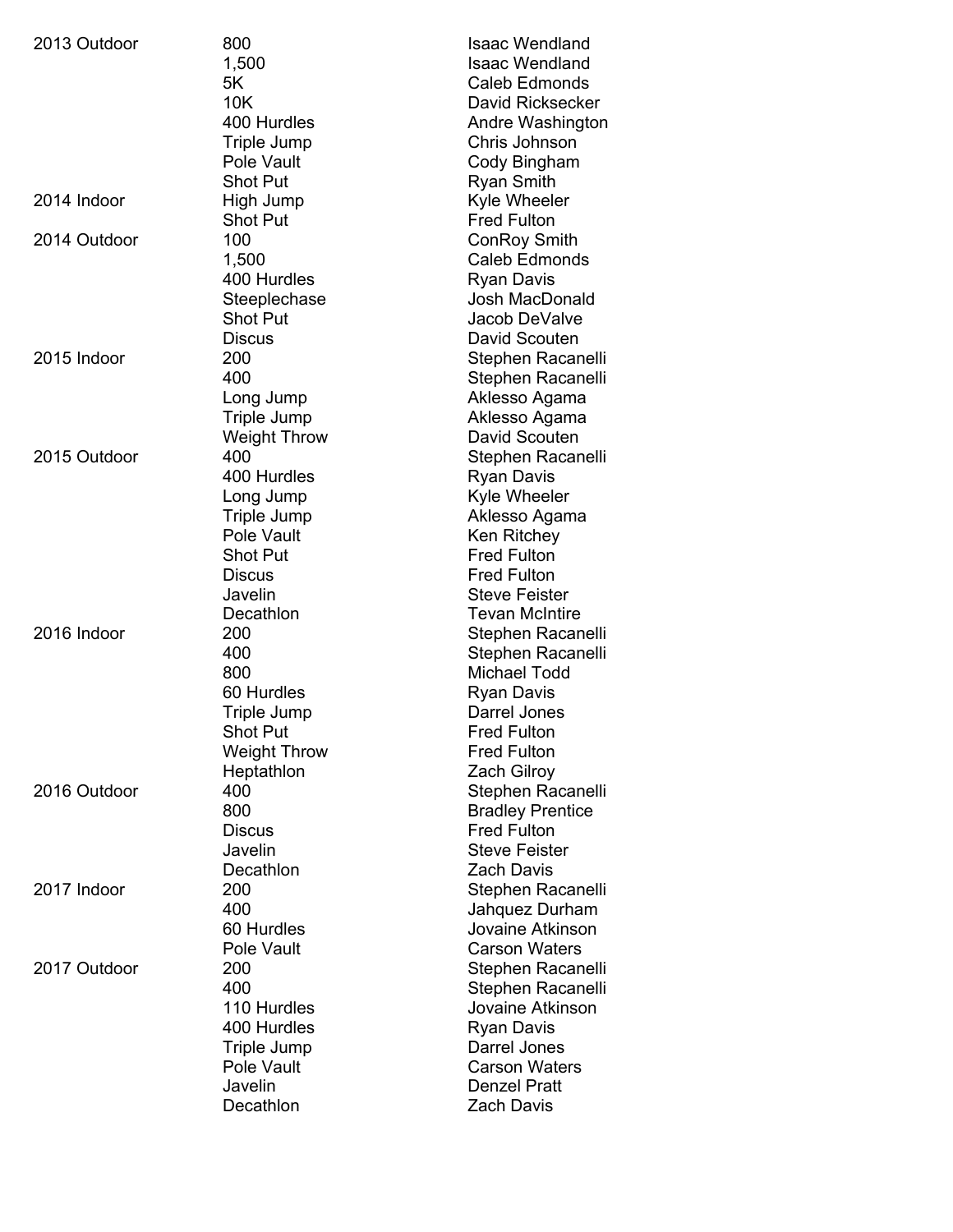| 2018 Indoor  | 60<br>200<br>400<br>60 Hurdles<br>Triple Jump                                                      | Jovaine Atkinson<br>Alejandro Perlaza Zapata<br>Alejandro Perlaza Zapata<br>Jovaine Atkinson<br>Darrel Jones                                                                                    |
|--------------|----------------------------------------------------------------------------------------------------|-------------------------------------------------------------------------------------------------------------------------------------------------------------------------------------------------|
| 2018 Outdoor | Pole Vault<br>200<br>400<br>400 Hurdles<br>Triple Jump<br>Pole Vault<br><b>Shot Put</b><br>Javelin | <b>Carson Waters</b><br>Alejandro Perlaza Zapata<br>Alejandro Perlaza Zapata<br><b>Branson Rolle</b><br>Darrel Jones<br><b>Carson Waters</b><br><b>William Partridge</b><br><b>Denzel Pratt</b> |

#### **Most Big South Men's Individual Event Titles (By Meet)**

11 – 1996 Outdoor, 1997 Outdoor, 2000 Outdoor

10 – 1999 Outdoor, 2000 Indoor, 2008 Indoor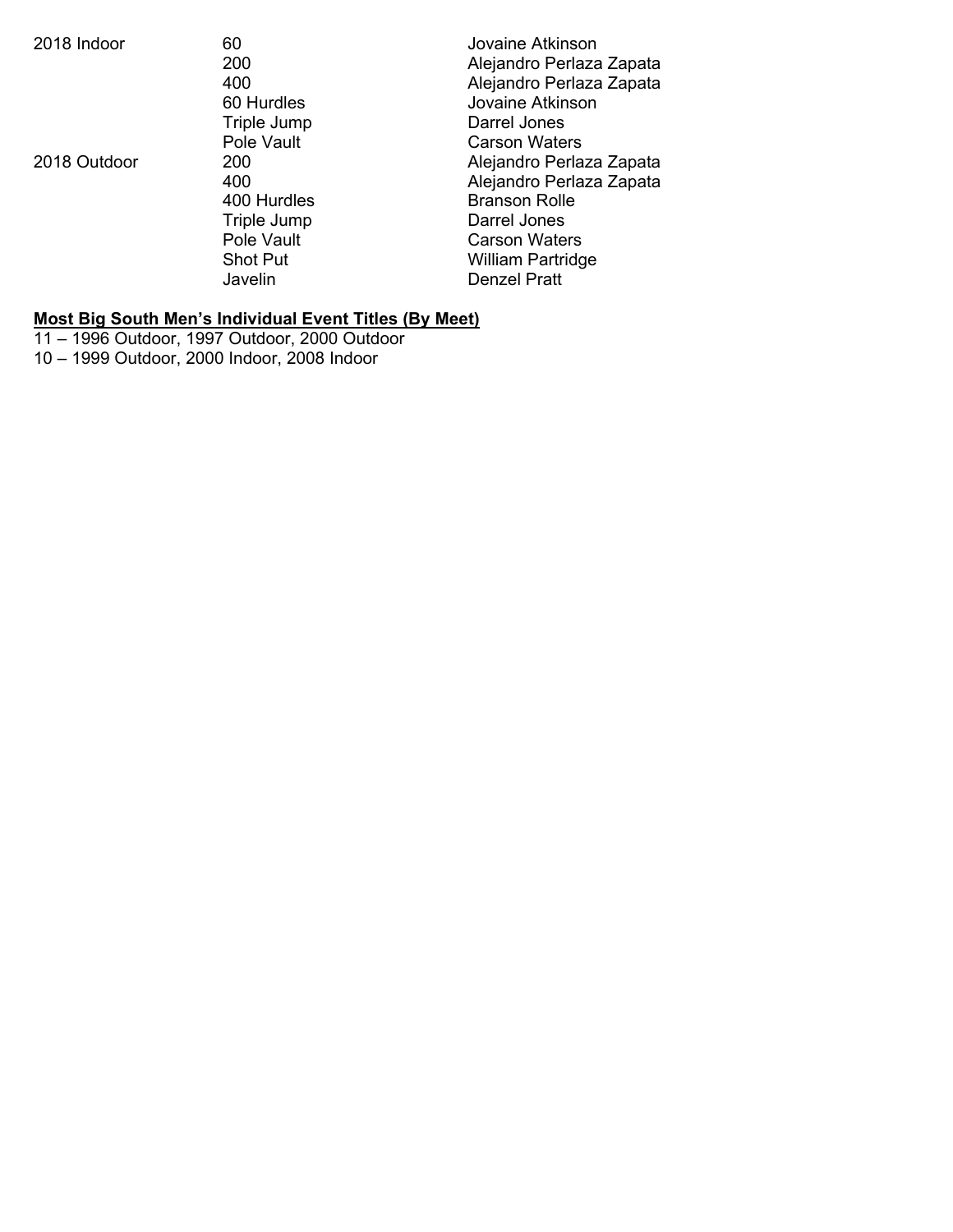## **Listed By Athlete**

| Aklesso Agama             | 2015 Indoor Long Jump     |
|---------------------------|---------------------------|
|                           | 2015 Indoor Triple Jump   |
|                           | 2015 Outdoor Triple Jump  |
| Nick Anderson             | 2000 Indoor Long Jump     |
|                           | 2000 Outdoor High Jump    |
|                           |                           |
|                           | 2001 Outdoor Long Jump    |
|                           | 2001 Outdoor High Jump    |
|                           | 2002 Indoor High Jump     |
|                           | 2002 Outdoor Long Jump    |
| Jovaine Atkinson          | 2017 Indoor 60 Hurdles    |
|                           | 2017 Outdoor 110 Hurdles  |
|                           | 2018 Indoor 60            |
|                           | 2018 Indoor 60 Hurdles    |
| <b>Brian Ballard</b>      | 2000 Indoor 60 Hurdles    |
| <b>Andrew Bartels</b>     | 2009 Indoor Shot Put      |
| Eric Beck                 | 2001 Outdoor Decathlon    |
| Ryan Bell                 | 2009 Outdoor Javelin      |
| Greg Benhase              | 1998 Outdoor Pole Vault   |
|                           | 1999 Indoor Pole Vault    |
|                           | 1999 Outdoor Pole Vault   |
|                           |                           |
| Daniel Bentley            | 1996 Outdoor Steeplechase |
|                           | 1997 Outdoor Steeplechase |
| <b>Tyler Biggins</b>      | 2004 Indoor Weight        |
| Cody Bingham              | 2013 Indoor Pole Vault    |
|                           | 2013 Outdoor Pole Vault   |
| Jeremy Brewer             | 2001 Indoor 60 Hurdles    |
| <b>Micah Brinkley</b>     | 2002 Outdoor 110 Hurdles  |
|                           | 2003 Outdoor 110 Hurdles  |
|                           | 2004 Outdoor 110 Hurdles  |
| Pete Brown                | 1997 Outdoor Hammer       |
| <b>Samuel Brunt</b>       | 2000 Outdoor 400 Hurdles  |
| <b>Anthony Bryant</b>     | 2009 Outdoor Long Jump    |
|                           |                           |
|                           | 2009 Outdoor Triple Jump  |
|                           | 2009 Outdoor High Jump    |
| <b>Hosein Burch</b>       | 1996 Outdoor 400          |
|                           | 1997 Outdoor 400          |
| <b>Travis Campbell</b>    | 2007 Indoor 800           |
| Sam Chelanga              | 2009 Indoor Mile          |
|                           | 2009 Outdoor 1,500        |
|                           | 2009 Outdoor 5K           |
|                           | 2010 Indoor Mile          |
|                           | 2010 Indoor 3K            |
|                           | 2011 Indoor Mile          |
| <b>Guifaly Christolin</b> | 2002 Indoor 60            |
|                           | 2002 Outdoor 100          |
|                           | 2002 Outdoor 200          |
| <b>Kevin Coley</b>        | 1994 Outdoor Long Jump    |
|                           |                           |
|                           | 1995 Outdoor Long Jump    |
|                           | 1996 Outdoor Long Jump    |
|                           | 1996 Outdoor High Jump    |
| <b>Mike Connell</b>       | 1994 Outdoor High Jump    |
|                           | 1995 Outdoor High Jump    |
| <b>Taylor Courtney</b>    | 2011 Indoor 400           |
| <b>Josh Cox</b>           | 1997 Outdoor 1,500        |
|                           | 1998 Indoor 5K            |
| Jordan Crawford           | 2002 Outdoor Decathlon    |
|                           | 2004 Outdoor High Jump    |
|                           | 2004 Outdoor Decathlon    |
|                           |                           |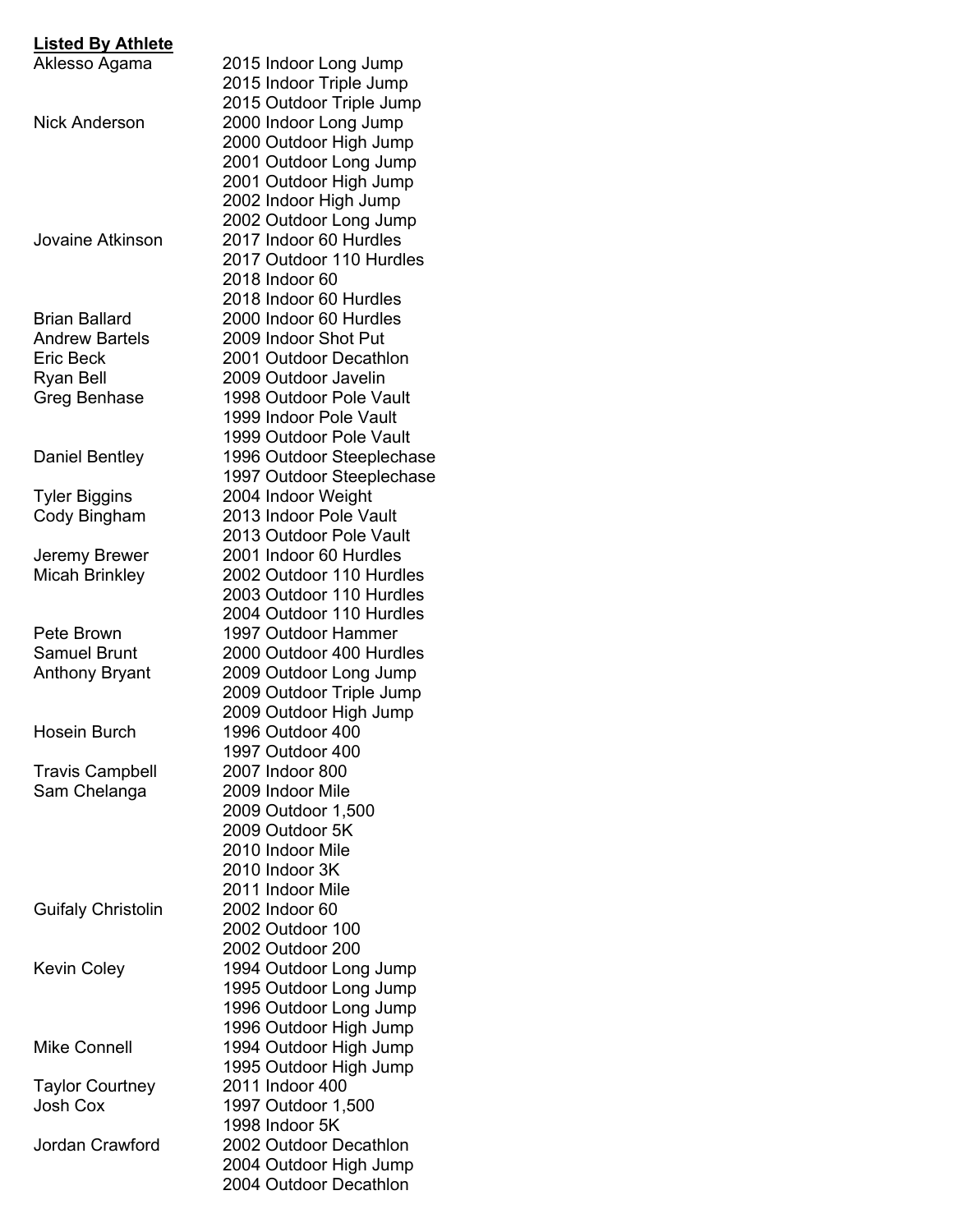| <b>Ryan Davis</b>     | 2014 Outdoor 400 Hurdles |
|-----------------------|--------------------------|
|                       | 2015 Outdoor 400 Hurdles |
|                       | 2016 Indoor 60 Hurdles   |
|                       | 2017 Outdoor 400 Hurdles |
| <b>Zach Davis</b>     | 2016 Outdoor Decathlon   |
|                       | 2017 Outdoor Decathlon   |
| Jon DeBogory          | 2003 Indoor 400          |
| <b>Michael Decker</b> | 1999 Indoor 200          |
|                       |                          |
|                       | 1999 Indoor 400          |
|                       | 1999 Outdoor 200         |
|                       | 1999 Outdoor 400         |
|                       | 2000 Indoor 200          |
|                       | 2000 Indoor 400          |
|                       | 2000 Outdoor 200         |
|                       | 2000 Outdoor 400         |
|                       | 2001 Indoor 200          |
|                       | 2001 Indoor 400          |
|                       | 2001 Outdoor 200         |
|                       |                          |
|                       | 2001 Outdoor 400         |
| Jacob DeValve         | 2012 Outdoor Decathlon   |
|                       | 2014 Outdoor Shot Put    |
| Jahquez Durham        | 2017 Indoor 400          |
| <b>Caleb Edmonds</b>  | 2013 Indoor 3K           |
|                       | 2013 Outdoor 5K          |
|                       | 2014 Outdoor 1,500       |
| Josh Edmonds          | 2011 Indoor 5K           |
| Larry Evans           | 2005 Indoor Triple Jump  |
| <b>Evan Falat</b>     | 2004 Indoor 5K           |
|                       | 2005 Indoor 5K           |
| <b>Steve Feister</b>  | 2015 Outdoor Javelin     |
|                       | 2016 Outdoor Javelin     |
|                       |                          |
| Cody Fridgen          | 2010 Outdoor Pole Vault  |
| <b>Fred Fulton</b>    | 2014 Indoor Shot Put     |
|                       | 2015 Outdoor Shot Put    |
|                       | 2015 Outdoor Discus      |
|                       | 2016 Indoor Shot Put     |
|                       | 2016 Indoor Weight Throw |
|                       | 2016 Outdoor Discus      |
| <b>Elliot Galeone</b> | 2010 Outdoor Discus      |
|                       | 2011 Outdoor Discus      |
|                       | 2011 Outdoor Javelin     |
| Micah Gaudio          | 1997 Outdoor Discus      |
|                       | 2016 Indoor Heptathlon   |
| <b>Zach Gilroy</b>    |                          |
| Stephen Githuka       | 1997 Outdoor 10K         |
|                       | 1998 Indoor 3K           |
|                       | 1998 Outdoor 1,500       |
|                       | 1999 Indoor 3K           |
|                       | 1999 Indoor 5K           |
|                       | 1999 Outdoor 800         |
|                       | 1999 Outdoor 1,500       |
| <b>Clint Gore</b>     | 2001 Outdoor Javelin     |
| Jeremy Graves         | 2002 Indoor 60 Hurdles   |
| <b>Brian Harrell</b>  | 1998 Outdoor Javelin     |
| Jon Hart              | 2007 Indoor Shot Put     |
|                       | 2007 Outdoor Shot Put    |
|                       |                          |
|                       | 2007 Outdoor Hammer      |
|                       | 2008 Indoor Weight       |
|                       | 2008 Outdoor Shot Put    |
|                       | 2008 Outdoor Hammer      |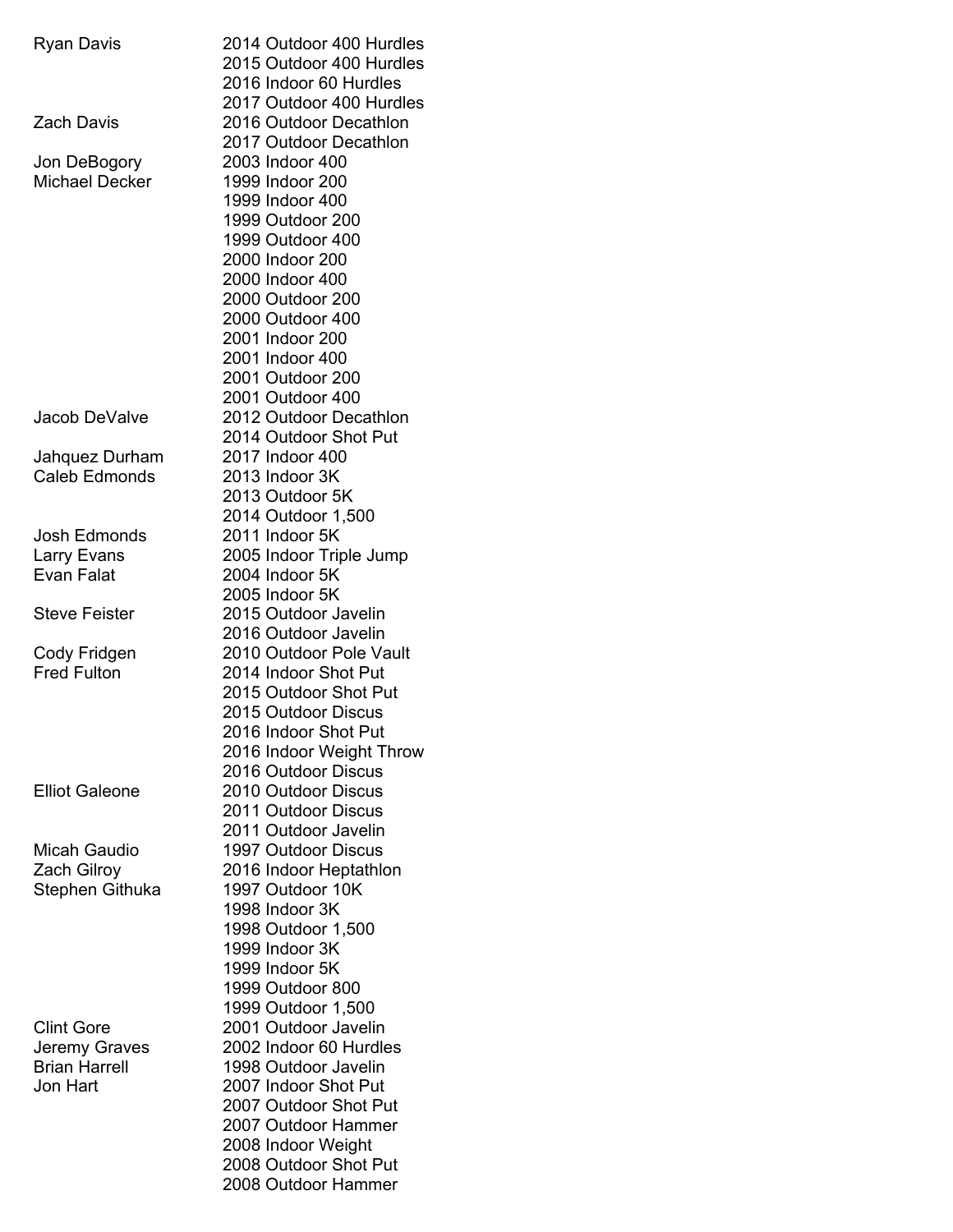| <b>Clendon Henderson</b>   | 2007 Outdoor Discus       |
|----------------------------|---------------------------|
|                            | 2008 Indoor Shot Put      |
|                            | 2008 Outdoor Discus       |
| <b>Brandon Hoskins</b>     | 2005 Outdoor 400 Hurdles  |
|                            | 2006 Indoor Pole Vault    |
|                            | 2007 Outdoor Decathlon    |
|                            | 2008 Indoor Heptathlon    |
| Jeremy Howe                | 2000 Indoor Triple Jump   |
|                            | 2000 Outdoor Triple Jump  |
| <b>Ken Howell</b>          | 1999 Indoor 60 Hurdles    |
|                            | 1999 Outdoor 110 Hurdles  |
|                            | 2000 Indoor Pole Vault    |
|                            | 2000 Outdoor 110 Hurdles  |
|                            | 2000 Outdoor Pole Vault   |
|                            | 2000 Outdoor Javelin      |
| Chris Johnson              | 2011 Outdoor Triple Jump  |
|                            | 2013 Outdoor Triple Jump  |
| James Johnson              | 1998 Indoor High Jump     |
|                            | 1998 Outdoor Discus       |
|                            | 1999 Indoor High Jump     |
|                            | 1999 Outdoor Discus       |
|                            | 2000 Indoor High Jump     |
|                            | 2000 Outdoor Discus       |
| Darrel Jones               | 2016 Indoor Triple Jump   |
|                            | 2017 Outdoor Triple Jump  |
|                            | 2018 Indoor Triple Jump   |
|                            | 2018 Outdoor Triple Jump  |
| Sean Keys                  | 1994 Outdoor 110 Hurdles  |
| Evans Kigen                | 2008 Outdoor 5K           |
|                            | 2008 Outdoor Steeplechase |
|                            | 2010 Outdoor 5K           |
|                            | 2010 Outdoor Steeplechase |
|                            | 2011 Indoor 3K            |
|                            | 2011 Outdoor 5K           |
|                            | 2011 Outdoor Steeplechase |
| <b>Ngetich Kipchirchir</b> | 2012 Outdoor 10K          |
| <b>Brian Kiprono</b>       | 1998 Outdoor Steeplechase |
|                            | 1999 Outdoor Steeplechase |
| <b>Bruce Kite</b>          | 1999 Outdoor 10K          |
|                            | 2000 Indoor 3K            |
| Mike Lucas                 | 1994 Outdoor Discus       |
|                            | 1994 Outdoor Javelin      |
|                            | 1996 Outdoor Discus       |
| Chuck Lyngaas              | 1996 Outdoor 800          |
|                            | 1997 Outdoor 800          |
| Chris Lyons                | 2005 Indoor 800           |
|                            | 2005 Outdoor 800          |
| <b>Josh MacDonald</b>      | 2013 Indoor 5K            |
|                            | 2014 Outdoor Steeplechase |
| <b>John Marriott</b>       | 1995 Outdoor Triple Jump  |
| Lamech Marsh               | 2003 Indoor Pole Vault    |
| Jordan McDougal            | 2006 Indoor 5K            |
|                            | 2006 Outdoor 5K           |
|                            | 2006 Outdoor 10K          |
|                            | 2007 Indoor 5K            |
|                            | 2008 Indoor 5K            |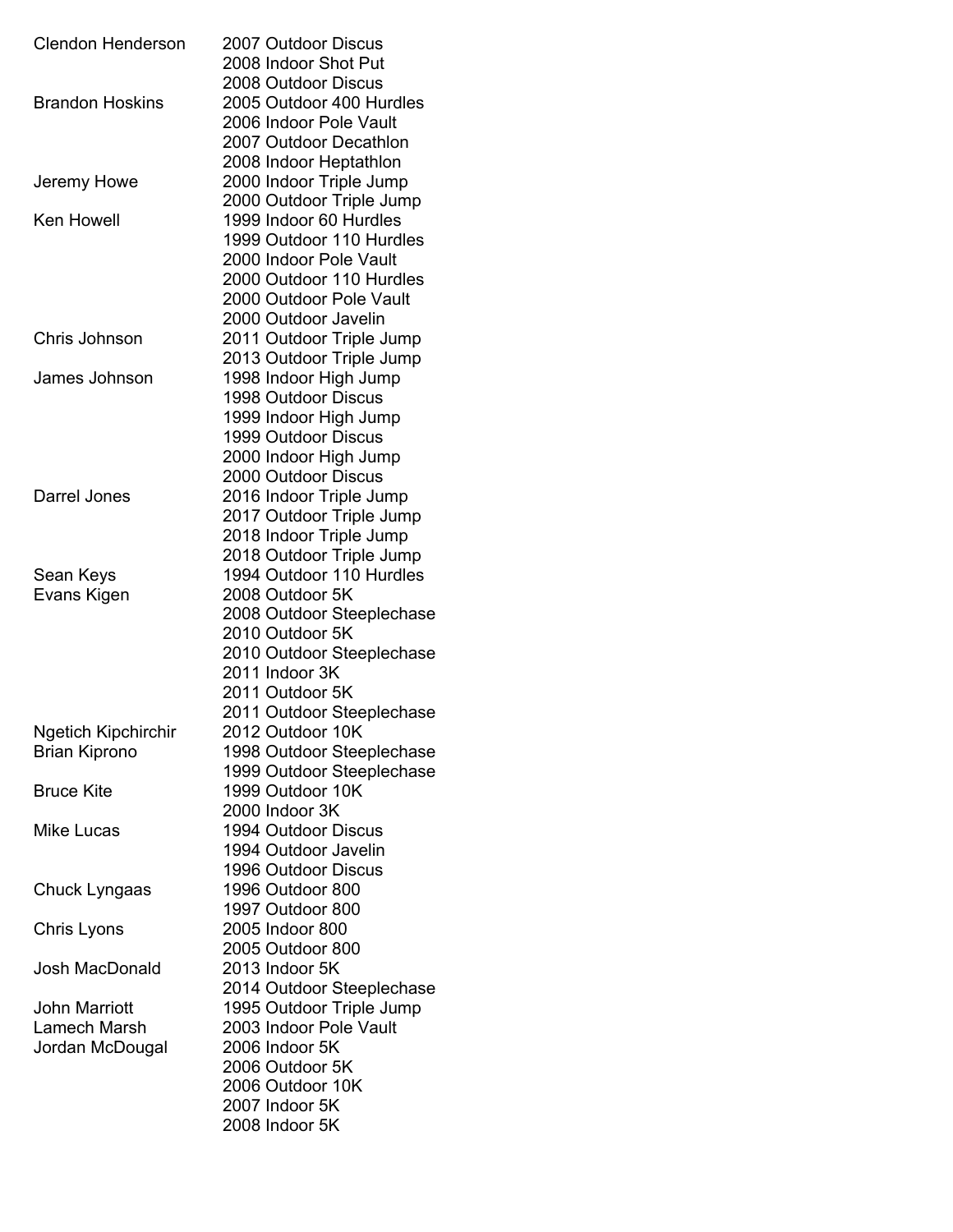| Josh McDougal                     | 2005 Indoor 3K<br>2005 Outdoor 5K<br>2005 Outdoor 10K<br>2006 Indoor Mile<br>2006 Indoor 3K<br>2006 Outdoor 1,500<br>2007 Indoor Mile<br>2007 Indoor 3K<br>2007 Outdoor 1,500<br>2007 Outdoor 5K<br>2007 Outdoor 10K<br>2008 Indoor Mile |
|-----------------------------------|------------------------------------------------------------------------------------------------------------------------------------------------------------------------------------------------------------------------------------------|
| Carlton McDuffie<br>Pete McFadden | 2008 Indoor 3K<br>1997 Outdoor 100<br>1996 Outdoor 100<br>1996 Outdoor 200<br>1998 Indoor 55<br>1998 Indoor 200                                                                                                                          |
| Chris McGregor                    | 1998 Outdoor 200<br>1995 Outdoor Steeplechase<br>1996 Outdoor 1,500<br>1998 Indoor Mile                                                                                                                                                  |
| <b>Tevan McIntire</b>             | 2015 Outdoor Decathlon                                                                                                                                                                                                                   |
| <b>Josiah Melly</b>               | 2003 Indoor 3K                                                                                                                                                                                                                           |
| <b>Ramsey Moore</b>               | 2001 Outdoor Pole Vault                                                                                                                                                                                                                  |
| <b>Clarence Murray</b>            | 2006 Indoor Heptathlon                                                                                                                                                                                                                   |
|                                   | 2006 Outdoor Decathlon                                                                                                                                                                                                                   |
|                                   | 2007 Indoor Heptathlon                                                                                                                                                                                                                   |
| <b>Andy Musser</b>                | 2004 Outdoor Shot Put                                                                                                                                                                                                                    |
| <b>Daniel Newell</b>              | 2008 Outdoor Decathlon                                                                                                                                                                                                                   |
|                                   | 2009 Outdoor Decathlon                                                                                                                                                                                                                   |
| <b>Kevin Octave</b>               | 2002 Indoor Long Jump                                                                                                                                                                                                                    |
|                                   | 2003 Indoor Long Jump                                                                                                                                                                                                                    |
|                                   | 2003 Outdoor Long Jump                                                                                                                                                                                                                   |
|                                   | 2005 Outdoor Long Jump                                                                                                                                                                                                                   |
| Tim O'Donnell                     | 2007 Outdoor 400 Hurdles                                                                                                                                                                                                                 |
|                                   | 2009 Outdoor 400 Hurdles                                                                                                                                                                                                                 |
| <b>Matt Parker</b>                | 2008 Indoor Long Jump                                                                                                                                                                                                                    |
|                                   | 2008 Indoor High Jump                                                                                                                                                                                                                    |
|                                   | 2009 Indoor 60 Hurdles                                                                                                                                                                                                                   |
|                                   | 2009 Indoor High Jump                                                                                                                                                                                                                    |
| William Partridge                 | 2018 Outdoor Shot Put                                                                                                                                                                                                                    |
| A. Perlaza Zapata                 | 2018 Indoor 200                                                                                                                                                                                                                          |
|                                   | 2018 Indoor 400                                                                                                                                                                                                                          |
|                                   | 2018 Outdoor 200                                                                                                                                                                                                                         |
|                                   | 2018 Outdoor 400                                                                                                                                                                                                                         |
|                                   |                                                                                                                                                                                                                                          |
| Todd Pettyjohn                    | 1994 Outdoor Pole Vault                                                                                                                                                                                                                  |
| <b>Cedric Pollard</b>             | 1998 Outdoor 400                                                                                                                                                                                                                         |
| <b>Chris Poluikis</b>             | 1999 Indoor 800                                                                                                                                                                                                                          |
|                                   | 2000 Indoor 800                                                                                                                                                                                                                          |
| <b>Clarence Powell</b>            | 2008 Indoor Triple Jump                                                                                                                                                                                                                  |
|                                   | 2008 Outdoor Triple Jump                                                                                                                                                                                                                 |
|                                   | 2010 Indoor Triple Jump                                                                                                                                                                                                                  |
|                                   | 2010 Indoor High Jump                                                                                                                                                                                                                    |
|                                   | 2010 Outdoor Long Jump                                                                                                                                                                                                                   |
|                                   | 2011 Indoor Triple Jump                                                                                                                                                                                                                  |
| <b>Denzel Pratt</b>               | 2017 Outdoor Javelin                                                                                                                                                                                                                     |
|                                   | 2018 Outdoor Javelin                                                                                                                                                                                                                     |
| <b>Bradley Prentice</b>           | 2016 Outdoor 800                                                                                                                                                                                                                         |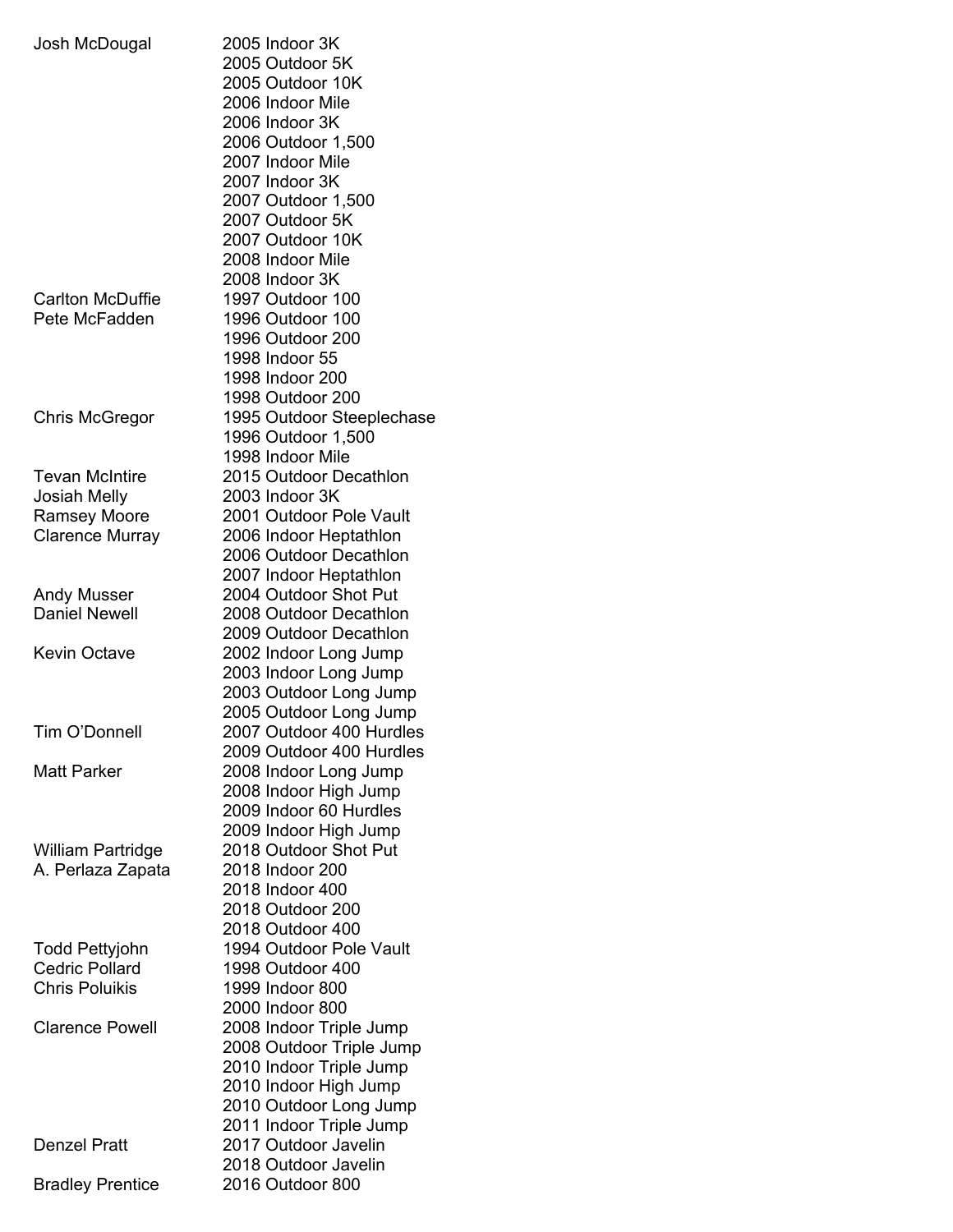| Michael Prettyman      | 1996 Outdoor Pole Vault  |
|------------------------|--------------------------|
|                        | 1997 Outdoor Pole Vault  |
|                        | 1997 Outdoor Javelin     |
| Dan Rabe               | 2002 Indoor 3K           |
|                        | 2005 Indoor Mile         |
| Stephen Racanelli      | 2015 Indoor 200          |
|                        | 2015 Indoor 400          |
|                        | 2015 Outdoor 400         |
|                        | 2016 Indoor 200          |
|                        | 2016 Indoor 400          |
|                        | 2016 Outdoor 400         |
|                        | 2017 Indoor 200          |
|                        | 2017 Outdoor 200         |
|                        | 2017 Outdoor 400         |
| Mike Reed              | 1994 Outdoor 400         |
|                        | 1994 Outdoor 400 Hurdles |
|                        | 1995 Outdoor 400 Hurdles |
| David Ricksecker       | 2013 Outdoor 10K         |
| Ken Ritchey            | 2015 Outdoor Pole Vault  |
| <b>Leonard Robbins</b> | 2012 Indoor 400          |
|                        | 2012 Outdoor 400         |
| <b>Branson Rolle</b>   | 2018 Outdoor 400 Hurdles |
| Dan Royal              | 2005 Outdoor Shot Put    |
|                        | 2005 Outdoor Discus      |
| David Scouten          | 2014 Outdoor Discus      |
|                        | 2015 Indoor Weight Throw |
| Kolby Shepherd         | 2008 Indoor Pole Vault   |
|                        | 2008 Outdoor Pole Vault  |
|                        | 2009 Indoor Pole Vault   |
|                        | 2010 Indoor Pole Vault   |
|                        | 2011 Outdoor Pole Vault  |
|                        | 2012 Indoor Pole Vault   |
|                        | 2012 Outdoor Pole Vault  |
| ConRoy Smith           | 2014 Outdoor 100         |
| <b>Ryan Smith</b>      | 2010 Indoor Shot Put     |
|                        | 2010 Outdoor Shot Put    |
|                        | 2011 Indoor Shot Put     |
|                        | 2011 Outdoor Shot Put    |
|                        | 2012 Indoor Shot Put     |
|                        | 2012 Indoor Weight Throw |
|                        | 2012 Outdoor Shot Put    |
|                        | 2012 Outdoor Discus      |
|                        | 2013 Indoor Shot Put     |
|                        | 2013 Outdoor Shot Put    |
| <b>John Talbert</b>    | 2009 Outdoor Discus      |
| <b>Marlon Tanner</b>   | 1997 Outdoor 400 Hurdles |
|                        | 1998 Indoor 400          |
|                        | 1998 Indoor 55 Hurdles   |
|                        | 1998 Outdoor 110 Hurdles |
|                        | 1998 Outdoor 400 Hurdles |
|                        | 1999 Outdoor 400 Hurdles |
| Michael Todd           | 2016 Indoor 800          |
| Jeremy Wagner          | 1999 Indoor 60           |
|                        | 2000 Indoor 60           |
|                        | 2000 Outdoor 100         |
|                        | 2001 Outdoor 100         |
|                        | 2003 Indoor 200          |
| Andre Washington       | 2013 Outdoor 400 Hurdles |
|                        |                          |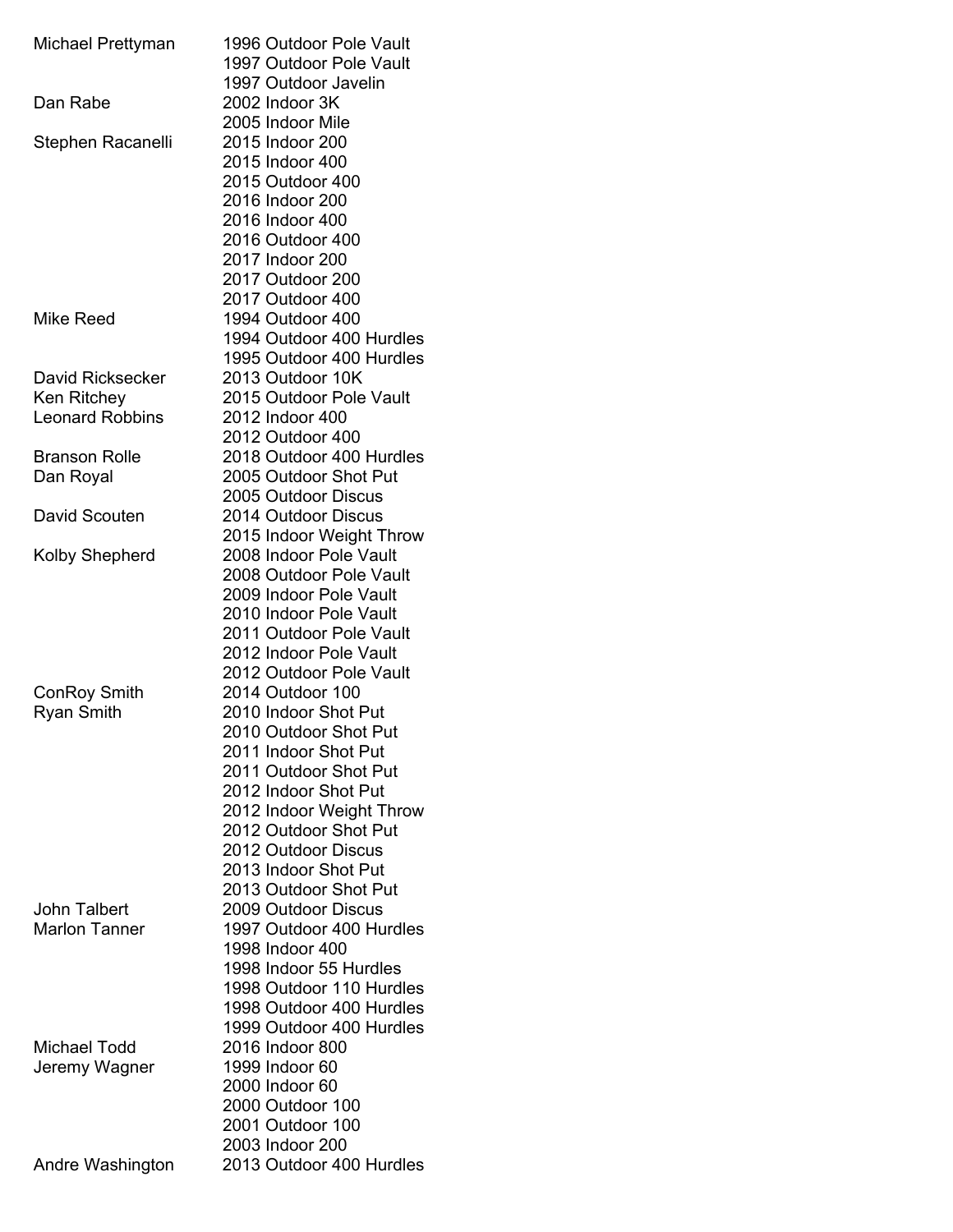| <b>Carson Waters</b> | 2017 Indoor Pole Vault<br>2017 Outdoor Pole Vault<br>2018 Indoor Pole Vault<br>2018 Outdoor Pole Vault |
|----------------------|--------------------------------------------------------------------------------------------------------|
| Isaac Wendland       | 2013 Outdoor 800<br>2013 Outdoor 1,500                                                                 |
| <b>Ryan Werner</b>   | 1995 Outdoor Pole Vault<br>1995 Outdoor Javelin                                                        |
|                      | 1996 Outdoor Javelin                                                                                   |
| Kyle Wheeler         | 2012 Indoor High Jump                                                                                  |
|                      | 2012 Outdoor High Jump                                                                                 |
|                      | 2013 Indoor High Jump                                                                                  |
|                      | 2014 Indoor High Jump                                                                                  |
|                      | 2015 Outdoor Long Jump                                                                                 |
| <b>Adam Williams</b> | 2001 Indoor Pole Vault                                                                                 |
|                      | 2002 Indoor Pole Vault                                                                                 |
|                      | 2002 Outdoor Pole Vault                                                                                |
| <b>Bob Williams</b>  | 1994 Outdoor Shot Put                                                                                  |
| Lauren Williams      | 2003 Indoor 60 Hurdles                                                                                 |
|                      | 2003 Indoor Triple Jump                                                                                |
| Chad Wilson          | 2001 Indoor Long Jump                                                                                  |
|                      | 2001 Outdoor Triple Jump                                                                               |
|                      | 2002 Outdoor 400                                                                                       |
|                      | 2002 Outdoor Triple Jump                                                                               |
|                      | 2004 Indoor Long Jump                                                                                  |
|                      | 2004 Indoor Triple Jump                                                                                |
|                      | 2004 Outdoor Long Jump                                                                                 |
|                      | 2004 Outdoor Triple Jump                                                                               |
| Geren Woodbridge     | 2009 Indoor Heptathlon                                                                                 |
|                      | 2010 Indoor Heptathlon                                                                                 |
|                      | 2011 Indoor Heptathlon                                                                                 |
|                      | 2011 Outdoor Decathlon                                                                                 |
| Nathan Young         | 2000 Outdoor Shot Put                                                                                  |
| Josh Zealand         | 2001 Indoor 5K                                                                                         |

## **Most Big South Men's Individual Event Titles (By Athlete)**

13 – Josh McDougal 12 – Mike Decker 10 – Ryan Smith 9 – Stephen Racanelli 8 – Chad Wilson 7 – Stephen Githuka, Evans Kigen, Kolby Shepherd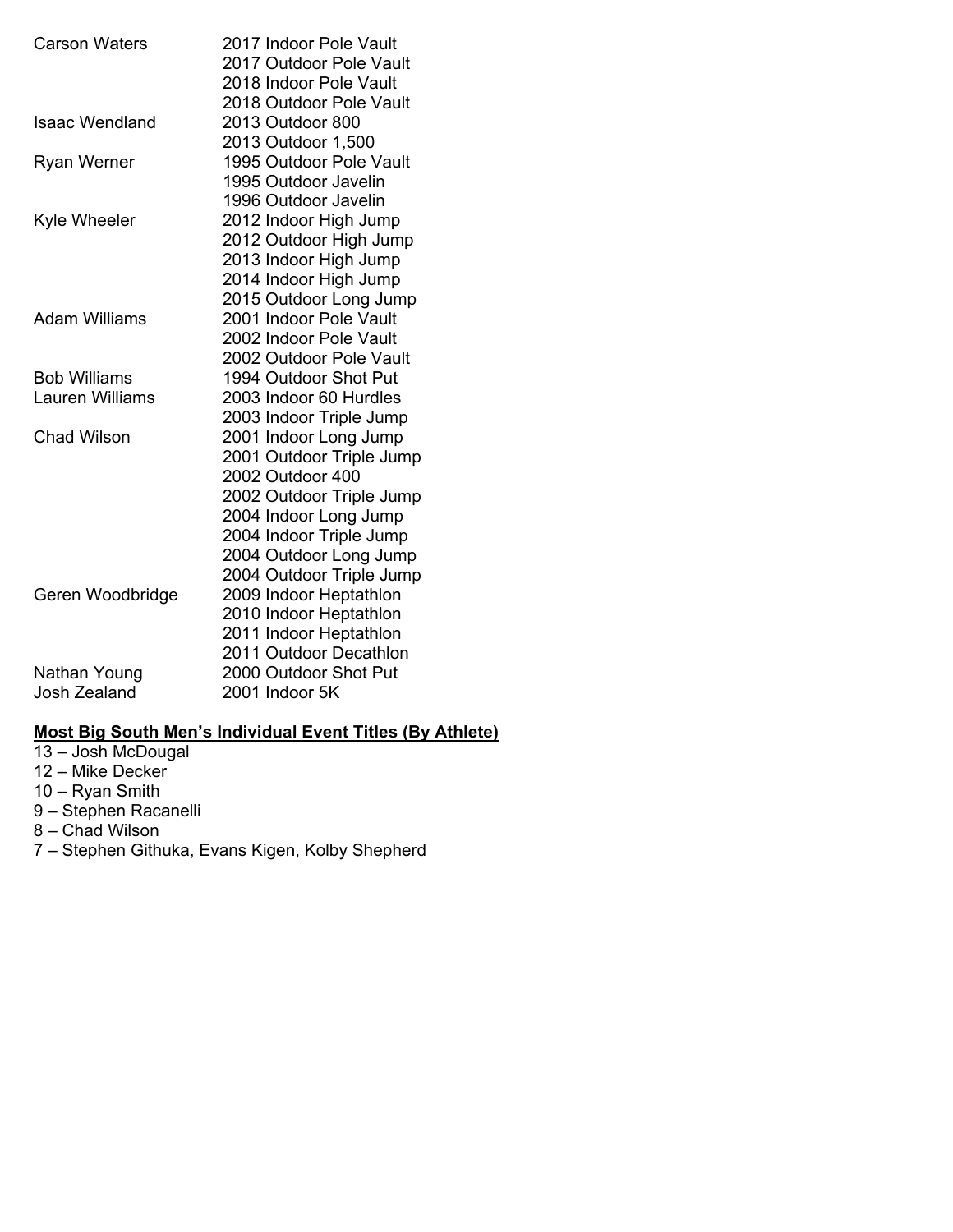| <b>Listed By Event</b> |                                 |
|------------------------|---------------------------------|
| Indoor 55/60           | 1998 – Pete McFadden (55)       |
|                        | 1999 – Jeremy Wagner            |
|                        | 2000 – Jeremy Wagner            |
|                        | 2002 - Guifaly Christolin       |
|                        | 2018 - Jovaine Atkinson         |
| Outdoor 100            | 1996 – Pete McFadden            |
|                        | 1997 – Carlton McDuffie         |
|                        | 2000 – Jeremy Wagner            |
|                        | 2001 - Jeremy Wagner            |
|                        | 2002 - Guifaly Christolin       |
|                        | 2014 - ConRoy Smith             |
| Indoor 200             | 1998 - Pete McFadden            |
|                        | 1999 - Michael Decker           |
|                        | 2000 - Michael Decker           |
|                        | 2001 – Michael Decker           |
|                        | 2003 – Jeremy Wagner            |
|                        | 2015 - Stephen Racanelli        |
|                        | 2016 - Stephen Racanelli        |
|                        | 2017 - Stephen Racanelli        |
|                        | 2018 – Alejandro Perlaza Zapata |
| Outdoor 200            | 1996 - Pete McFadden            |
|                        | 1998 – Pete McFadden            |
|                        | 1999 - Michael Decker           |
|                        | 2000 – Michael Decker           |
|                        | 2001 – Michael Decker           |
|                        | 2002 - Guifaly Christolin       |
|                        | 2017 - Stephen Racanelli        |
|                        | 2018 – Alejandro Perlaza Zapata |
| Indoor 400             | 1998 - Marlon Tanner            |
|                        | 1999 - Michael Decker           |
|                        | 2000 - Michael Decker           |
|                        | 2001 – Michael Decker           |
|                        | 2003 – Jon DeBogory             |
|                        | 2011 - Taylor Courtney          |
|                        | 2012 – Leonard Robbins          |
|                        | 2015 – Stephen Racanelli        |
|                        | 2016 - Stephen Racanelli        |
|                        | 2017 - Jahquez Durham           |
|                        | 2018 – Alejandro Perlaza Zapata |
| Outdoor 400            | 1994 - Mike Reed                |
|                        | 1996 – Hosein Burch             |
|                        | 1997 – Hosein Burch             |
|                        | 1998 - Cedric Pollard           |
|                        | 1999 - Michael Decker           |
|                        | 2000 - Michael Decker           |
|                        | 2001 - Michael Decker           |
|                        | 2002 - Chad Wilson              |
|                        | 2012 – Leonard Robbins          |
|                        | 2015 – Stephen Racanelli        |
|                        | 2016 – Stephen Racanelli        |
|                        | 2017 - Stephen Racanelli        |
|                        | 2018 – Alejandro Perlaza Zapata |
| Indoor 800             | 1999 - Chris Poluikis           |
|                        | 2000 - Chris Poluikis           |
|                        | 2005 - Chris Lyons              |
|                        | 2007 - Travis Campbell          |
|                        | 2016 – Michael Todd             |
|                        |                                 |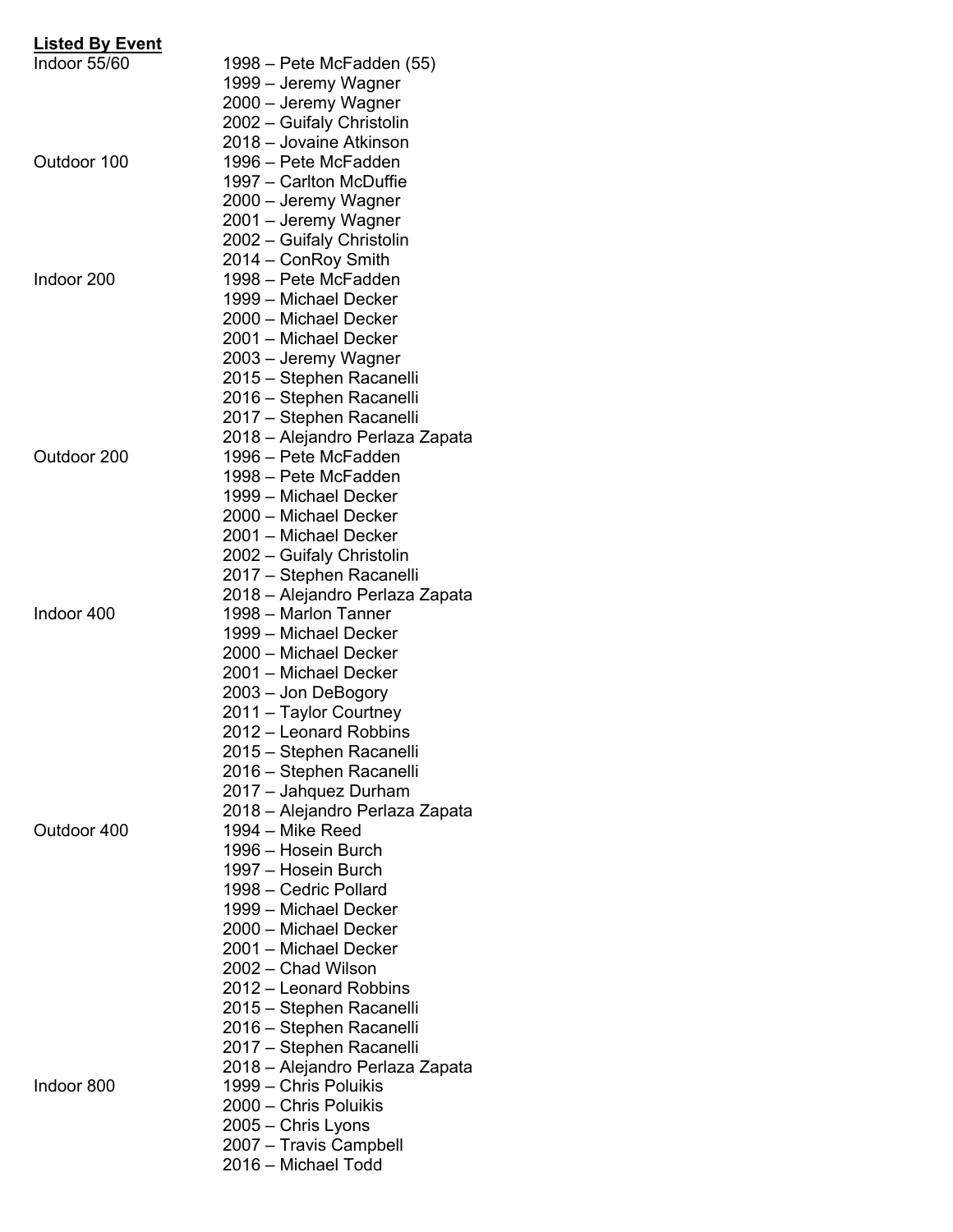| Outdoor 800        | 1996 – Chuck Lyngaas    |
|--------------------|-------------------------|
|                    | 1997 – Chuck Lyngaas    |
|                    | 1999 - Stephen Githuka  |
|                    | 2005 - Chris Lyons      |
|                    | 2013 - Isaac Wendland   |
|                    | 2016 - Bradley Prentice |
| <b>Indoor Mile</b> | 1998 - Chris McGregor   |
|                    | 2005 - Dan Rabe         |
|                    | 2006 - Josh McDougal    |
|                    | 2007 – Josh McDougal    |
|                    | 2008 - Josh McDougal    |
|                    | 2009 – Sam Chelanga     |
|                    | 2010 - Sam Chelanga     |
|                    | 2011 - Sam Chelanga     |
| Outdoor 1,500      | 1996 - Chris McGregor   |
|                    | 1997 - Josh Cox         |
|                    | 1998 – Stephen Githuka  |
|                    | 1999 – Stephen Githuka  |
|                    | 2006 - Josh McDougal    |
|                    | 2007 – Josh McDougal    |
|                    | 2009 - Sam Chelanga     |
|                    | 2013 - Isaac Wendland   |
|                    | 2014 - Caleb Edmonds    |
| Indoor 3K          | 1998 - Stephen Githuka  |
|                    | 1999 - Stephen Githuka  |
|                    | 2000 - Bruce Kite       |
|                    | 2002 - Dan Rabe         |
|                    | 2003 – Josiah Melly     |
|                    | 2005 – Josh McDougal    |
|                    | 2006 – Josh McDougal    |
|                    | 2007 - Josh McDougal    |
|                    | 2008 - Josh McDougal    |
|                    | 2010 - Sam Chelanga     |
|                    | 2011 – Evans Kigen      |
|                    | 2013 - Caleb Edmonds    |
| Indoor 5K          | 1998 - Josh Cox         |
|                    | 1999 – Stephen Githuka  |
|                    | 2001 - Josh Zealand     |
|                    | 2004 - Evan Falat       |
|                    | 2005 - Evan Falat       |
|                    | 2006 - Jordan McDougal  |
|                    | 2007 - Jordan McDougal  |
|                    | 2008 - Jordan McDougal  |
|                    | 2011 - Josh Edmonds     |
|                    | 2013 - Josh MacDonald   |
| Outdoor 5K         | 2005 - Josh McDougal    |
|                    | 2006 – Jordan McDougal  |
|                    | 2007 – Josh McDougal    |
|                    | 2008 – Evans Kigen      |
|                    | 2009 - Sam Chelanga     |
|                    | 2010 – Evans Kigen      |
|                    | 2011 – Evans Kigen      |
|                    | 2013 - Caleb Edmonds    |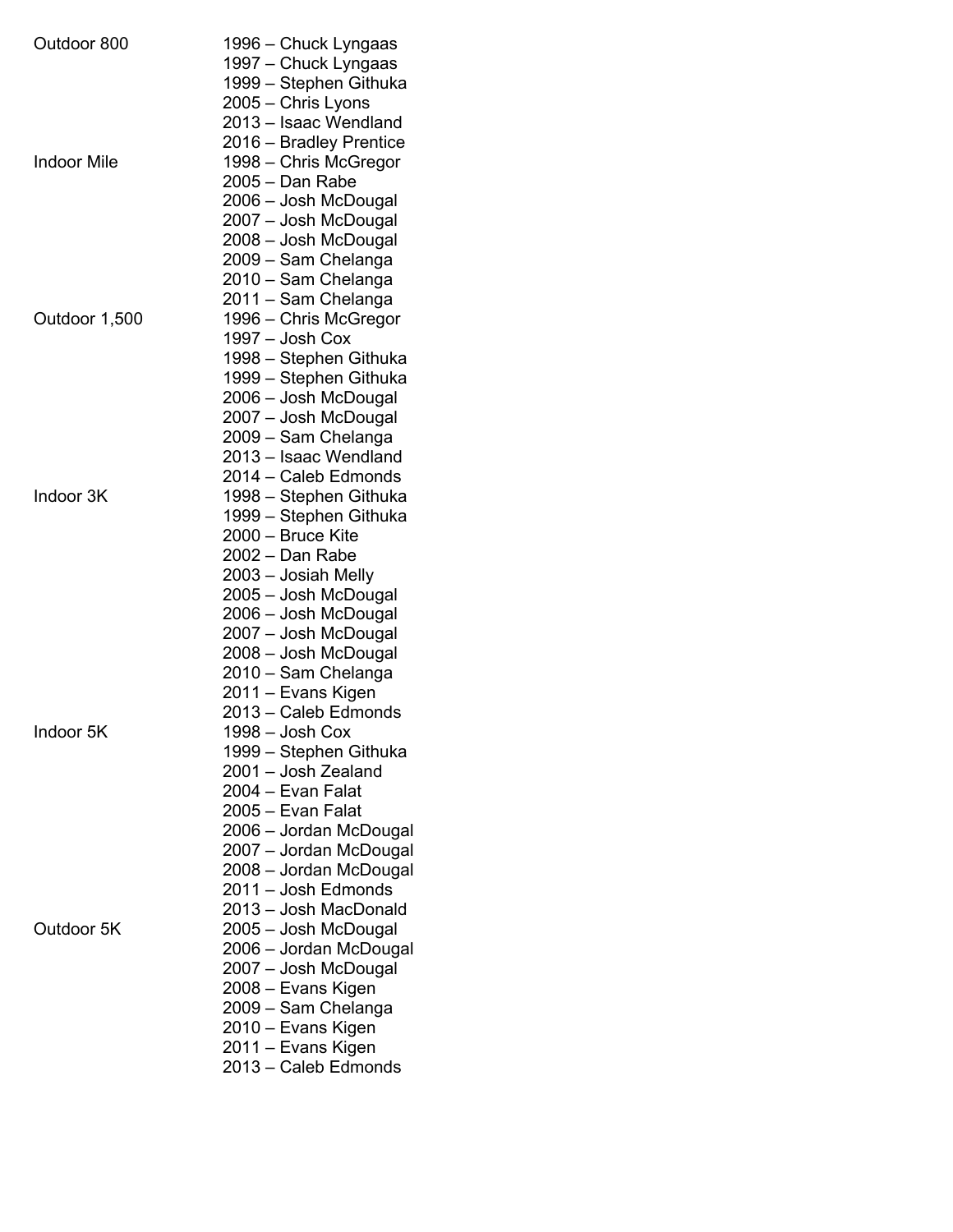| Outdoor 10K                 | 1997 – Stephen Githuka     |
|-----------------------------|----------------------------|
|                             | 1999 – Bruce Kite          |
|                             | 2005 – Josh McDougal       |
|                             | 2006 – Jordan McDougal     |
|                             | 2007 - Josh McDougal       |
|                             | 2012 – Ngetich Kipchirchir |
|                             | 2013 - David Ricksecker    |
| Indoor 55/60 Hurdles        | 1998 - Marlon Tanner       |
|                             | 1999 - Ken Howell          |
|                             | 2000 - Brian Ballard       |
|                             |                            |
|                             | 2001 - Jeremy Brewer       |
|                             | 2002 - Jeremy Graves       |
|                             | 2003 - Lauren Williams     |
|                             | 2009 - Matt Parker         |
|                             | 2016 – Ryan Davis          |
|                             | 2017 - Jovaine Atkinson    |
|                             | 2018 – Jovaine Atkinson    |
| Outdoor 110 Hurdles         | 1994 – Sean Keys           |
|                             | 1998 - Marlon Tanner       |
|                             | 1999 - Ken Howell          |
|                             |                            |
|                             | 2000 – Ken Howell          |
|                             | 2002 – Micah Brinkley      |
|                             | 2003 – Micah Brinkley      |
|                             | 2004 – Micah Brinkley      |
|                             | 2017 – Jovaine Atkinson    |
| Outdoor 400 Hurdles         | 1994 – Mike Reed           |
|                             | 1995 – Mike Reed           |
|                             | 1997 - Marlon Tanner       |
|                             | 1998 - Marlon Tanner       |
|                             | 1999 - Marlon Tanner       |
|                             | 2000 – Samuel Brunt        |
|                             |                            |
|                             | 2005 - Brandon Hoskins     |
|                             | 2007 - Tim O'Donnell       |
|                             | 2009 - Tim O'Donnell       |
|                             | 2013 - Andre Washington    |
|                             | 2014 – Ryan Davis          |
|                             | 2015 - Ryan Davis          |
|                             | 2017 - Ryan Davis          |
|                             | 2018 - Branson Rolle       |
| <b>Outdoor Steeplechase</b> | 1995 - Chris McGregor      |
|                             | 1996 – Daniel Bentley      |
|                             | 1997 – Daniel Bentley      |
|                             | 1998 – Brian Kiprono       |
|                             |                            |
|                             | 1999 – Brian Kiprono       |
|                             | 2008 – Evans Kigen         |
|                             | 2010 – Evans Kigen         |
|                             | 2011 – Evans Kigen         |
|                             | 2014 - Josh MacDonald      |
| Indoor Long Jump            | 2000 - Nick Anderson       |
|                             | 2001 - Chad Wilson         |
|                             | 2002 - Kevin Octave        |
|                             | 2003 - Kevin Octave        |
|                             | 2004 - Chad Wilson         |
|                             | 2008 - Matt Parker         |
|                             |                            |
|                             | 2015 - Aklesso Agama       |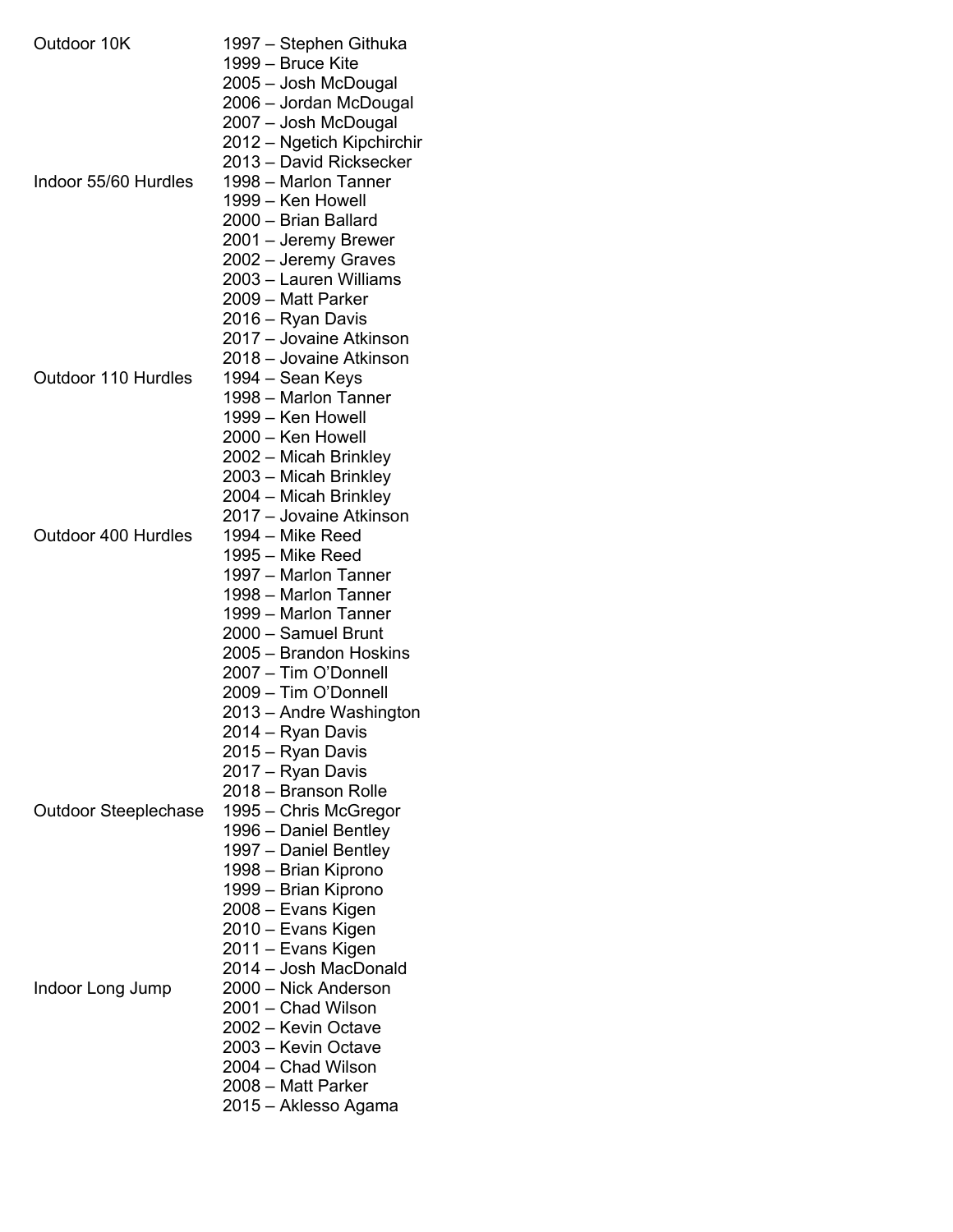| Outdoor Long Jump   | 1994 – Kevin Coley<br>1995 – Kevin Coley<br>1996 – Kevin Coley<br>2001 – Nick Anderson<br>2002 - Nick Anderson<br>2003 - Kevin Octave<br>2004 - Chad Wilson<br>2005 - Kevin Octave<br>2009 - Anthony Bryant<br>2010 - Clarence Powell<br>2015 - Kyle Wheeler                          |
|---------------------|---------------------------------------------------------------------------------------------------------------------------------------------------------------------------------------------------------------------------------------------------------------------------------------|
| Indoor Triple Jump  | 2000 - Jeremy Howe<br>2003 - Lauren Williams<br>2004 - Chad Wilson<br>2005 - Larry Evans<br>2008 - Clarence Powell<br>2010 - Clarence Powell<br>2011 - Clarence Powell<br>2015 – Aklesso Agama<br>2016 - Darrel Jones<br>2018 - Darrel Jones                                          |
| Outdoor Triple Jump | 1995 - John Marriott<br>2000 – Jeremy Howe<br>2001 - Chad Wilson<br>2002 - Chad Wilson<br>2004 - Chad Wilson<br>2008 - Clarence Powell<br>2009 - Anthony Bryant<br>2011 - Chris Johnson<br>2013 - Chris Johnson<br>2015 – Aklesso Agama<br>2017 - Darrel Jones<br>2018 - Darrel Jones |
| Indoor High Jump    | 1998 - James Johnson<br>1999 - James Johnson<br>2000 – James Johnson<br>2002 - Nick Anderson<br>2008 - Matt Parker<br>2009 - Matt Parker<br>2010 - Clarence Powell<br>2012 – Kyle Wheeler<br>2013 - Kyle Wheeler<br>2014 - Kyle Wheeler                                               |
| Outdoor High Jump   | 1994 - Mike Connell<br>1995 - Mike Connell<br>1996 - Kevin Coley<br>2000 - Nick Anderson<br>2001 – Nick Anderson<br>2004 - Jordan Crawford<br>2009 - Anthony Bryant<br>2012 - Kyle Wheeler                                                                                            |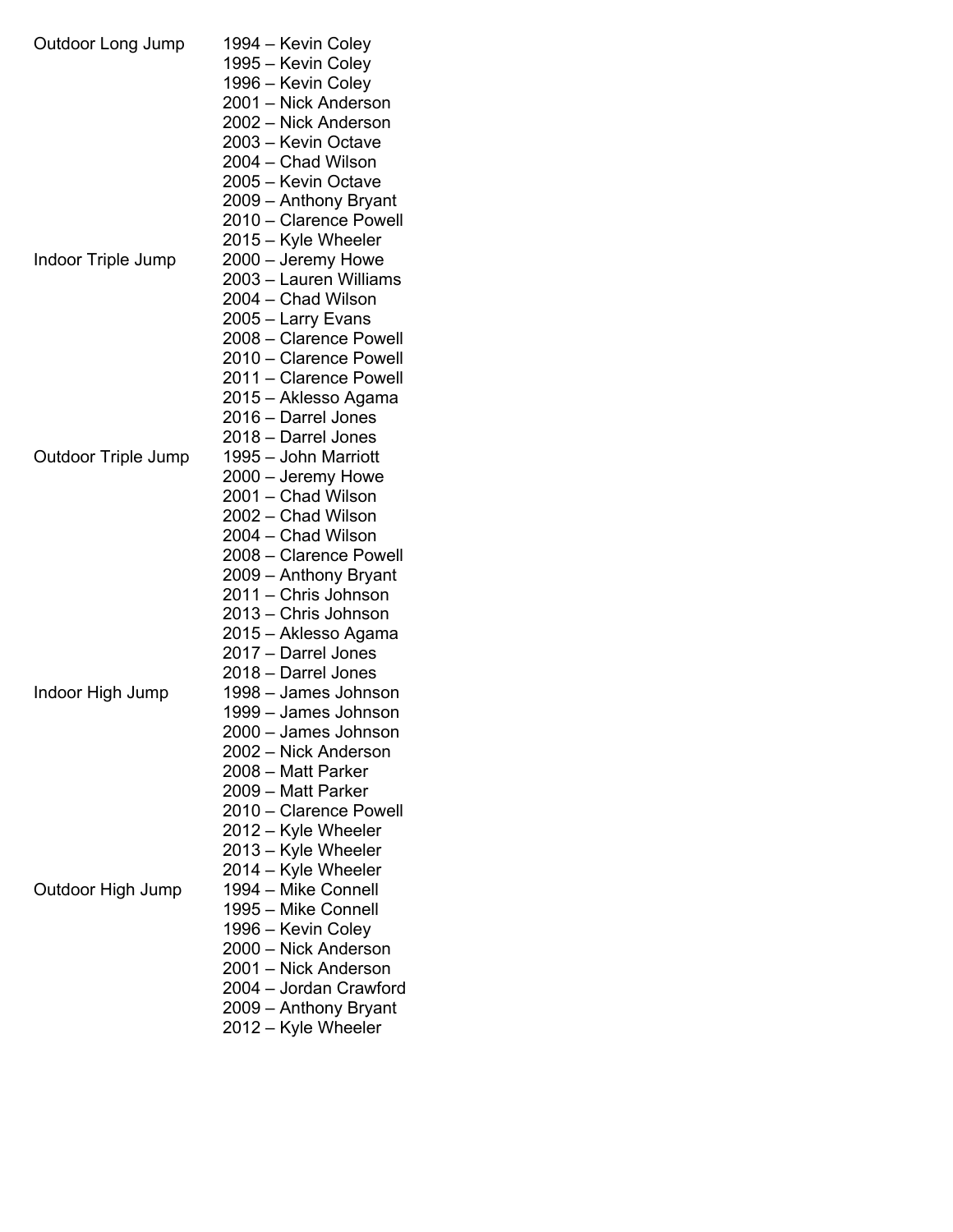| <b>Indoor Pole Vault</b>  | 1999 – Greg Benhase<br>2000 - Ken Howell |
|---------------------------|------------------------------------------|
|                           | 2001 – Adam Williams                     |
|                           | 2002 - Adam Williams                     |
|                           | 2003 - Lamech Marsh                      |
|                           | 2006 – Brandon Hoskins                   |
|                           | 2008 – Kolby Shepherd                    |
|                           | 2009 – Kolby Shepherd                    |
|                           | 2010 - Kolby Shepherd                    |
|                           | 2012 - Kolby Shepherd                    |
|                           | 2013 – Cody Bingham                      |
|                           | 2017 - Carson Waters                     |
|                           | 2018 - Carson Waters                     |
| <b>Outdoor Pole Vault</b> | 1994 - Todd Pettyjohn                    |
|                           | 1995 – Ryan Werner                       |
|                           | 1996 – Michael Prettyman                 |
|                           | 1997 – Michael Prettyman                 |
|                           | 1998 – Greg Benhase                      |
|                           | 1999 – Greg Benhase                      |
|                           | 2000 – Ken Howell                        |
|                           | 2001 – Ramsey Moore                      |
|                           | 2002 - Adam Williams                     |
|                           | 2008 - Kolby Shepherd                    |
|                           | 2010 - Cody Fridgen                      |
|                           | 2011 - Kolby Shepherd                    |
|                           | 2012 – Kolby Shepherd                    |
|                           | 2013 - Cody Bingham                      |
|                           | 2015 – Ken Ritchey                       |
|                           | 2017 - Carson Waters                     |
|                           | 2018 – Carson Waters                     |
| <b>Indoor Shot Put</b>    | 2007 - Jon Hart                          |
|                           | 2008 - Clendon Henderson                 |
|                           | 2009 - Andrew Bartels                    |
|                           | 2010 – Ryan Smith                        |
|                           | 2011 – Ryan Smith                        |
|                           | 2012 – Ryan Smith                        |
|                           | 2013 - Ryan Smith                        |
|                           | 2014 - Fred Fulton                       |
|                           | 2016 – Fred Fulton                       |
| <b>Outdoor Shot Put</b>   | 1994 - Bob Williams                      |
|                           | 2000 - Nathan Young                      |
|                           | 2004 – Andy Musser                       |
|                           | 2005 – Dan Royal                         |
|                           | 2007 – Jon Hart                          |
|                           | 2008 – Jon Hart                          |
|                           | 2010 – Ryan Smith                        |
|                           | 2011 - Ryan Smith                        |
|                           | 2012 – Ryan Smith                        |
|                           | 2013 – Ryan Smith                        |
|                           | 2014 - Jacob DeValve                     |
|                           | 2015 - Fred Fulton                       |
|                           | 2018 - William Partridge                 |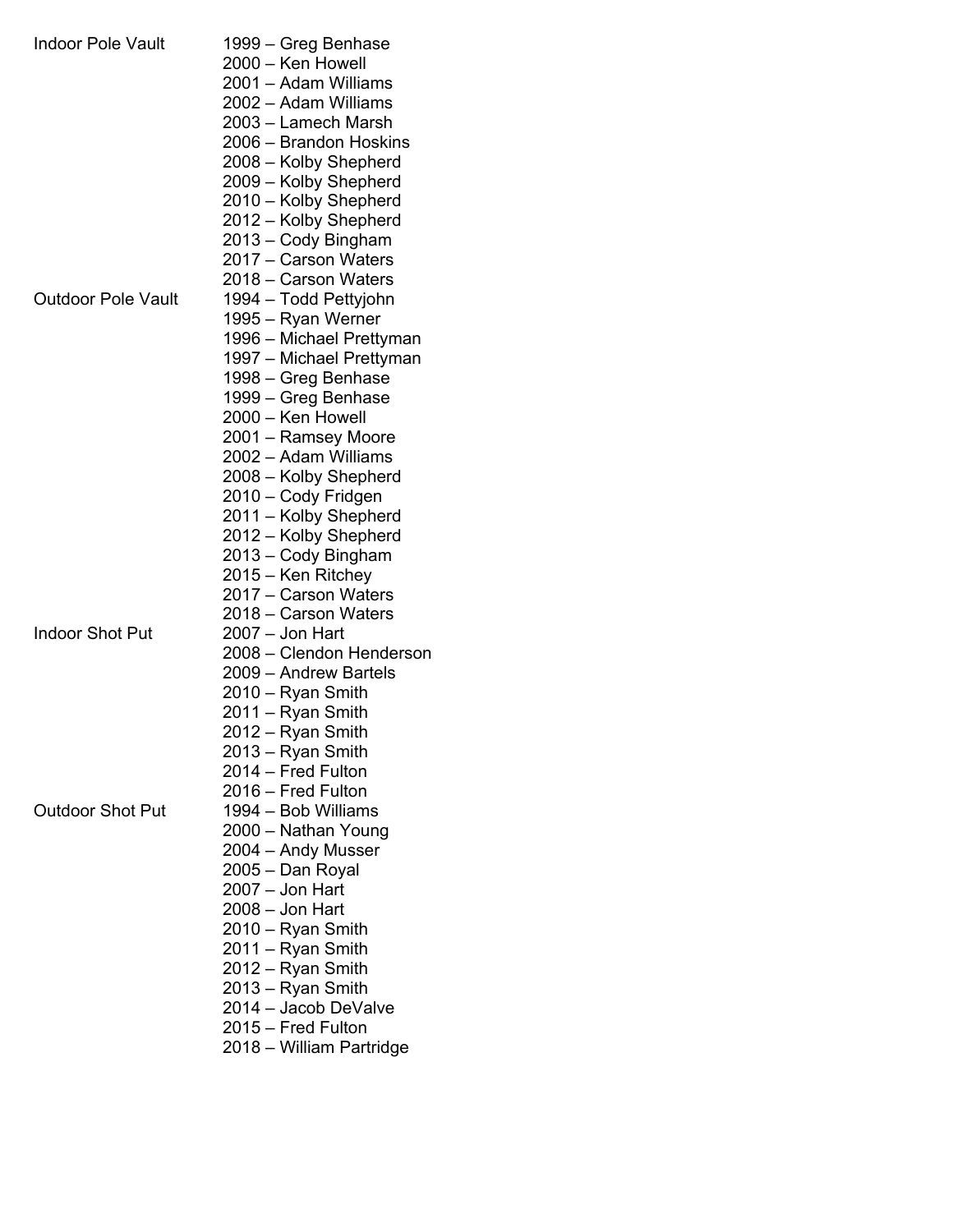| <b>Outdoor Discus</b>    | 1994 – Mike Lucas<br>1996 - Mike Lucas<br>1997 - Micah Gaudio<br>1998 - James Johnson<br>1999 - James Johnson<br>2000 - James Johnson<br>2005 – Dan Royal<br>2007 - Clendon Henderson<br>2008 - Clendon Henderson<br>2009 - John Talbert<br>2010 - Elliot Galeone<br>2011 - Elliot Galeone     |
|--------------------------|------------------------------------------------------------------------------------------------------------------------------------------------------------------------------------------------------------------------------------------------------------------------------------------------|
| <b>Outdoor Javelin</b>   | 2012 - Ryan Smith<br>2014 - David Scouten<br>2015 - Fred Fulton<br>2016 - Fred Fulton<br>1994 – Mike Lucas<br>1995 – Ryan Werner<br>1996 – Ryan Werner<br>1997 - Michael Prettyman<br>1998 - Brian Harrell                                                                                     |
|                          | 2000 - Ken Howell<br>2001 - Clint Gore<br>2009 - Ryan Bell<br>2011 - Elliot Galeone<br>2015 – Steve Feister<br>2016 – Steve Feister<br>2017 - Denzel Pratt<br>2018 - Denzel Pratt                                                                                                              |
| <b>Indoor Weight</b>     | 2004 - Tyler Biggins<br>$2008 -$ Jon Hart<br>2012 - Ryan Smith<br>2015 - David Scouten<br>2016 - Fred Fulton                                                                                                                                                                                   |
| <b>Outdoor Hammer</b>    | 1997 – Pete Brown<br>2007 – Jon Hart<br>2008 – Jon Hart                                                                                                                                                                                                                                        |
| Indoor Heptathlon        | 2006 - Clarence Murray<br>2007 - Clarence Murray<br>2008 - Brandon Hoskins<br>2009 – Geren Woodbridge<br>2010 - Geren Woodbridge<br>2011 – Geren Woodbridge<br>2016 - Zach Gilroy                                                                                                              |
| <b>Outdoor Decathlon</b> | 2001 - Eric Beck<br>2002 - Jordan Crawford<br>2004 - Jordan Crawford<br>2006 – Clarence Murray<br>2007 - Brandon Hoskins<br>2008 - Daniel Newell<br>2009 - Daniel Newell<br>2011 – Geren Woodbridge<br>2012 - Jacob DeValve<br>2015 – Tevan McIntire<br>2016 - Zach Davis<br>2017 - Zach Davis |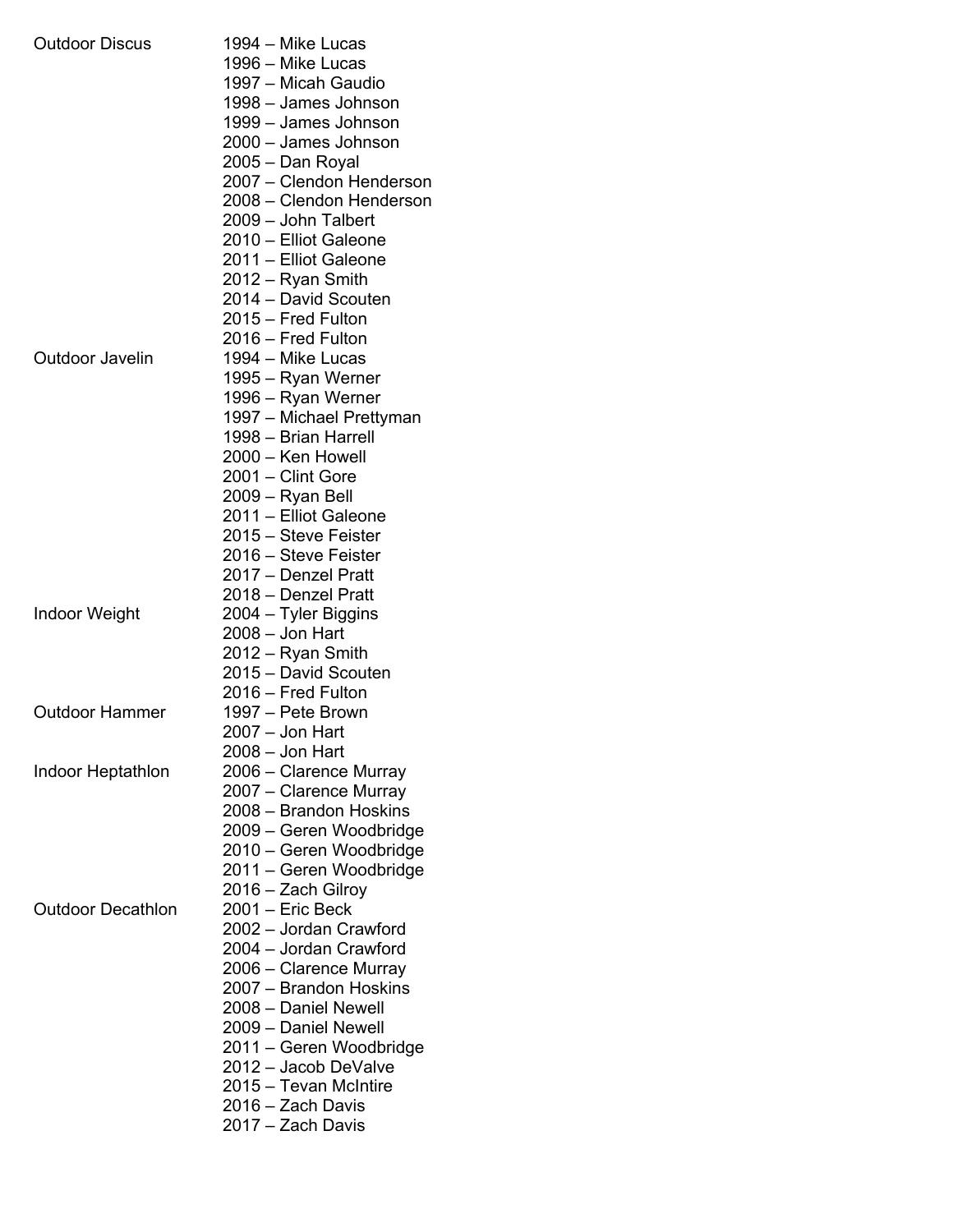## **Most Big South Men's Individual Event Titles (By Event)**

17 – Outdoor Pole Vault

- 16 Outdoor Discus
- 14 Outdoor 400 Hurdles
- 13 Indoor Pole Vault, Outdoor 400, Outdoor Shot Put, Outdoor Javelin
- 12 Indoor 3K, Outdoor Triple Jump, Outdoor Decathlon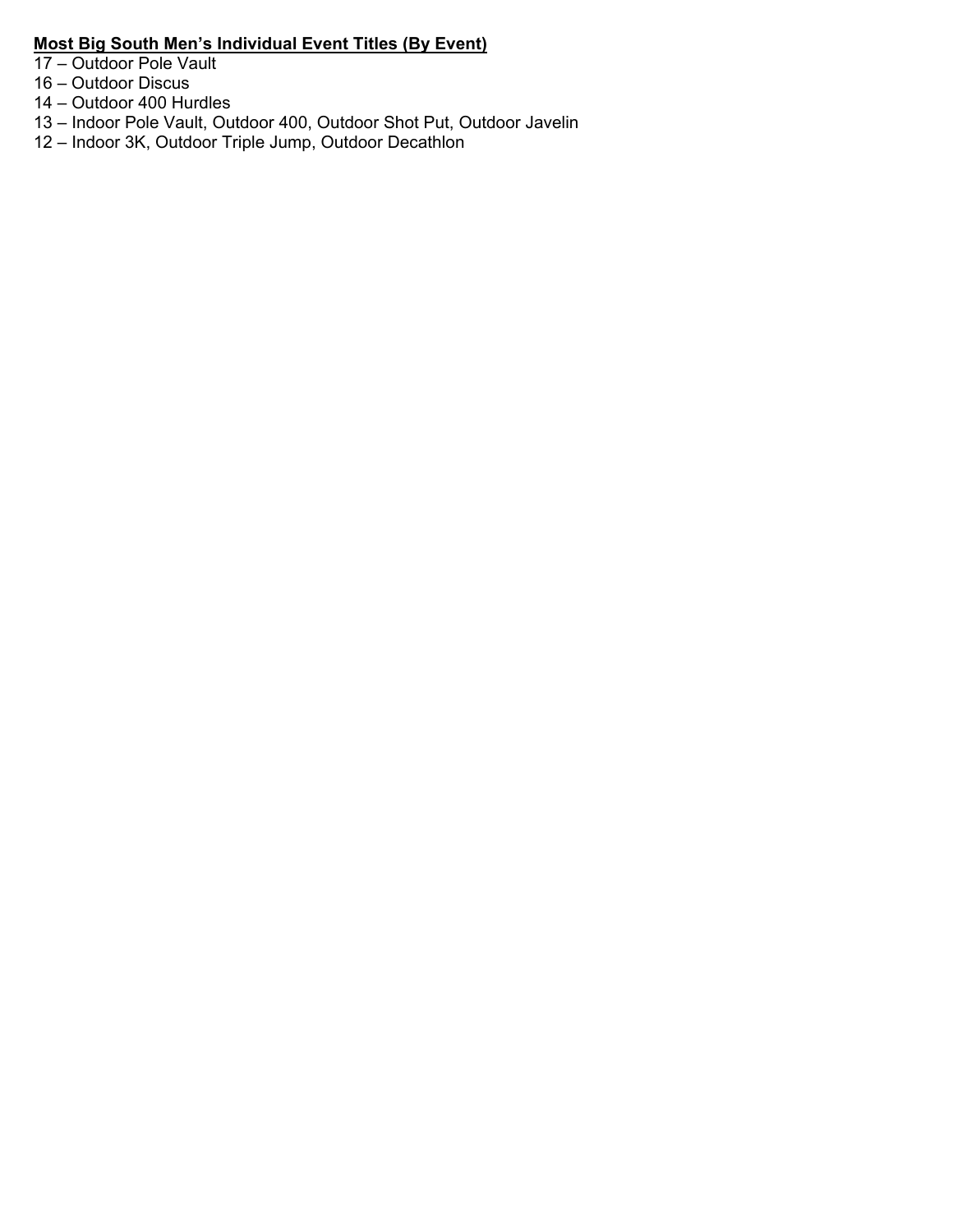## **Big South Relay Champions**

| <u>Uly Juuli Relay Ullailipiulis</u> |                                                                                                                                                                                                                                                                                                                                                    |
|--------------------------------------|----------------------------------------------------------------------------------------------------------------------------------------------------------------------------------------------------------------------------------------------------------------------------------------------------------------------------------------------------|
| Outdoor 4 x 100                      | 1994 – Mike Reed, Jacob Swinton, Randy Bishop, James McKnight<br>1996 – Pete McFadden, Kevin Coley, Carlton McDuffie, Cedric Pollard<br>1998 – Grover Gaddy, Pete McFadden, Cedric Pollard, Marlon Tanner<br>1999 – Brian Sale, Michael Decker, Marlon Tanner, Jeremy Wagner<br>2000 – Grover Gaddy, Michael Decker, Brannan Duncan, Jeremy Wagner |
|                                      | 2001 – Grover Gaddy, Michael Decker, Guifaly Christolin, Jeremy Wagner                                                                                                                                                                                                                                                                             |
|                                      | 2005 - Don Wood, Ravanno Ferguson, Kevin Octave, Alonzo Phillips                                                                                                                                                                                                                                                                                   |
|                                      | 2018 – Travis Henderson, A. Perlaza Zapata, Greg Edwards, Jahquez Durham                                                                                                                                                                                                                                                                           |
| Outdoor 4 x 400                      | 1994 – Mark Jarvis, Mike Reed, Dennis Johnson, Jacob Swinton                                                                                                                                                                                                                                                                                       |
|                                      | 1995 – Mike Reed, Dennis Johnson, Ryan Werner, Hosein Burch                                                                                                                                                                                                                                                                                        |
|                                      | 1996 – Dennis Johnson, Marlon Tanner, Cedric Pollard, Hosein Burch                                                                                                                                                                                                                                                                                 |
|                                      | 1997 – Drew Ellenburg, Andrew Prantner, Cedric Pollard, Hosein Burch                                                                                                                                                                                                                                                                               |
|                                      | 1998 – Drew Ellenburg, Chris Poluikis, Marlon Tanner, Cedric Pollard                                                                                                                                                                                                                                                                               |
|                                      | 1999 – Marlon Tanner, Brian Sale, Jeremy Wagner, Michael Decker                                                                                                                                                                                                                                                                                    |
|                                      | 2001 – Brannon Duncan, Chad Wilson, Jeremy Wagner, Michael Decker<br>2017 – Michael Todd, Jahquez Durham, Bradley Prentice, Stephen Racanelli                                                                                                                                                                                                      |
|                                      | 2018 - A. Perlaza Zapata, Michael Todd, Jeff Jacobs, Jahquez Durham                                                                                                                                                                                                                                                                                |
| Indoor $4 \times 400$                | 1998 – Dennis Johnson, Josh Jones, Cedric Pollard, Marlon Tanner                                                                                                                                                                                                                                                                                   |
|                                      | 1999 – Ken Howell, Josh Jones, Chris Poluikis, Michael Decker                                                                                                                                                                                                                                                                                      |
|                                      | 2000 – Chad Wilson, Jon DeBogory, Jeremy Wagner, Michael Decker                                                                                                                                                                                                                                                                                    |
|                                      | 2001 - Brandon Duncan, Jeremy Pritchard, Chad Wilson, Michael Decker                                                                                                                                                                                                                                                                               |
|                                      | 2002 - Jon DeBogory, Stephen Meier, Chad Wilson, Guifaly Christolin                                                                                                                                                                                                                                                                                |
|                                      | 2003 – Jon DeBogory, Guifaly Christolin, Erick Beck, Jeremy Wagner                                                                                                                                                                                                                                                                                 |
|                                      | 2009 – Daniel Newell, Chris Best, Matt Parker, Phil Leineweber                                                                                                                                                                                                                                                                                     |
|                                      | 2012 – Kyle Gill, Andre Washington, Leonard Robbins, Taylor Courtney                                                                                                                                                                                                                                                                               |
|                                      | 2013 - Andre Washington, Tyler Weigandt, Kyle Gill, Paul Arslain                                                                                                                                                                                                                                                                                   |
|                                      | 2015 – Ryan Davis, Jeff Jacobs, John Sherret, Ryan Versen                                                                                                                                                                                                                                                                                          |
|                                      | 2016 - Ryan Davis, Michael Todd, Jeff Jacobs, Stephen Racanelli                                                                                                                                                                                                                                                                                    |
|                                      | 2017 - Jahquez Durham, Michael Todd, Jeff Jacobs, Stephen Racanelli                                                                                                                                                                                                                                                                                |
|                                      | 2018 – Jahquez Durham, Michael Todd, Jeff Jacobs, Alejandro Perlaza Zapata                                                                                                                                                                                                                                                                         |
| <b>Indoor DMR</b>                    | 1998 – Stephen Githuka, Shawn Davis, Chuck Lyngaas, Chris McGregor                                                                                                                                                                                                                                                                                 |
|                                      | 1999 – Dan Orr, Josh Jones, Mike Kabat, Stephen Githuka                                                                                                                                                                                                                                                                                            |
|                                      | 2000 - Josh Zealand, Jeremy Pritchard, Jon DeBogory, Bruce Kite                                                                                                                                                                                                                                                                                    |
|                                      | 2003 – Chris Lyons, Eric Beck, Travis Campbell, Jason Brown                                                                                                                                                                                                                                                                                        |
|                                      | 2005 - Jason Brown, Richard Arkell, Kevin Correa, Drew Ponder                                                                                                                                                                                                                                                                                      |
|                                      | 2008 - Mark Hopely, Tim O'Donnell, Kevon Correa, Jordan McDougal                                                                                                                                                                                                                                                                                   |
|                                      | 2010 – Will Reeves, Chris Herbst, Paul Arslain, Sam Chelanga                                                                                                                                                                                                                                                                                       |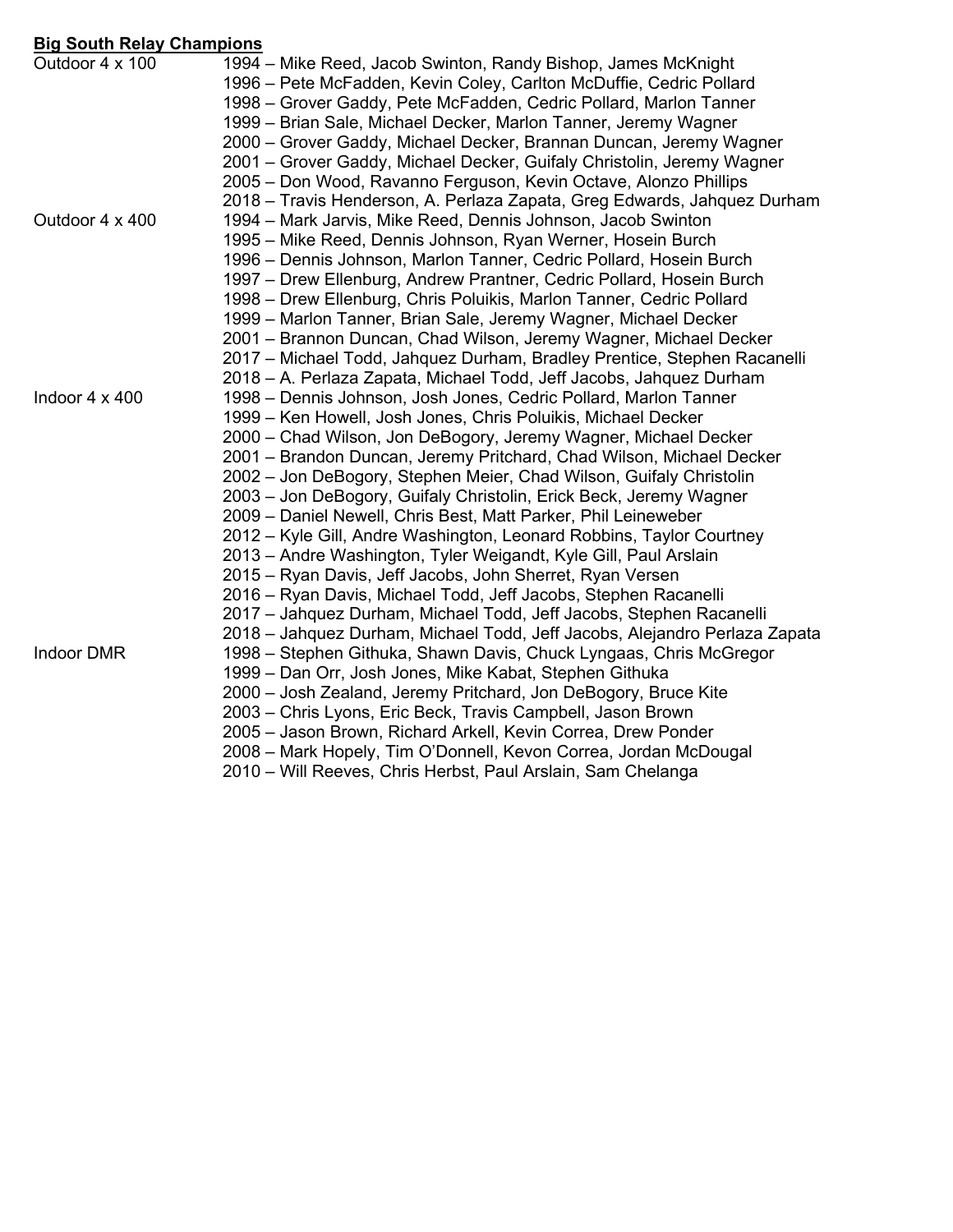## **Award Winners**

#### **Big South Hall of Fame**

Ryan Werner – Class of 2007

### **Howard Bagwell Male Student-Athlete of the Year (All Sports)**

Sam Chelanga – 2009, 2010 & 2011 Josh McDougal – 2006, 2007 & 2008

### **Big South Scholar-Athlete of the Year (All Sports)**

Bruce Kite – 2001

### **Christenberry Award (All Sports)**

Jeremy Graves – 2004 Graham Hansel – 2018

### **Big South Men's Track & Field Athlete of the Year (Overall)**

Greg Benhase – 1998 Sam Chelanga – 2009, 2010 & 2011 Michael Decker – 1999, 2000 & 2001 Josh McDougal – 2005, 2006, 2007 & 2008 Kolby Shepherd – 2012

## **Big South Men's Field Athlete of the Year (Overall)**

Markus Ballengee – 2018 Carson Waters – 2017

### **Big South Most Outstanding Athlete**

Greg Benhase – 1998 Outdoor Kevin Coley – 1996 Outdoor Michael Decker – 1999 Outdoor, 2000 Indoor Ken Howell – 2000 Outdoor Mike Reed – 1994 Outdoor

## **Big South Most Outstanding Track Performer**

Jovaine Atkinson – 2018 Indoor Guifaly Christolin – 2002 Outdoor Michael Decker – 2001 Outdoor Evans Kigen – 2010 Outdoor Josh MacDonald – 2014 Outdoor Josh McDougal – 2005 Outdoor, 2006 Indoor, 2007 Indoor & 2008 Indoor Alejandro Perlaza Zapata – 2018 Outdoor Stephen Racanelli – 2016 Indoor, 2017 Outdoor

## **Big South Most Outstanding Field Performer**

Aklesso Agama – 2015 Indoor Nick Anderson – 2001 Outdoor, 2002 Indoor Anthony Bryant – 2009 Outdoor Fred Fulton – 2015 Outdoor Elliot Galeone – 2011 Outdoor Jon Hart – 2007 Indoor, 2007 Outdoor & 2008 Outdoor Matt Parker – 2008 Indoor Clarence Powell – 2010 Indoor, 2010 Outdoor Denzel Pratt – 2017 Outdoor Ryan Smith – 2011 Indoor, 2012 Outdoor & 2013 Outdoor Carson Waters – 2017 Indoor Chad Wilson – 2001 Indoor, 2004 Outdoor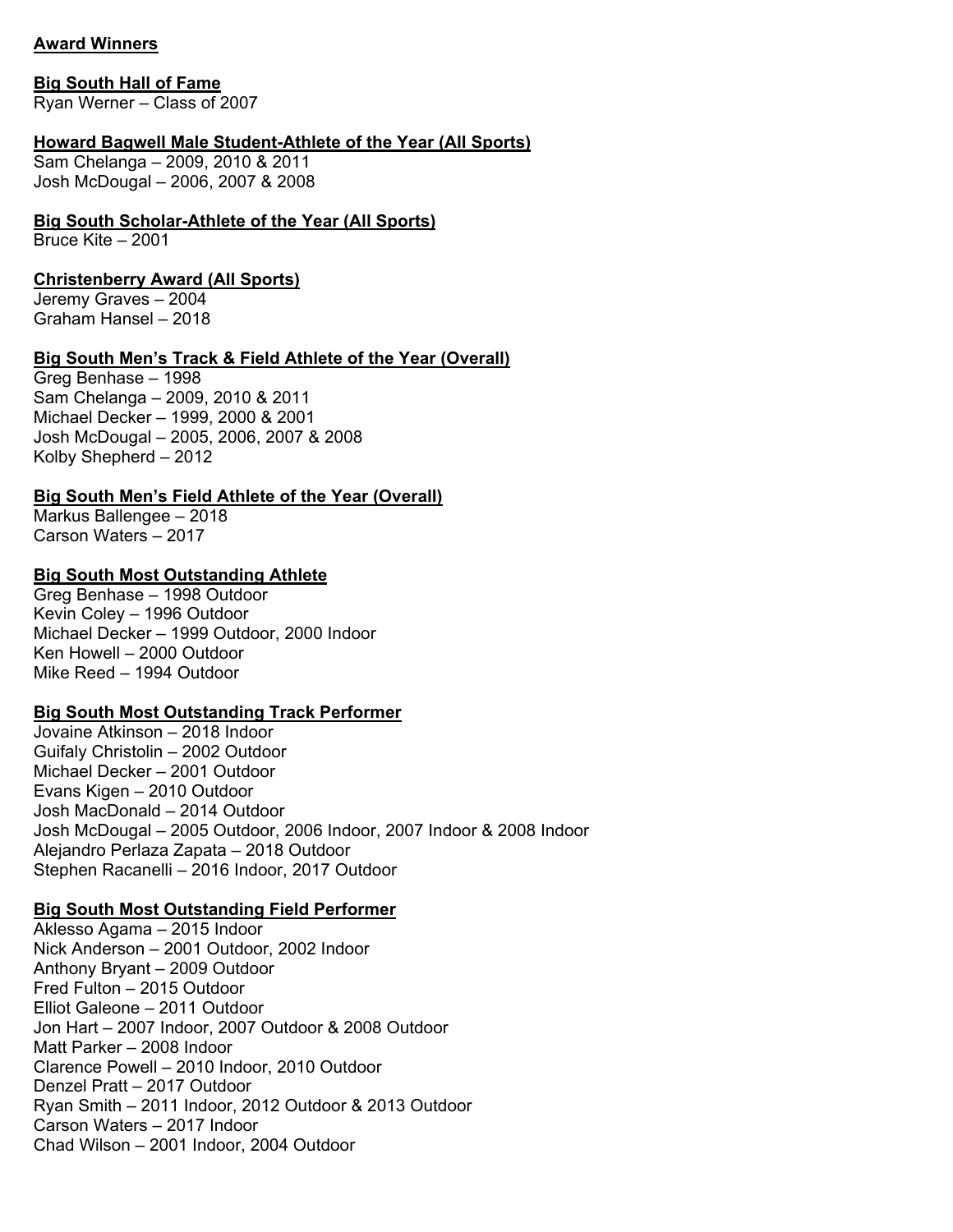## **Big South Freshman of the Year**

Josh Edmonds – 2007 Indoor Clarence Powell – 2008 Indoor, 2008 Outdoor Kevin Reddington – 2010 Indoor Leonard Robbins – 2012 Indoor John Talbert – 2009 Outdoor Michael Todd – 2016 Indoor Kyle Wheeler – 2012 Indoor, 2012 Outdoor

## **Big South Scholar-Athlete of the Year**

Jovaine Atkinson – 2018 Indoor Clendon Henderson – 2008 Indoor, 2008 Outdoor Jeremy Howe – 1999 Indoor, 2000 Indoor & 2000 Outdoor Ken Howell – 1999 Outdoor Bruce Kite – 2001 Indoor, 2001 Outdoor Phil Leineweber – 2009 Outdoor Chris McGregor – 1998 Indoor Daniel Newell – 2009 Indoor David Scouten – 2015 Outdoor Ryan Werner – 1995 Outdoor, 1996 Outdoor Adam Williams – 2003 Indoor

## **Big South Coach of the Year**

Brant Tolsma – 1994 Outdoor, 1995 Outdoor, 1996 Outdoor, 1998 Outdoor, 1999 Indoor, 2000 Indoor, 2002 Outdoor, 2003 Indoor, 2003 Outdoor, 2004 Indoor, 2005 Indoor, 2005 Outdoor, 2007 Outdoor, 2008 Indoor, 2008 Outdoor, 2009 Outdoor, 2010 Outdoor, 2011 Outdoor, 2012 Indoor, 2012 Outdoor, 2013 Outdoor, 2014 Outdoor, 2015 Indoor, 2015 Outdoor, 2016 Indoor, 2016 Outdoor, 2017 Indoor, 2017 Outdoor, 2018 Indoor & 2018 Outdoor

## **1997-99 Big South Indoor Track & Field All-Decade Team**

Sprints/Hurdles – Greg Benhase, Ken Howell, Josh Jones, Pete McFadden, Marlon Tanner Mid-Distance/Distance – Josh Cox, Stephen Githuka, Brian Kiprono, Chris Poluikis Jumps – Greg Benhase, Bryan Cook, Jeremy Howe, Ken Howell, James Johnson Throws – James Highsmith, James Johnson Head Coach – Brant Tolsma

## **2000-09 Big South Indoor Track & Field All-Decade Team**

Sprints/Hurdles – Jon Debogory, Matt Parker, Jeremy Wagner, Chad Wilson Mid-Distance/Distance – Evan Falat, Josh McDougal, Dan Rabe Jumps – Nick Anderson, Anthony Bryant, Matt Parker, Adam Williams, Chad Wilson Throws - Jon Hart, Clendon Henderson Heptathlon – Brandon Hoskins, Clarence Murray Head Coach – Brant Tolsma

## **2010-19 Big South Indoor Track & Field All-Decade Team**

Sprints/Hurdles – Ryan Davis, Jeff Jacobs, Stephen Racanelli Mid-Distance/Distance – Sam Chelanga, Caleb Edmonds Jumps – Darrel Jones, Clarence Powell, Kolby Shepherd, Kyle Wheeler Throws – Ryan Smith Heptathlon – Geren Woodbridge Head Coach – Brant Tolsma

# **1994-99 Big South Outdoor Track & Field All-Decade Team**

Sprints/Hurdles – Ken Howell, Pete McFadden, Mike Reed, Marlon Tanner Mid-Distance/Distance – Dan Bentley, Stephen Githuka, Brian Kiprono, Chuck Lyngaas Jumps – Greg Benhase, Kevin Coley, Mike Connell Throws – Pete Brown, James Johnson, Mike Lucas, Ryan Werner Decathlon – Ryan Werner Head Coach – Brant Tolsma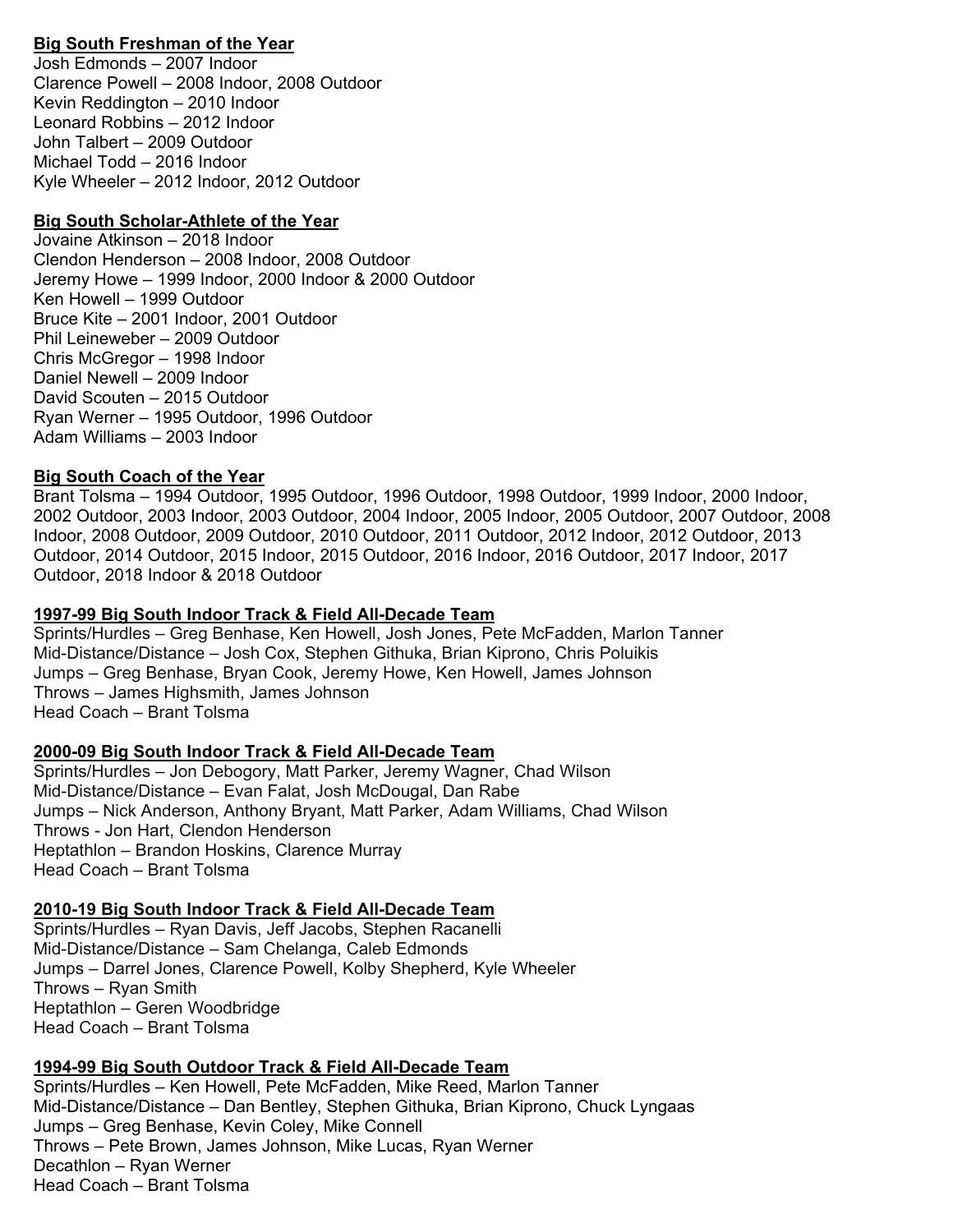## **2000-09 Big South Outdoor Track & Field All-Decade Team**

Sprints/Hurdles – Micah Brinkley, Jeremy Wagner Mid-Distance/Distance – Josh McDougal Jumps – Nick Anderson, Anthony Bryant, Kevin Octave, Chad Wilson Throws – Jon Hart, Clendon Henderson Decathlon – Josh Jones, Daniel Newell Head Coach – Brant Tolsma

## **2010-19 Big South Outdoor Track & Field All-Decade Team**

Sprints/Hurdles – Ryan Davis, Stephen Racanelli Mid-Distance/Distance – Sam Chelanga, Evans Kigen, Josh MacDonald Jumps – Clarence Powell, Kolby Shepherd Throws – Fred Fulton, Elliot Galeone, David Scouten, Ryan Smith Decathlon – Zach Davis Head Coach – Brant Tolsma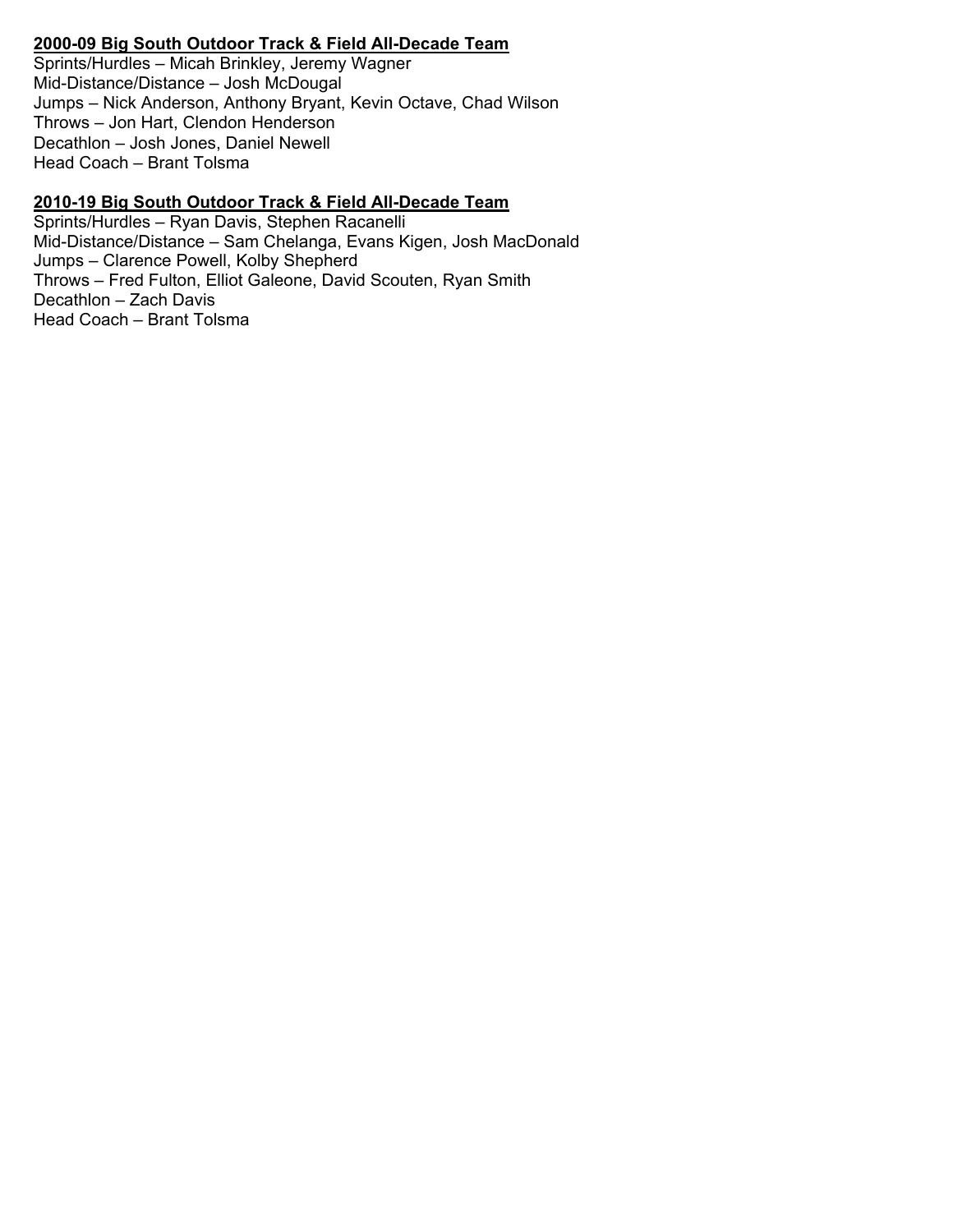### **Women's Track & Field**

#### **Team Championships**

**Indoor (13):** 1998, 1999, 2000, 2001, 2002, 2003, 2005, 2010, 2011, 2012, 2016, 2017 & 2018 **Outdoor (17):** 1994, 1995, 1996, 1997, 1998, 1999, 2000, 2001, 2002, 2003, 2007, 2010, 2013, 2015, 2016, 2017 & 2018

#### **Big South Individual Event Champions**

#### **Listed by Meet**  100 **Fadhila Samuel**  200 Fadhila Samuel 400 Fadhila Samuel Long Jump Shauna Hutchenson Triple Jump **Anna-Kate Jarman** 1995 Outdoor 100 and 100 and 100 and 1995 Outdoor 200 **Ardra Samuel**  400 Wanda Browning 800 J'Aime Cowan 3K Tabitha Kemerling 100 Hurdles Holly Mays-Deem 400 Hurdles **Holly Mays-Deem** Long Jump **Anna-Kate Jarman** Triple Jump **Anna-Kate Jarman** Javelin Mari Kong 1996 Outdoor 100 and 100 and 100 and 100 and 100 and 100 and 100 and 100 and 100 and 100 and 100 and 100 and 1 200 Ardra Samuel 400 Regina McFarland 3K Jennifer Hodges 100 Hurdles **Holly Mays-Deem** 400 Hurdles **Audrey Ebanks** Triple Jump **Anna-Kate Jarman** High Jump **Anna-Kate Jarman** 1997 Outdoor 100 and 100 and 100 and 100 and 100 and 100 and 100 and 110 and 121 and 121 and 121 and 121 and 1 200 **Ardra Samuel**  400 Kay Chandler 400 Hurdles **Holly Mays-Deem** Triple Jump **Anna-Kate Jarman**  High Jump Lora Randolph Shot Put **Amy Rodriguez** Hammer **Amy Rodriguez** 1998 Indoor Triple Jump **Amy Sturgill** High Jump Wendy Heath Pole Vault **Elisabeth Robertson** 1998 Outdoor **400 And Account Account Account Account Account Account Account Account Account Account Account Account Account Account Account Account Account Account Account Account Account Account Account Account Accoun** 800 Amy Teer 100 Hurdles **Holly Mays-Deem** 400 Hurdles **Holly Mays-Deem** Long Jump Robin Williams Triple Jump **Amy Sturgill** Shot Put **Amy Rodriguez** 1999 Indoor 800 Amy Teer **Elisabeth Robertson**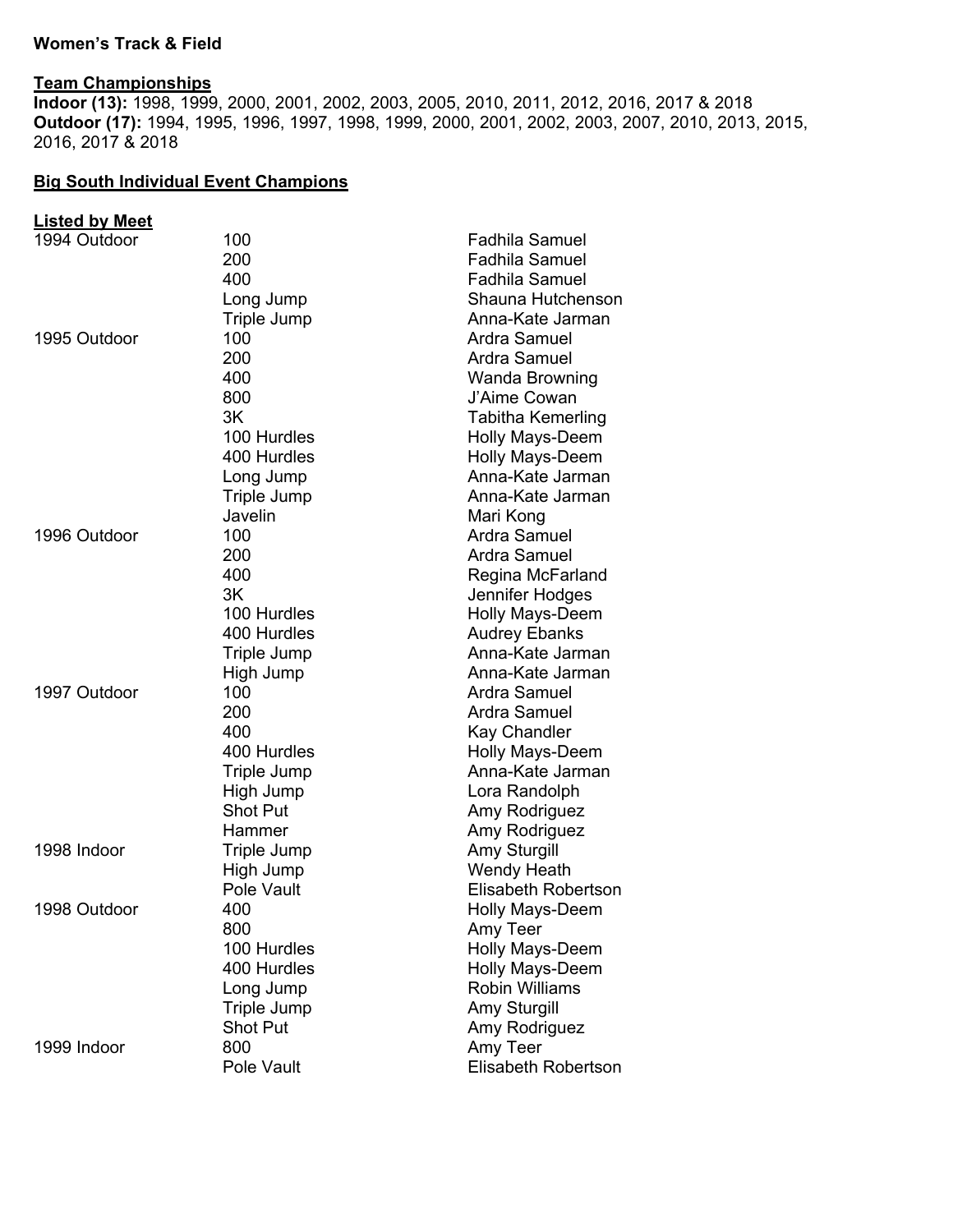| 1999 Outdoor | 200                | <b>Panthera Seymour</b> |
|--------------|--------------------|-------------------------|
|              | 400                | Jaquay Reid             |
|              | 10K                | <b>Tammi Green</b>      |
|              | 400 Hurdles        | <b>Robin Williams</b>   |
|              | Long Jump          | <b>Robin Williams</b>   |
|              | <b>Triple Jump</b> | <b>Amy Sturgill</b>     |
|              | Pole Vault         | Elisabeth Robertson     |
|              | <b>Shot Put</b>    | Amy Rodriguez           |
|              | Javelin            | <b>Becky Scott</b>      |
| 2000 Indoor  | 400                | Kodi Pollard            |
|              |                    |                         |
|              | 800                | <b>Heather Sagan</b>    |
|              | Mile               | Heather Sagan           |
|              | 60 Hurdles         | <b>Robin Williams</b>   |
|              | Long Jump          | <b>Robin Williams</b>   |
|              | Pole Vault         | Elisabeth Robertson     |
| 2000 Outdoor | 100                | Panthera Seymour        |
|              | 800                | <b>Heather Sagan</b>    |
|              | 1,500              | <b>Heather Sagan</b>    |
|              | 10K                | <b>Tammi Green</b>      |
|              | 100 Hurdles        | <b>Robin Williams</b>   |
|              | 400 Hurdles        | <b>Robin Williams</b>   |
|              | Long Jump          | <b>Robin Williams</b>   |
|              | Pole Vault         | Andrea Wildrick         |
| 2001 Indoor  | 200                | Panthera Seymour        |
|              | 400                | Kodi Pollard            |
|              | 800                | <b>Heather Sagan</b>    |
|              | Mile               | <b>Heather Sagan</b>    |
|              | Pole Vault         | <b>Andrea Wildrick</b>  |
| 2001 Outdoor | 400                | Kodi Pollard            |
|              | 800                | Heather Sagan           |
|              | 1,500              | Amy Teer                |
|              | 400 Hurdles        | <b>Robin Williams</b>   |
|              |                    | <b>Robin Williams</b>   |
|              | Long Jump          |                         |
|              | Pole Vault         | Andrea Wildrick         |
|              | Javelin            | Kylene Helman           |
| 2002 Indoor  | 800                | <b>Heather Sagan</b>    |
|              | 1,500              | <b>Heather Sagan</b>    |
|              | 5K                 | Samantha Pelletier      |
|              | 60 Hurdles         | Marianne Mulkey         |
|              | Long Jump          | Danielle McNaney        |
|              | Pole Vault         | Andrea Wildrick         |
| 2002 Outdoor | 800                | Heather Sagan           |
|              | 1,500              | <b>Heather Sagan</b>    |
|              | 5K                 | <b>Heather Sagan</b>    |
|              | 100 Hurdles        | Danielle McNaney        |
|              | High Jump          | Danielle McNaney        |
|              | Pole Vault         | <b>Andrea Wildrick</b>  |
|              | Javelin            | Kylene Helman           |
|              | Heptathlon         | <b>Britton Bennett</b>  |
| 2003 Indoor  | 60 Hurdles         | Marianne Mulkey         |
|              | Triple Jump        | Jonisha Saunders        |
|              | High Jump          | <b>Kena Butts</b>       |
| 2003 Outdoor | 100 Hurdles        | Danielle McNaney        |
|              | 400 Hurdles        | Danielle McNaney        |
|              | Long Jump          | Danielle McNaney        |
|              |                    | <b>Kena Butts</b>       |
|              | High Jump          |                         |
|              | Pole Vault         | Aimee Riley             |
|              | Heptathlon         | Danielle McNaney        |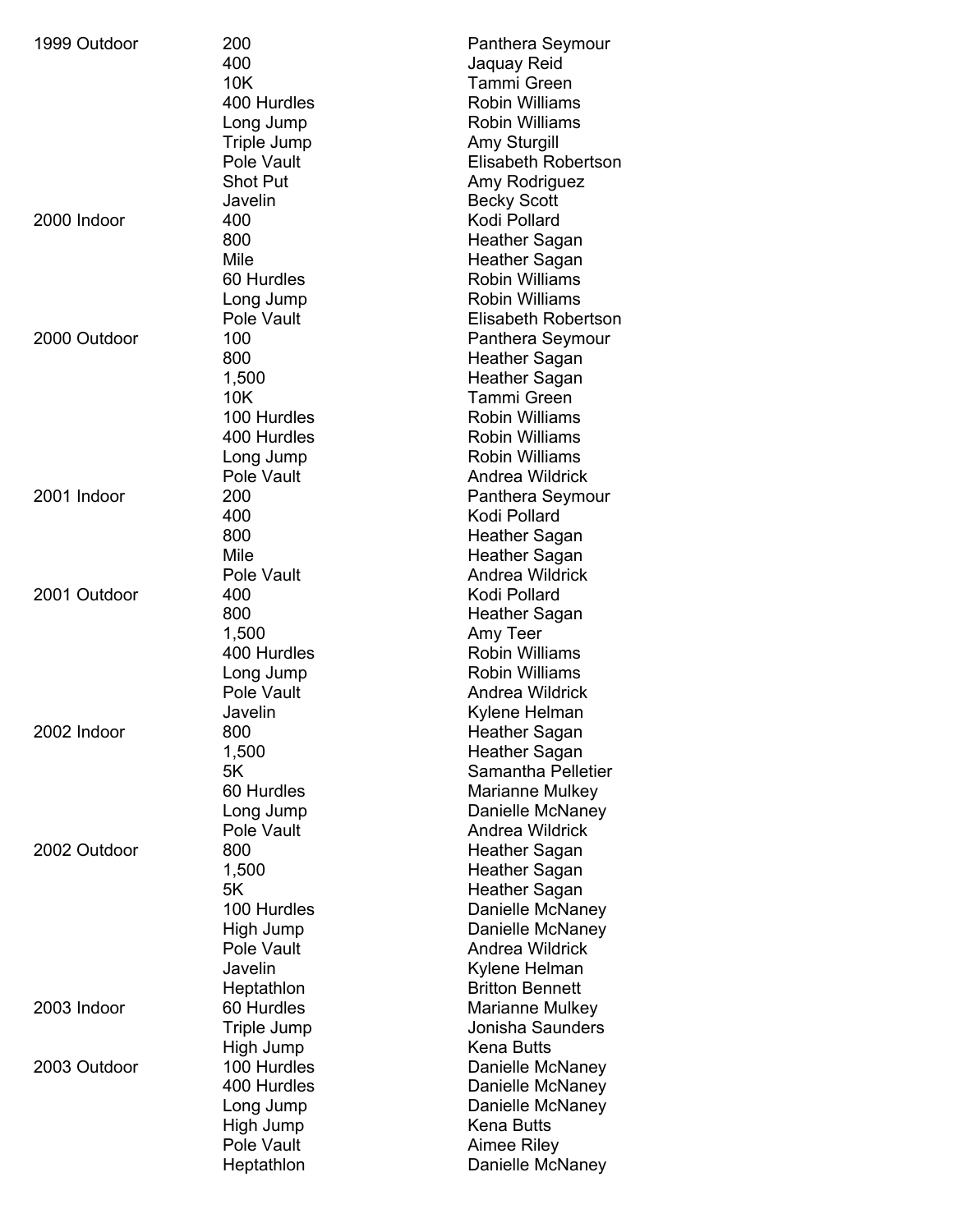| 2004 Indoor                 | 60 Hurdles<br>Long Jump<br>High Jump                                                 | Danielle McNaney<br>Kena Butts<br><b>Kena Butts</b>                                                                                                                    |
|-----------------------------|--------------------------------------------------------------------------------------|------------------------------------------------------------------------------------------------------------------------------------------------------------------------|
| 2004 Outdoor                | 100 Hurdles<br>Heptathlon                                                            | Danielle McNaney<br>Danielle McNaney                                                                                                                                   |
| 2005 Indoor                 | 60 Hurdles<br>High Jump<br>Pole Vault                                                | Danielle McNaney<br>Kena Butts<br>Aimee Riley                                                                                                                          |
| 2005 Outdoor                | 100 Hurdles<br>High Jump<br>Pole Vault<br>Javelin                                    | Danielle McNaney<br><b>Kena Butts</b><br>Aimee Riley<br>Danielle McNaney                                                                                               |
| 2006 Indoor                 | 5K<br>60 Hurdles<br>High Jump<br>Pentathlon                                          | Carol Jefferson<br>Arlene Zelinskas<br>Kena Butts & Arlene Zelinskas<br>Arlene Zelinskas                                                                               |
| 2006 Outdoor                | 800<br>High Jump<br>5K                                                               | Jaime Watson<br><b>Kena Butts</b><br>Carol Jefferson                                                                                                                   |
| 2007 Indoor                 | 10K<br>5K<br>60 Hurdles<br>High Jump                                                 | Carol Jefferson<br>Carol Jefferson<br>Arlene Zelinskas<br>Arlene Zelinskas                                                                                             |
| 2007 Outdoor                | Pentathlon<br>800<br>1,500<br>5K                                                     | <b>Marie Williams</b><br>Jaime Watson<br><b>Rebekah Ricksecker</b><br>Carol Jefferson                                                                                  |
|                             | 10K<br>400 Hurdles<br>Steeplechase<br>High Jump<br>Heptathlon                        | Carol Jefferson<br>Arlene Zelinskas<br><b>Piper Newby</b><br>Arlene Zelinskas<br>Marie Williams                                                                        |
| 2008 Indoor                 | 800<br>High Jump<br>Pentathlon                                                       | Jaime Watson<br>Mia Aghaji<br><b>Krystle Matthews</b>                                                                                                                  |
| 2008 Outdoor                | 800<br>1,500<br>High Jump                                                            | Jaime Watson<br><b>Rebekah Ricksecker</b><br>Mia Aghaji                                                                                                                |
| 2009 Indoor                 | 800<br>Mile<br>3K<br>5K<br>High Jump<br>Pentathlon                                   | Jaime Watson<br>Katie Albright<br><b>Ashley Osborne</b><br><b>Ashley Osborne</b><br>Christina Mitchell<br>Marie Williams                                               |
| 2009 Outdoor<br>2010 Indoor | Heptathlon<br>400<br>800<br>Mile<br>3K                                               | <b>Marie Williams</b><br>Jaime Watson<br>Jaime Watson<br><b>Rebekah Ricksecker</b><br><b>Rebekah Ricksecker</b>                                                        |
| 2010 Outdoor                | 400<br>800<br>1,500<br>5K<br>10K<br>Steeplechase<br><b>Triple Jump</b><br>Heptathlon | Jaime Watson<br>Meghan Burggraf<br><b>Rebekah Ricksecker</b><br>Ashley Osborne<br><b>Ashley Osborne</b><br><b>Hailey Neal</b><br>Mia Aghaji<br><b>Krystle Matthews</b> |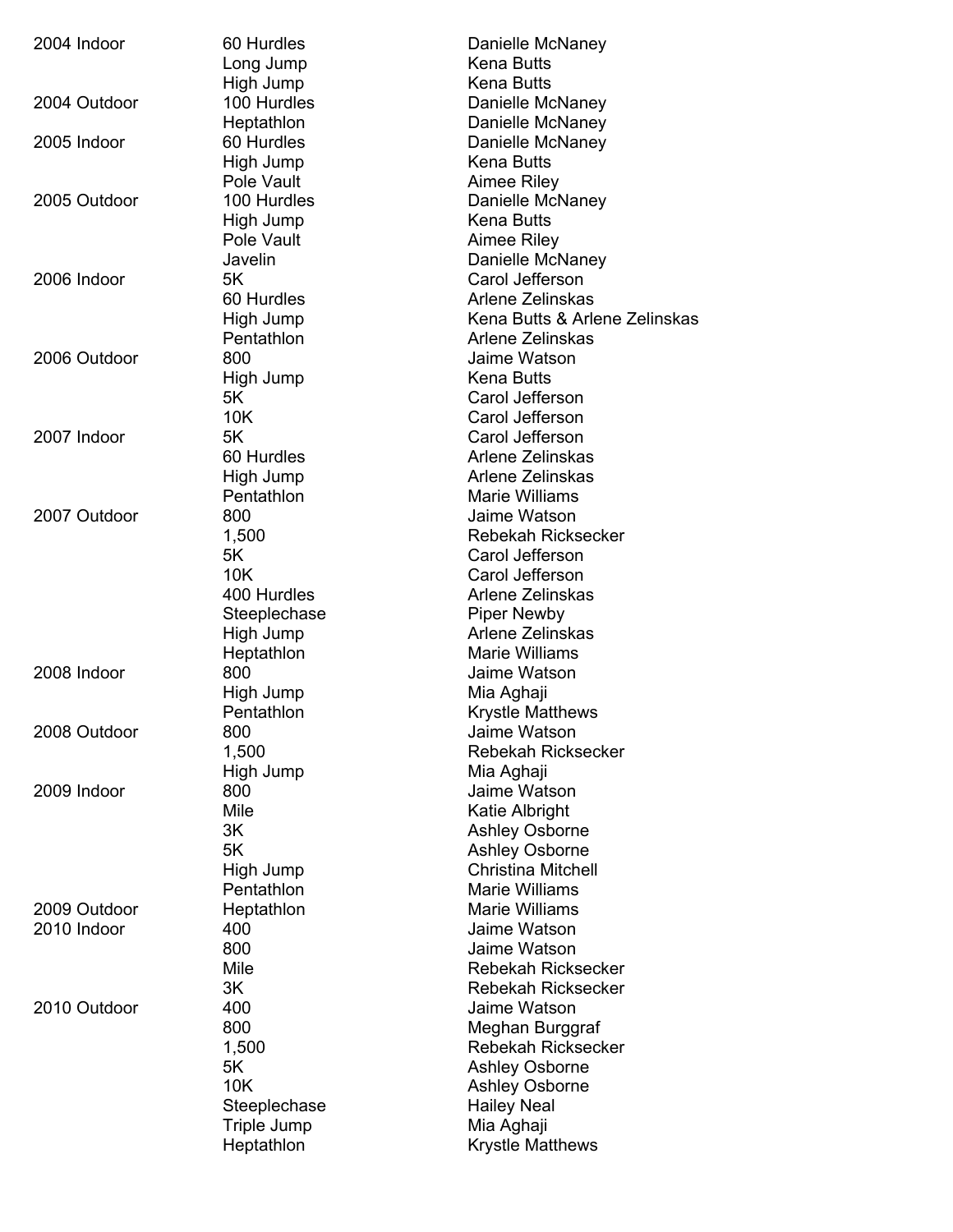| 2011 Indoor  | 800                 | Meghan Burggraf           |
|--------------|---------------------|---------------------------|
|              | Mile                | Jennifer Klugh            |
|              | 3K                  | Jennifer Klugh            |
|              | 5K                  | Dacia Bushman             |
|              | Long Jump           | Alyssa Pegues             |
|              | <b>Triple Jump</b>  | Mia Aghaji                |
|              | Pole Vault          | <b>Shelley Parker</b>     |
|              | Pentathlon          | <b>Christina Mitchell</b> |
| 2011 Outdoor | 800                 | Meghan Burggraf           |
|              | 1,500               | Jennifer Klugh            |
|              | 5K                  | Dacia Bushman             |
|              | 10K                 | Dacia Bushman             |
|              | 100 Hurdles         | Olivia Charnuski          |
|              | <b>Triple Jump</b>  | Mia Aghaji                |
|              | Pole Vault          | <b>Shelley Parker</b>     |
|              | Heptathlon          | <b>Christina Mitchell</b> |
| 2012 Indoor  | Mile                | Jennifer Klugh            |
|              | 3K                  | Jennifer Klugh            |
|              | 5K                  | Khristina Kanagy          |
|              | Shot Put            | Mychelle Cumings          |
| 2012 Outdoor | 1,500               | Jennifer Klugh            |
|              | 5Κ                  | Jennifer Klugh            |
|              | <b>Triple Jump</b>  | Mia Aghaji                |
|              | <b>Shot Put</b>     | Mychelle Cumings          |
|              | <b>Discus</b>       | <b>Mychelle Cumings</b>   |
|              | Javelin             | <b>Christina Mitchell</b> |
|              | Hammer              | Melinda Bendik            |
|              | Heptathlon          | <b>Christina Mitchell</b> |
| 2013 Indoor  | 3K                  | Jacy Christiansen         |
|              | High Jump           | Kristen Willeford         |
|              | Shot Put            | <b>Mychelle Cumings</b>   |
| 2013 Outdoor | <b>Shot Put</b>     | <b>Mychelle Cumings</b>   |
|              | <b>Discus</b>       | <b>Mychelle Cumings</b>   |
|              | Javelin             | <b>Christina Mitchell</b> |
|              | Heptathlon          | <b>Christina Mitchell</b> |
| 2014 Indoor  | 60                  | <b>Oasis Hernandez</b>    |
|              | 800                 | Meghan Burggraf           |
|              | Shot Put            | Mychelle Cumings          |
|              | <b>Weight Throw</b> | Jocelyn Williams          |
|              | Pentathlon          | <b>Riley Brandon</b>      |
| 2014 Outdoor | 800                 | Meghan Burggraf           |
|              | 5K                  | Jacy Christiansen         |
|              | <b>Triple Jump</b>  | Janae Jones               |
|              | <b>Discus</b>       | Jennifer Nicholson        |
|              | Heptathlon          | <b>Riley Brandon</b>      |
| 2015 Indoor  | 60                  | <b>Abigail Flower</b>     |
|              | 200                 | <b>Abigail Flower</b>     |
|              | 3K                  | <b>Ednah Kurgat</b>       |
|              | Pentathlon          | <b>Riley Brandon</b>      |
| 2015 Outdoor | 100                 | <b>Abigail Flower</b>     |
|              | 200                 | <b>Abigail Flower</b>     |
|              | <b>Triple Jump</b>  | Janae Jones               |
|              | <b>Shot Put</b>     | <b>Mychelle Cumings</b>   |
|              | <b>Discus</b>       | Jennifer Smith            |
|              | Heptathlon          | Erika Jackson             |
|              |                     |                           |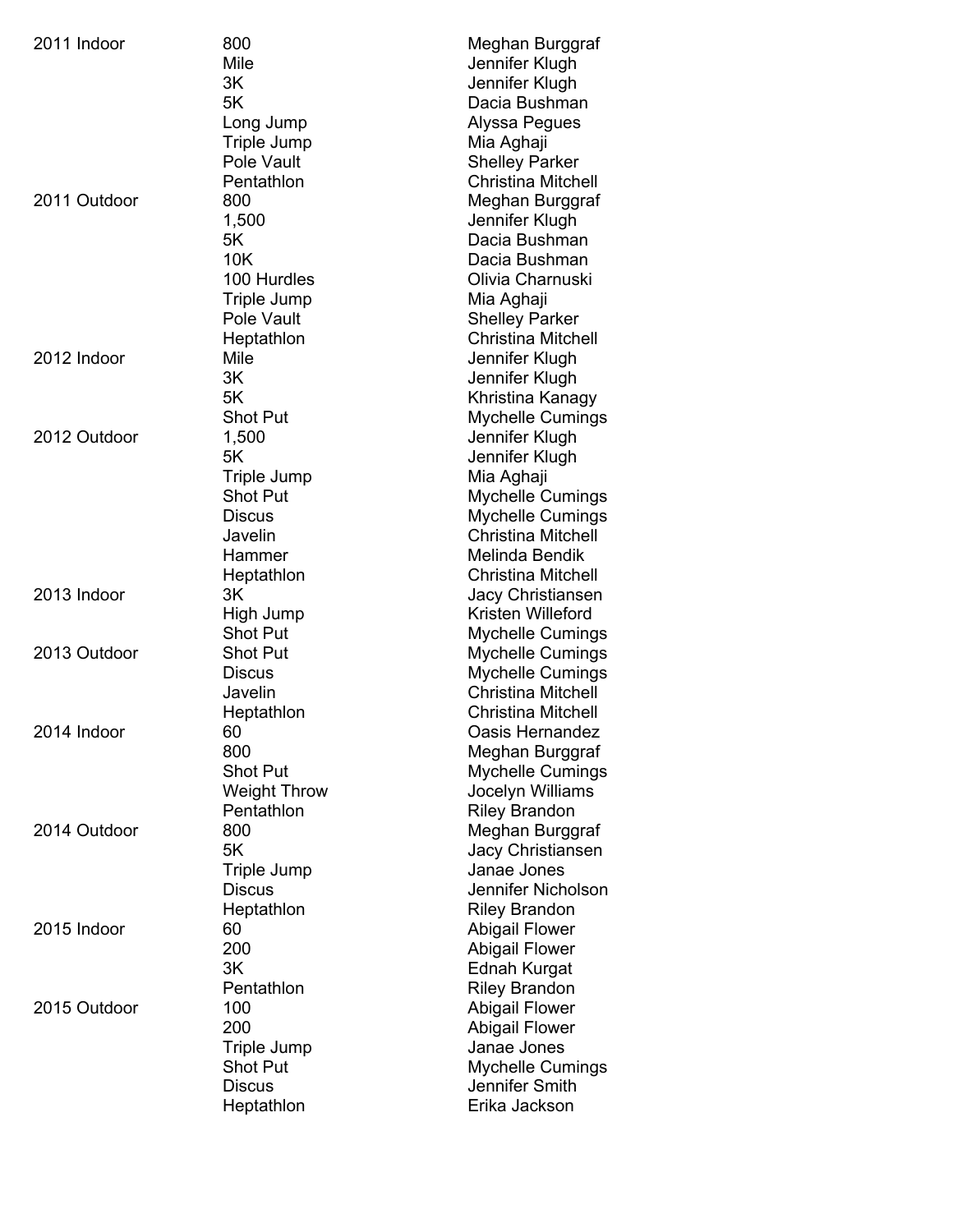| 2016 Indoor  | 400<br>800<br>Mile<br>3K                                                                                                                                 | Erin Edmond<br><b>Delaney McDowell</b><br>Ednah Kurgat<br>Ednah Kurgat                                                                                                                                                                                 |
|--------------|----------------------------------------------------------------------------------------------------------------------------------------------------------|--------------------------------------------------------------------------------------------------------------------------------------------------------------------------------------------------------------------------------------------------------|
| 2016 Outdoor | <b>Shot Put</b><br>Pentathlon<br>400<br>800                                                                                                              | <b>Mychelle Cumings</b><br>Erika Jackson<br>Erin Edmond<br>Ansley Gebben                                                                                                                                                                               |
| 2017 Indoor  | 10K<br><b>Shot Put</b><br>Heptathlon<br>400                                                                                                              | <b>Ednah Kurgat</b><br><b>Mychelle Cumings</b><br>Erika Jackson<br><b>Tanner Ealum</b>                                                                                                                                                                 |
|              | 800<br>Triple Jump<br>High Jump<br>Pole Vault<br><b>Shot Put</b><br>Pentathlon                                                                           | <b>Delaney McDowell</b><br>Janae Jones<br>Erin Zappia<br>Jessie Glynn<br>Dasiana Larson<br>Kylie Polsgrove                                                                                                                                             |
| 2017 Outdoor | 400<br>800<br>5K<br>Shot Put<br>Javelin<br>Heptathlon                                                                                                    | Tanner Ealum<br><b>Delaney McDowell</b><br>Anna Van Wyk<br>Dasiana Larson<br><b>Brenna Smith</b><br>Kylie Polsgrove                                                                                                                                    |
| 2018 Indoor  | 200<br>400<br>800<br>High Jump<br><b>Shot Put</b><br><b>Weight Throw</b><br>Pentathlon                                                                   | Kimone Green<br><b>Kimone Green</b><br><b>Delaney McDowell</b><br>Kylie Polsgrove<br>Naomi Mojica<br>Dasiana Larson<br>Kylie Polsgrove                                                                                                                 |
| 2018 Outdoor | 100<br>200<br>400<br>800<br>100 Hurdles<br>400 Hurdles<br>High Jump<br>Pole Vault<br><b>Shot Put</b><br><b>Discus</b><br>Hammer<br>Javelin<br>Heptathlon | Ty'Asia Dansbury<br>Ty'Asia Dansbury<br><b>Cortney Dowling</b><br><b>Tanner Ealum</b><br>Kylie Polsgrove<br>Kimone Green<br>Erin Zappia<br>Jessie Glynn<br>Naomi Mojica<br>Patria Vaimaona<br>Dasiana Larson<br><b>Brenna Smith</b><br>Kylie Polsgrove |

## **Most Big South Women's Individual Event Titles (By Meet)**

13 – 2018 Outdoor

10 – 1995 Outdoor

9 – 1999 Outdoor

8 – 1996 Outdoor, 1997 Outdoor, 2000 Outdoor, 2002 Outdoor, 2007 Outdoor, 2010 Outdoor, 2011 Indoor, 2011 Outdoor, 2012 Outdoor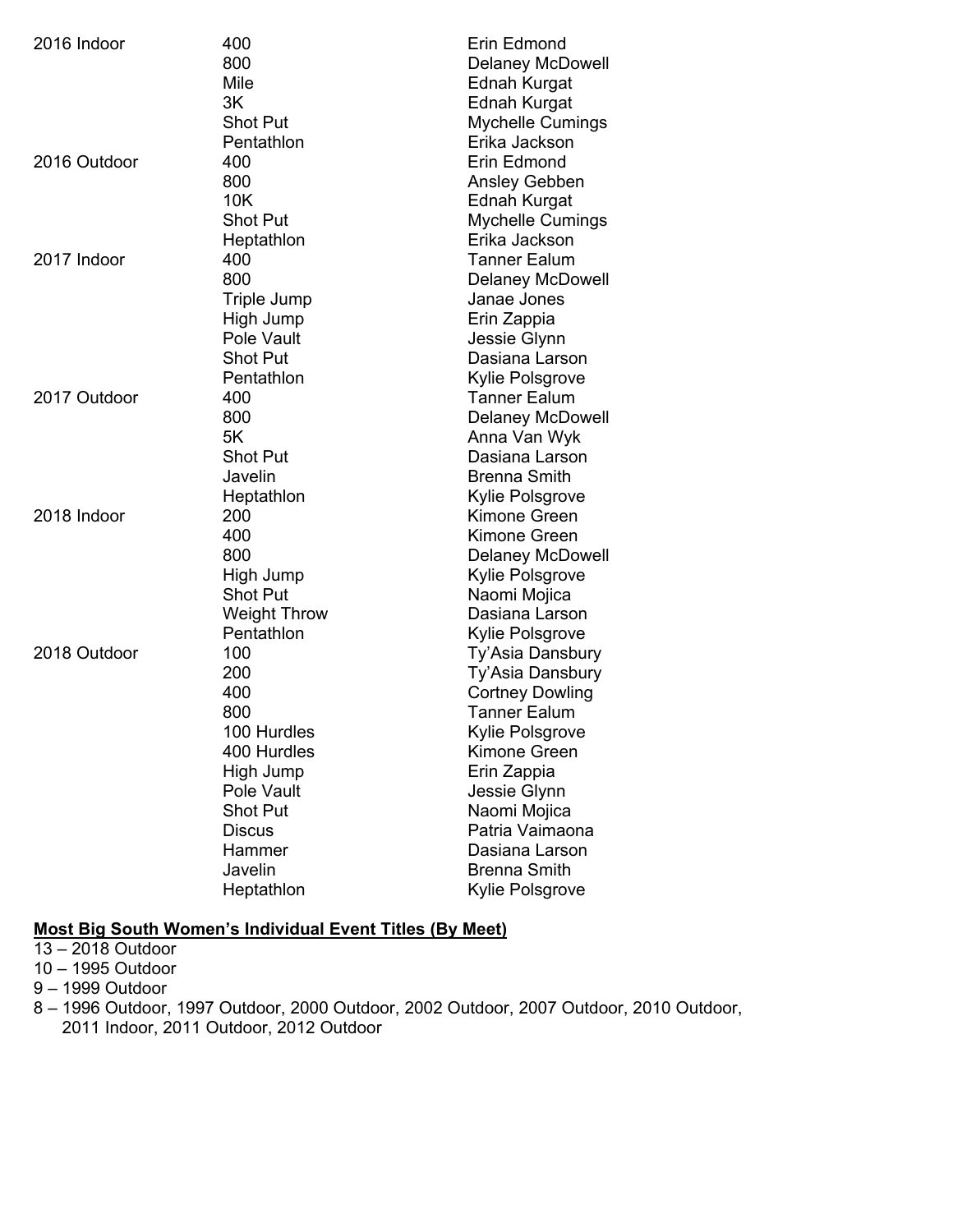| <b>Listed by Athlete</b> |                                              |
|--------------------------|----------------------------------------------|
| Mia Aghaji               | 2008 Indoor High Jump                        |
|                          | 2008 Outdoor High Jump                       |
|                          | 2010 Outdoor Triple Jump                     |
|                          | 2011 Indoor Triple Jump                      |
|                          | 2011 Outdoor Triple Jump                     |
|                          | 2012 Outdoor Triple Jump                     |
| Katie Albright           | 2009 Indoor Mile                             |
| <b>Melinda Bendik</b>    | 2012 Outdoor Hammer                          |
| <b>Britton Bennett</b>   | 2002 Outdoor Heptathlon                      |
| <b>Riley Brandon</b>     | 2014 Indoor Pentathlon                       |
|                          | 2014 Outdoor Heptathlon                      |
|                          | 2015 Indoor Pentathlon                       |
|                          | 1995 Outdoor 400                             |
| Wanda Browning           |                                              |
| Meghan Burggraf          | 2010 Outdoor 800                             |
|                          | 2011 Indoor 800                              |
|                          | 2011 Outdoor 800                             |
|                          | 2014 Indoor 800                              |
|                          | 2014 Outdoor 800                             |
| Dacia Bushman            | 2011 Indoor 5K                               |
|                          | 2011 Outdoor 5K                              |
|                          | 2011 Outdoor 10K                             |
| Kena Butts               | 2003 Indoor High Jump                        |
|                          | 2003 Outdoor High Jump                       |
|                          | 2004 Indoor Long Jump                        |
|                          | 2004 Indoor High Jump                        |
|                          | 2005 Indoor High Jump                        |
|                          | 2005 Outdoor High Jump                       |
|                          | 2006 Indoor High Jump                        |
|                          | 2006 Outdoor High Jump                       |
| <b>Kay Chandler</b>      | 1997 Outdoor 400                             |
| Olivia Charnuski         | 2011 Outdoor 100 Hurdles                     |
| Jacy Christiansen        | 2013 Indoor 3K                               |
|                          | 2014 Outdoor 5K                              |
| J'Aime Cowan             | 1995 Outdoor 800                             |
|                          | 2012 Indoor Shot Put                         |
| <b>Mychelle Cumings</b>  | 2012 Outdoor Shot Put                        |
|                          |                                              |
|                          | 2012 Outdoor Discus                          |
|                          | 2013 Indoor Shot Put                         |
|                          | 2013 Outdoor Shot Put                        |
|                          | 2013 Outdoor Discus                          |
|                          | 2014 Indoor Shot Put                         |
|                          | 2015 Outdoor Shot Put                        |
|                          | 2016 Indoor Shot Put                         |
|                          | 2016 Outdoor Shot Put                        |
| Ty'Asia Dansbury         | 2018 Outdoor 100                             |
|                          | 2018 Outdoor 200                             |
| <b>Holly Mays-Deem</b>   | 1995 Outdoor 100 Hurdles                     |
|                          | 1995 Outdoor 400 Hurdles                     |
|                          | 1996 Outdoor 100 Hurdles                     |
|                          | 1997 Outdoor 400 Hurdles                     |
|                          | 1998 Outdoor 400                             |
|                          | 1998 Outdoor 100 Hurdles                     |
|                          | 1998 Outdoor 400 Hurdles                     |
| <b>Cortney Dowling</b>   | 2018 Outdoor 400                             |
|                          |                                              |
|                          |                                              |
| <b>Tanner Ealum</b>      | 2017 Indoor 400                              |
|                          | 2017 Outdoor 400                             |
| <b>Audrey Ebanks</b>     | 2018 Outdoor 800<br>1996 Outdoor 400 Hurdles |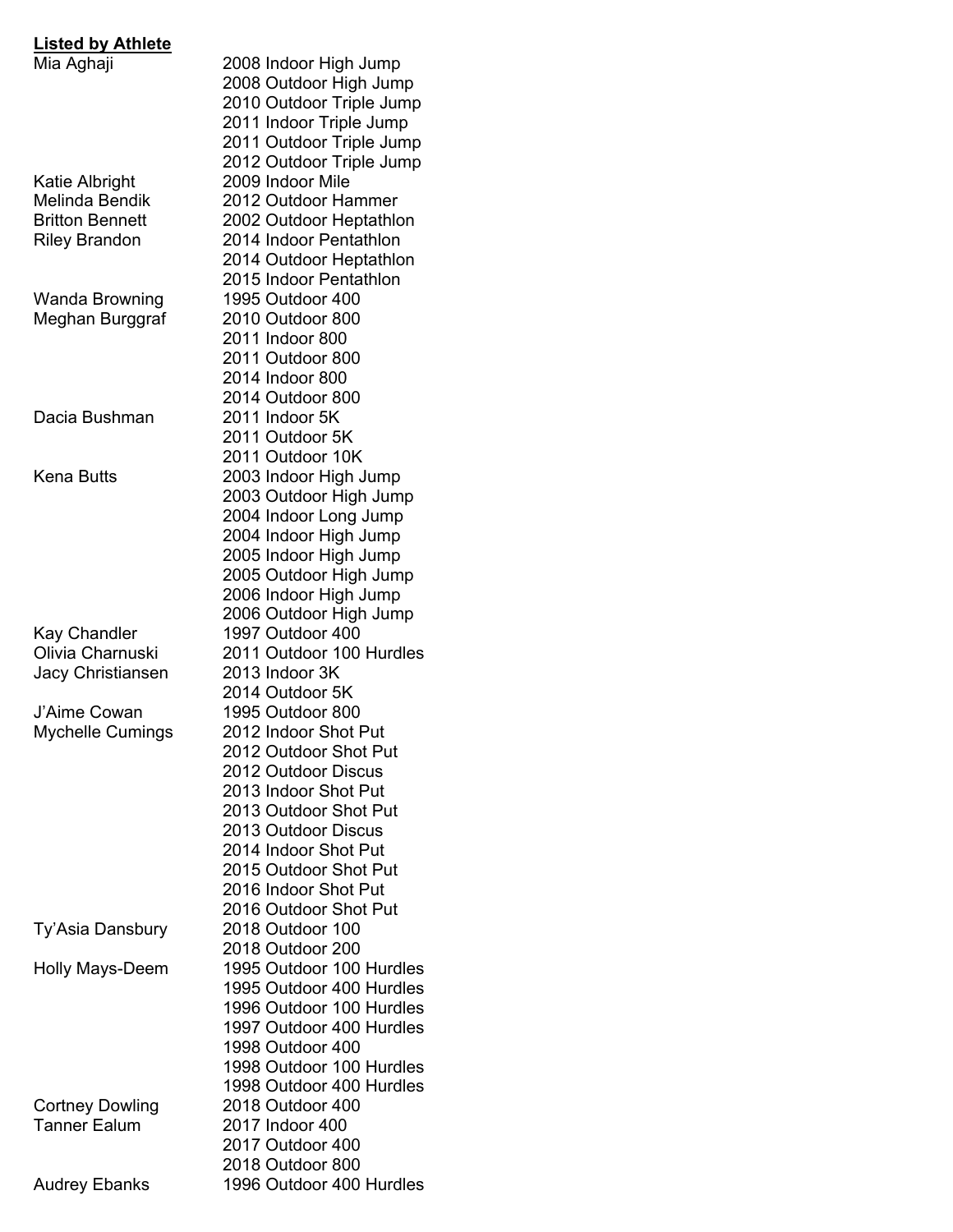| Erin Edmond             | 2016 Indoor 400<br>2016 Outdoor 400 |
|-------------------------|-------------------------------------|
| Abigail Flower          | 2015 Indoor 60                      |
|                         | 2015 Indoor 200                     |
|                         | 2015 Outdoor 100                    |
|                         | 2015 Outdoor 200                    |
| Ansley Gebben           | 2016 Outdoor 800                    |
| Jessie Glynn            | 2017 Indoor Pole Vault              |
|                         | 2018 Outdoor Pole Vault             |
| Kimone Green            | 2018 Indoor 200                     |
|                         | 2018 Indoor 400                     |
|                         | 2018 Outdoor 400 Hurdles            |
| Tammi Green             | 1999 Outdoor 10K                    |
|                         | 2000 Outdoor 10K                    |
| Wendy Heath             | 1998 Indoor High Jump               |
| Kylene Helman           | 2001 Outdoor Javelin                |
|                         | 2002 Outdoor Javelin                |
| Oasis Hernandez         | 2014 Indoor 60                      |
| Jennifer Hodges         | 1996 Outdoor 3K                     |
| Shauna Hutchenson       | 1994 Outdoor Long Jump              |
| Erika Jackson           | 2015 Outdoor Heptathlon             |
|                         | 2016 Indoor Pentathlon              |
|                         | 2016 Outdoor Heptathlon             |
| Anna-Kate Jarman        | 1994 Outdoor Triple Jump            |
|                         | 1995 Outdoor Long Jump              |
|                         | 1995 Outdoor Triple Jump            |
|                         | 1996 Outdoor Triple Jump            |
|                         | 1996 Outdoor High Jump              |
|                         | 1997 Outdoor Triple Jump            |
| Carol Jefferson         | 2006 Indoor 5K                      |
|                         | 2006 Outdoor 5K<br>2006 Outdoor 10K |
|                         | 2007 Indoor 5K                      |
|                         | 2007 Outdoor 5K                     |
|                         | 2007 Outdoor 10K                    |
| Janae Jones             | 2014 Outdoor Triple Jump            |
|                         | 2015 Outdoor Triple Jump            |
|                         | 2017 Indoor Triple Jump             |
| Khristina Kanagy        | 2012 Indoor 5K                      |
| Tabitha Kemerling       | 1995 Outdoor 3K                     |
| Jennifer Klugh          | 2011 Indoor Mile                    |
|                         | 2011 Indoor 3K                      |
|                         | 2011 Outdoor 1,500                  |
|                         | 2012 Indoor Mile                    |
|                         | 2012 Indoor 3K                      |
|                         | 2012 Outdoor 1,500                  |
|                         | 2012 Outdoor 5K                     |
| Mari Kong               | 1995 Outdoor Javelin                |
| Ednah Kurgat            | 2015 Indoor 3K                      |
|                         | 2016 Indoor Mile                    |
|                         | 2016 Indoor 3K                      |
|                         | 2016 Outdoor 10K                    |
| Dasiana Larson          | 2017 Indoor Shot Put                |
|                         | 2017 Outdoor Shot Put               |
|                         | 2018 Indoor Weight Throw            |
|                         | 2018 Outdoor Hammer                 |
| <b>Krystle Matthews</b> | 2008 Indoor Pentathlon              |
|                         | 2010 Outdoor Heptathlon             |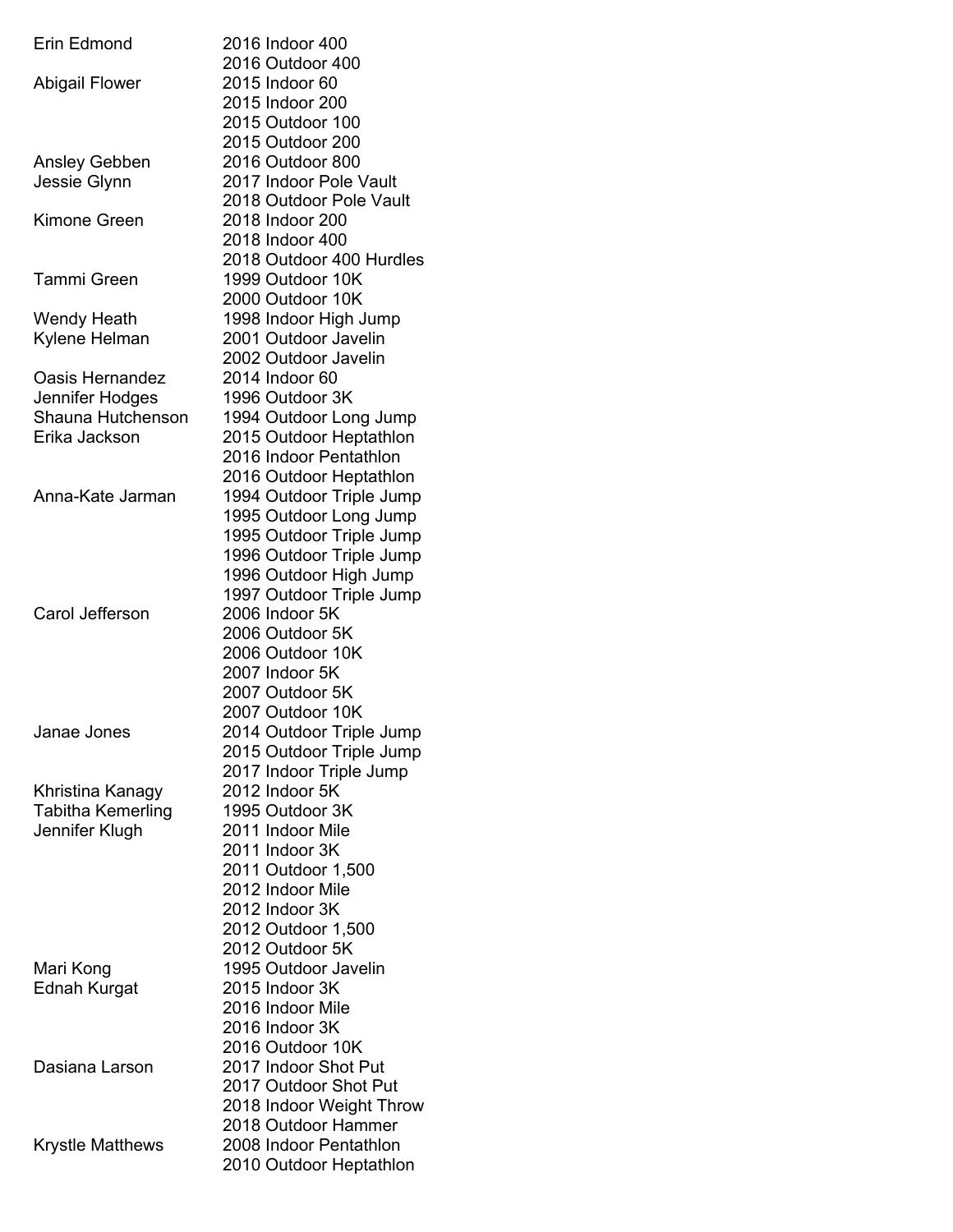| <b>Delaney McDowell</b>   | 2016 Indoor 800                                 |
|---------------------------|-------------------------------------------------|
|                           | 2017 Indoor 800                                 |
|                           | 2017 Outdoor 800                                |
|                           | 2018 Indoor 800                                 |
| Regina McFarland          | 1996 Outdoor 400                                |
| Danielle McNaney          | 2002 Indoor Long Jump                           |
|                           | 2002 Outdoor 100 Hurdles                        |
|                           | 2002 Outdoor High Jump                          |
|                           | 2003 Outdoor 100 Hurdles                        |
|                           | 2003 Outdoor 400 Hurdles                        |
|                           | 2003 Outdoor Long Jump                          |
|                           | 2003 Outdoor Heptathlon                         |
|                           | 2004 Indoor 60 Hurdles                          |
|                           | 2004 Outdoor 100 Hurdles                        |
|                           | 2004 Outdoor Heptathlon                         |
|                           | 2005 Indoor 60 Hurdles                          |
|                           | 2005 Outdoor 100 Hurdles                        |
| <b>Christina Mitchell</b> | 2005 Outdoor Javelin                            |
|                           | 2009 Indoor High Jump<br>2011 Indoor Pentathlon |
|                           | 2011 Outdoor Heptathlon                         |
|                           | 2012 Outdoor Javelin                            |
|                           | 2012 Outdoor Heptathlon                         |
|                           | 2013 Outdoor Javelin                            |
|                           | 2013 Outdoor Heptathlon                         |
| Naomi Mojica              | 2018 Indoor Shot Put                            |
|                           | 2018 Outdoor Shot Put                           |
| Marianne Mulkey           | 2002 Indoor 60 Hurdles                          |
|                           | 2003 Indoor 60 Hurdles                          |
| <b>Hailey Neal</b>        | 2010 Outdoor Steeplechase                       |
| <b>Piper Newby</b>        | 2007 Outdoor Steeplechase                       |
| <b>Ashley Osborne</b>     | 2009 Indoor 3K                                  |
|                           | 2009 Indoor 5K                                  |
|                           | 2010 Outdoor 5K                                 |
|                           | 2010 Outdoor 10K                                |
| <b>Shelley Parker</b>     | 2011 Indoor Pole Vault                          |
|                           | 2011 Outdoor Pole Vault                         |
| Alyssa Pegues             | 2011 Indoor Long Jump                           |
| Samantha Pelletier        | 2002 Indoor 5K                                  |
| Kodi Pollard              | 2000 Indoor 400                                 |
|                           | 2001 Indoor 400                                 |
|                           | 2001 Outdoor 400<br>2017 Indoor Pentathlon      |
| Kylie Polsgrove           | 2017 Outdoor Heptathlon                         |
|                           | 2018 Indoor High Jump                           |
|                           | 2018 Indoor Pentathlon                          |
|                           | 2018 Outdoor 100 Hurdles                        |
|                           | 2018 Outdoor Heptathlon                         |
| Lora Randolph             | 1997 Outdoor High Jump                          |
| Jaquay Reid               | 1999 Outdoor 400                                |
| <b>Rebekah Ricksecker</b> | 2007 Outdoor 1,500                              |
|                           | 2008 Outdoor 1,500                              |
|                           | 2010 Indoor Mile                                |
|                           | 2010 Indoor 3K                                  |
|                           | 2010 Outdoor 1,500                              |
| Aimee Riley               | 2003 Outdoor Pole Vault                         |
|                           | 2005 Indoor Pole Vault                          |
|                           | 2005 Outdoor Pole Vault                         |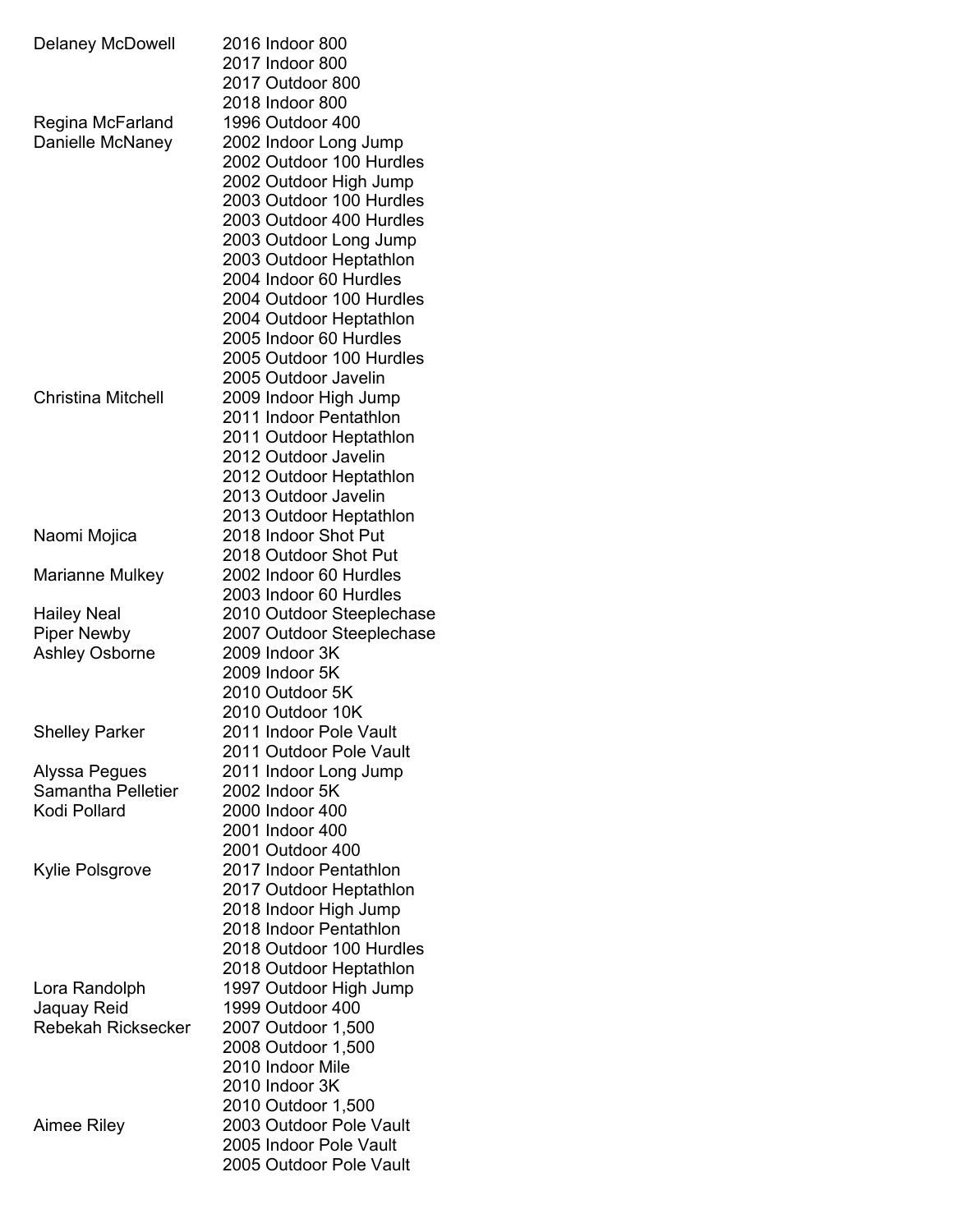| Elisabeth Robertson     | 1998 Indoor Pole Vault<br>1999 Indoor Pole Vault  |
|-------------------------|---------------------------------------------------|
|                         | 1999 Outdoor Pole Vault                           |
|                         | 2000 Indoor Pole Vault                            |
| Amy Rodriguez           | 1997 Outdoor Shot Put                             |
|                         | 1997 Outdoor Hammer                               |
|                         | 1998 Outdoor Shot Put                             |
|                         | 1999 Outdoor Shot Put                             |
| Heather Sagan           | 2000 Indoor 800<br>2000 Indoor Mile               |
|                         | 2000 Outdoor 800                                  |
|                         | 2000 Outdoor 1,500                                |
|                         | 2001 Indoor 800                                   |
|                         | 2001 Indoor Mile                                  |
|                         | 2001 Outdoor 800                                  |
|                         | 2002 Indoor 800                                   |
|                         | 2002 Indoor Mile                                  |
|                         | 2002 Outdoor 800                                  |
|                         | 2002 Outdoor 1,500                                |
|                         | 2002 Outdoor 5K                                   |
| Ardra Samuel            | 1995 Outdoor 100                                  |
|                         | 1995 Outdoor 200                                  |
|                         | 1996 Outdoor 100                                  |
|                         | 1996 Outdoor 200                                  |
|                         | 1997 Outdoor 100                                  |
|                         | 1997 Outdoor 200                                  |
| <b>Fadhila Samuel</b>   | 1994 Outdoor 100                                  |
|                         | 1994 Outdoor 200                                  |
|                         | 1994 Outdoor 400                                  |
| <b>Jonisha Saunders</b> | 2003 Indoor Triple Jump                           |
| <b>Becky Scott</b>      | 1999 Outdoor Javelin                              |
| Panthera Seymour        | 1999 Outdoor 200<br>2000 Outdoor 100              |
|                         | 2001 Indoor 200                                   |
| <b>Brenna Smith</b>     | 2017 Outdoor Javelin                              |
|                         | 2018 Outdoor Javelin                              |
|                         | Jennifer (Nicholson) Smith 2014 Outdoor Discus    |
|                         | 2015 Outdoor Discus                               |
| Amy Sturgill            | 1998 Indoor Triple Jump                           |
|                         | 1998 Outdoor Triple Jump                          |
|                         | 1999 Outdoor Triple Jump                          |
| Amy Teer                | 1998 Outdoor 800                                  |
|                         | 1999 Indoor 800                                   |
|                         | 2001 Outdoor 1,500                                |
| Anna Van Wyk            | 2017 Outdoor 5K                                   |
| Patria Vaimaona         | 2018 Outdoor Discus                               |
| Jaime Watson            | 2006 Outdoor 800                                  |
|                         | 2007 Outdoor 800                                  |
|                         | 2008 Indoor 800                                   |
|                         | 2008 Outdoor 800                                  |
|                         | 2009 Indoor 800                                   |
|                         | 2010 Indoor 400                                   |
|                         | 2010 Indoor 800                                   |
|                         | 2010 Outdoor 400                                  |
| Andrea Wildrick         | 2000 Outdoor Pole Vault                           |
|                         | 2001 Indoor Pole Vault<br>2001 Outdoor Pole Vault |
|                         | 2002 Indoor Pole Vault                            |
|                         | 2002 Outdoor Pole Vault                           |
|                         |                                                   |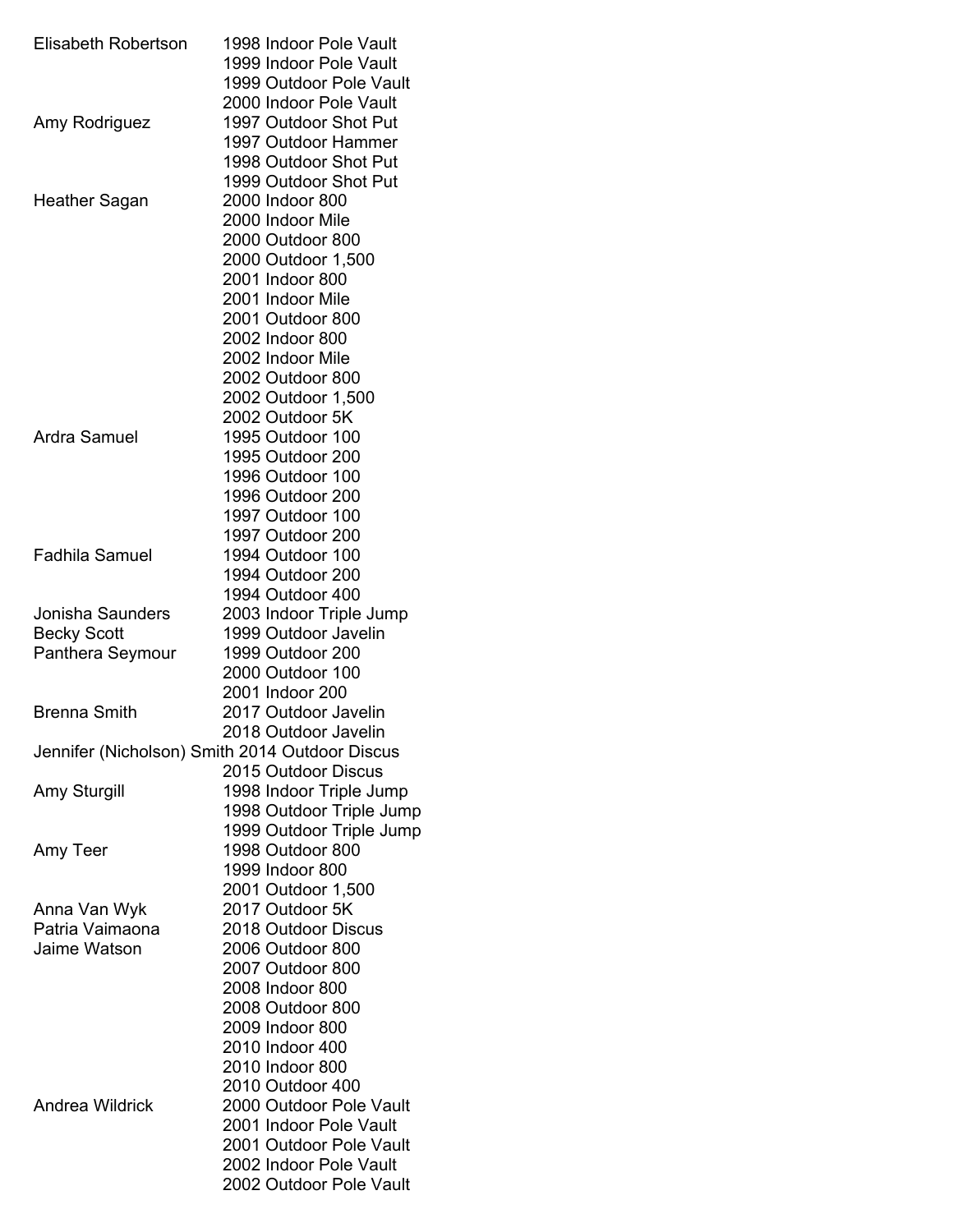| Kristen Willeford<br>Jocelyn Williams<br>Marie Williams | 2013 Indoor High Jump<br>2014 Indoor Weight Throw<br>2007 Indoor Pentathlon<br>2007 Outdoor Heptathlon<br>2009 Indoor Pentathlon<br>2009 Outdoor Heptathlon                                                                                                             |
|---------------------------------------------------------|-------------------------------------------------------------------------------------------------------------------------------------------------------------------------------------------------------------------------------------------------------------------------|
| Robin Williams                                          | 1998 Outdoor Long Jump<br>1999 Outdoor 400 Hurdles<br>1999 Outdoor Long Jump<br>2000 Indoor 60 Hurdles<br>2000 Indoor Long Jump<br>2000 Outdoor 100 Hurdles<br>2000 Outdoor 400 Hurdles<br>2000 Outdoor Long Jump<br>2001 Outdoor 400 Hurdles<br>2001 Outdoor Long Jump |
| Erin Zappia                                             | 2017 Indoor High Jump<br>2018 Outdoor High Jump                                                                                                                                                                                                                         |
| Arlene Zelinskas                                        | 2006 Indoor 60 Hurdles<br>2006 Indoor High Jump<br>2006 Indoor Pentathlon<br>2007 Indoor 60 Hurdles<br>2007 Indoor High Jump<br>2007 Outdoor 400 Hurdles<br>2007 Outdoor High Jump                                                                                      |

#### **Most Big South Women's Individual Event Titles (By Athlete)**

- 13 Danielle McNaney
- 12 Heather Sagan
- 10 Mychelle Cumings, Robin Williams
- 8 Kena Butts, Jaime Watson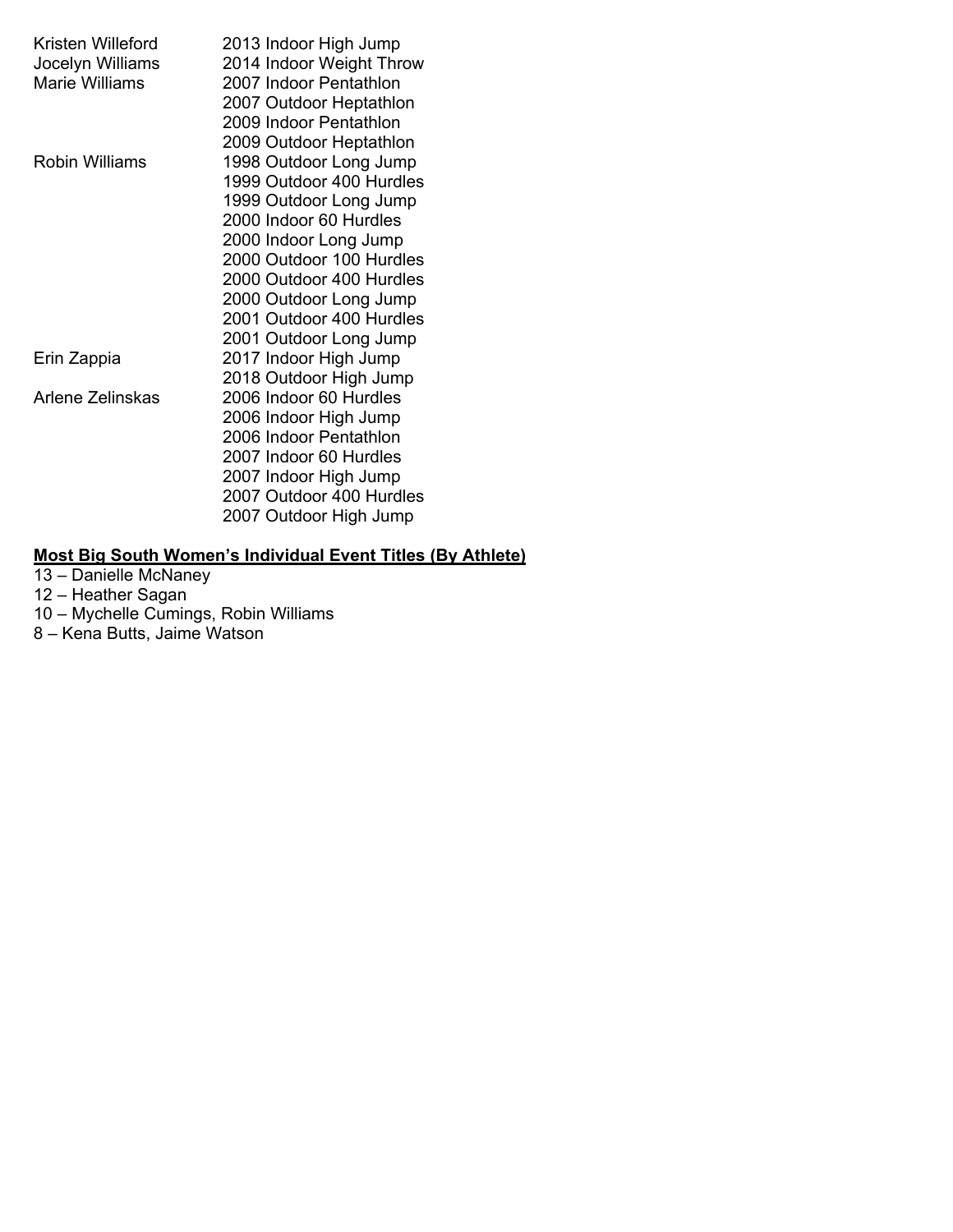| <b>Listed by Event</b> |                                                |
|------------------------|------------------------------------------------|
| Indoor <sub>60</sub>   | 2014 - Oasis Hernandez                         |
|                        | 2015 – Abigail Flower                          |
| Outdoor 100            | 1994 - Fadhila Samuel                          |
|                        | 1995 - Ardra Samuel                            |
|                        | 1996 - Ardra Samuel                            |
|                        | 1997 - Ardra Samuel                            |
|                        | 2000 - Panthera Seymour                        |
|                        | 2015 – Abigail Flower                          |
|                        | 2018 - Ty'Asia Dansbury                        |
| Indoor 200             | 2001 - Panthera Seymour                        |
|                        | 2015 - Abigail Flower                          |
|                        | 2018 - Kimone Green                            |
| Outdoor 200            | 1994 - Fadhila Samuel                          |
|                        | 1995 - Ardra Samuel                            |
|                        | 1996 - Ardra Samuel                            |
|                        | 1997 - Ardra Samuel                            |
|                        | 1999 – Panthera Seymour                        |
|                        | 2015 - Abigail Flower                          |
|                        |                                                |
| Indoor 400             | 2018 - Ty'Asia Dansbury<br>2000 - Kodi Pollard |
|                        | 2001 - Kodi Pollard                            |
|                        |                                                |
|                        | 2010 - Jaime Watson                            |
|                        | 2016 - Erin Edmond                             |
|                        | 2017 - Tanner Ealum                            |
|                        | 2018 - Kimone Green                            |
| Outdoor 400            | 1994 - Fadhila Samuel                          |
|                        | 1995 - Wanda Browning                          |
|                        | 1996 – Regina McFarland                        |
|                        | 1997 – Kay Chandler                            |
|                        | 1998 - Holly Mays-Deem                         |
|                        | 1999 – Jaquay Reid                             |
|                        | 2001 - Kodi Pollard                            |
|                        | 2010 - Jaime Watson                            |
|                        | 2016 - Erin Edmond                             |
|                        | 2017 – Tanner Ealum                            |
|                        | 2018 – Cortney Dowling                         |
| Indoor 800             | 1999 – Amy Teer                                |
|                        | 2000 - Heather Sagan                           |
|                        | 2001 - Heather Sagan                           |
|                        | 2002 – Heather Sagan                           |
|                        | 2008 - Jaime Watson                            |
|                        | 2009 - Jaime Watson                            |
|                        | 2010 - Jaime Watson                            |
|                        | 2011 - Meghan Burggraf                         |
|                        | 2014 - Meghan Burggraf                         |
|                        | 2016 - Delaney McDowell                        |
|                        | 2017 - Delaney McDowell                        |
|                        | 2018 - Delaney McDowell                        |
|                        |                                                |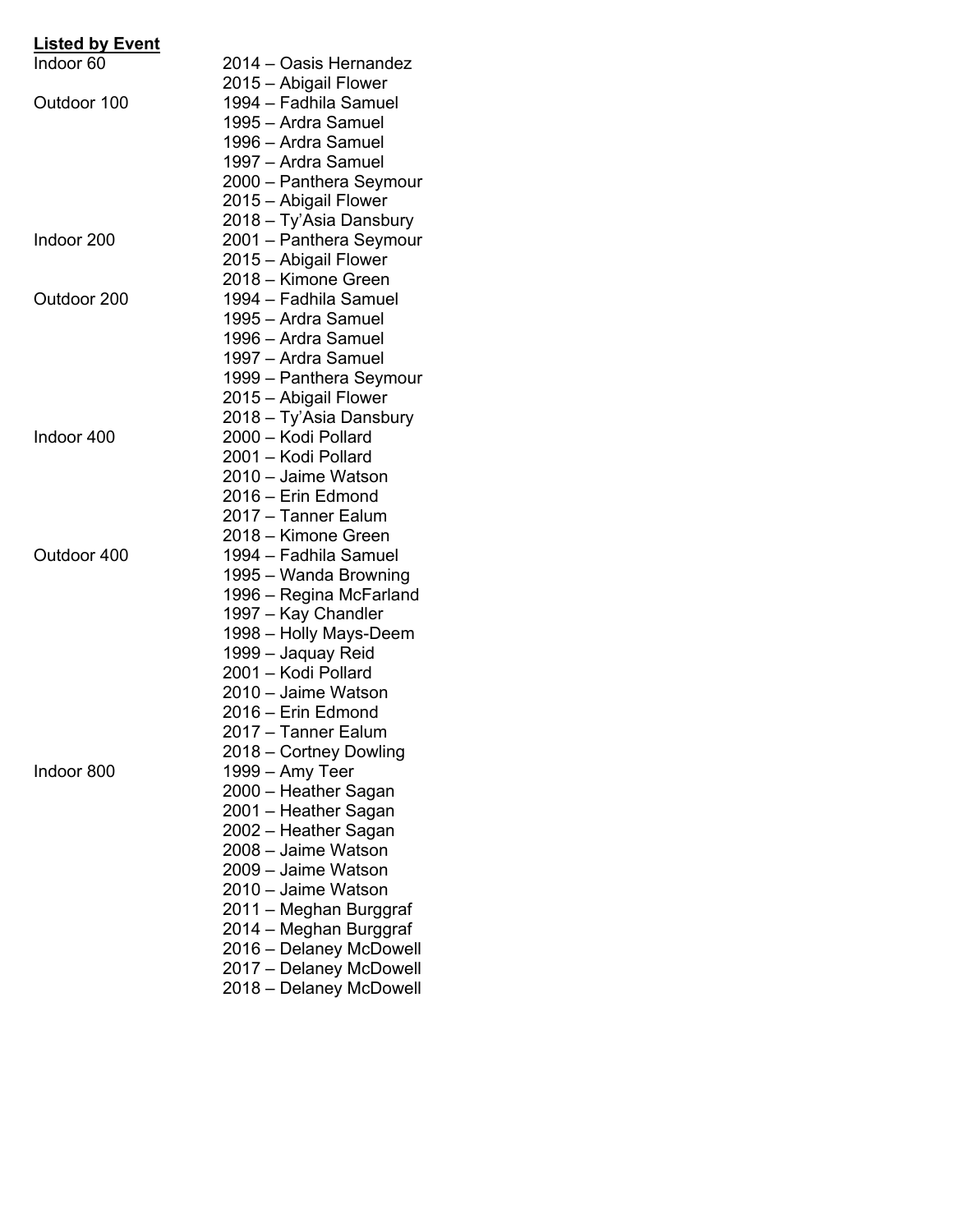| Outdoor 800        | 1995 – J'Aime Cowan       |
|--------------------|---------------------------|
|                    | 1998 – Amy Teer           |
|                    | 2000 – Heather Sagan      |
|                    | 2001 – Heather Sagan      |
|                    | 2002 - Heather Sagan      |
|                    | 2006 - Jaime Watson       |
|                    | 2007 - Jaime Watson       |
|                    | 2008 - Jaime Watson       |
|                    | 2010 - Meghan Burggraf    |
|                    | 2011 - Meghan Burggraf    |
|                    | 2014 - Meghan Burggraf    |
|                    | 2016 - Ansley Gebben      |
|                    |                           |
|                    | 2017 - Delaney McDowell   |
|                    | 2018 - Tanner Ealum       |
| <b>Indoor Mile</b> | 2000 - Heather Sagan      |
|                    | 2001 - Heather Sagan      |
|                    | 2002 - Heather Sagan      |
|                    | 2009 - Katie Albright     |
|                    | 2010 - Rebekah Ricksecker |
|                    | 2011 – Jennifer Klugh     |
|                    | 2012 – Jennifer Klugh     |
|                    | 2016 – Ednah Kurgat       |
| Outdoor 1,500      | 2000 – Heather Sagan      |
|                    | 2001 – Amy Teer           |
|                    | 2002 – Heather Sagan      |
|                    | 2007 – Rebekah Ricksecker |
|                    | 2008 - Rebekah Ricksecker |
|                    | 2010 - Rebekah Ricksecker |
|                    | 2011 – Jennifer Klugh     |
|                    | 2012 – Jennifer Klugh     |
| Indoor 3K          | 2009 - Ashley Osborne     |
|                    | 2010 - Rebekah Ricksecker |
|                    |                           |
|                    | 2011 – Jennifer Klugh     |
|                    | 2012 – Jennifer Klugh     |
|                    | 2013 - Jacy Christiansen  |
|                    | 2015 – Ednah Kurgat       |
|                    | 2016 - Ednah Kurgat       |
| Outdoor 3K         | 1995 - Tabitha Kemerling  |
|                    | 1996 - Jennifer Hodges    |
| Indoor 5K          | 2002 - Samantha Pelletier |
|                    | 2006 - Carol Jefferson    |
|                    | 2007 - Carol Jefferson    |
|                    | 2009 - Ashley Osborne     |
|                    | 2011 - Dacia Bushman      |
|                    | 2012 – Khristina Kanagy   |
| Outdoor 5K         | 2002 - Heather Sagan      |
|                    | 2006 - Carol Jefferson    |
|                    | 2007 – Carol Jefferson    |
|                    | 2010 - Ashley Osborne     |
|                    | 2011 - Dacia Bushman      |
|                    | 2012 – Jennifer Klugh     |
|                    | 2014 – Jacy Christiansen  |
|                    | 2017 – Anna Van Wyk       |
|                    |                           |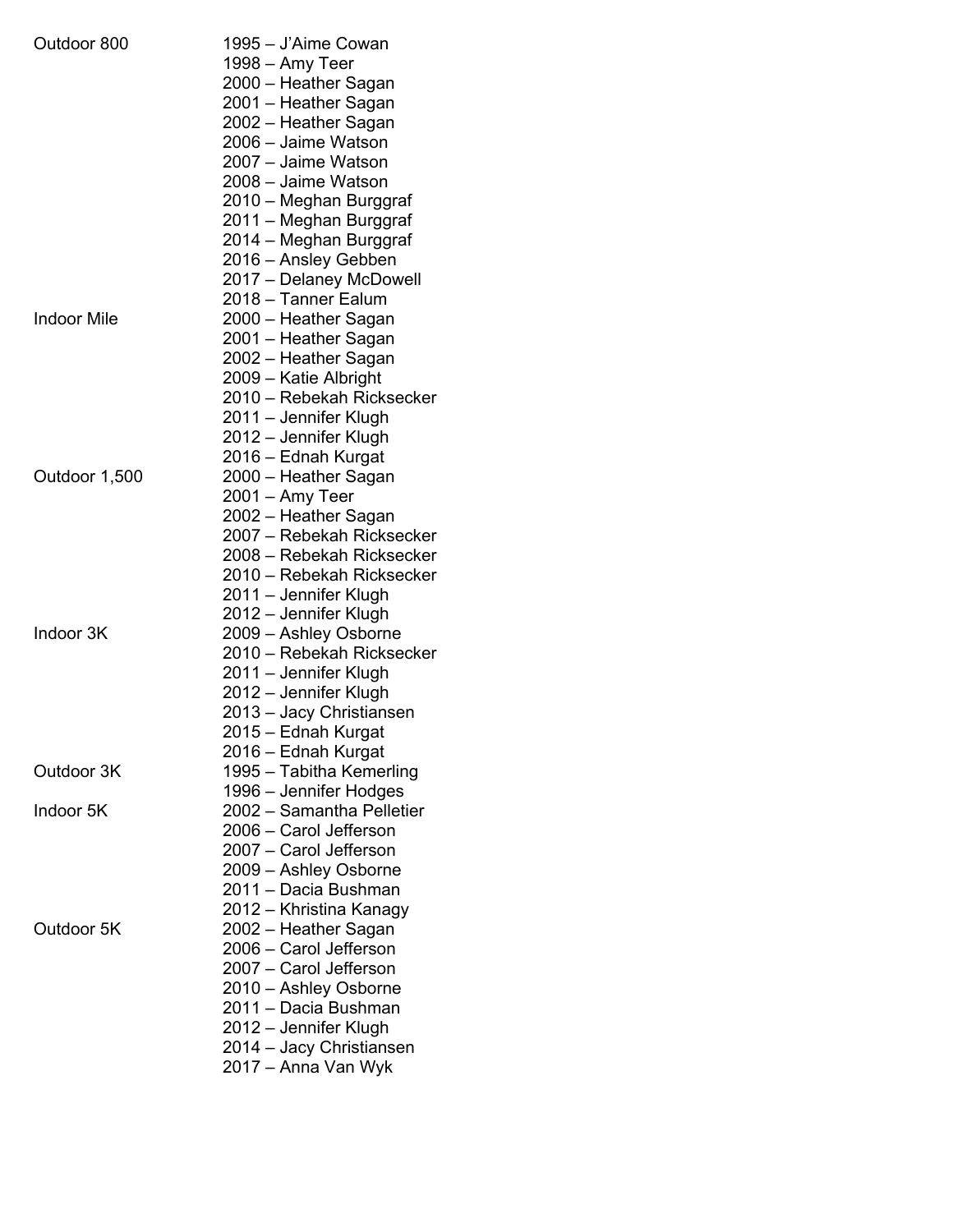| Outdoor 10K                 | 1999 – Tammi Green       |
|-----------------------------|--------------------------|
|                             | 2000 - Tammi Green       |
|                             | 2006 - Carol Jefferson   |
|                             | 2007 - Carol Jefferson   |
|                             | 2010 - Ashley Osborne    |
|                             | 2011 - Dacia Bushman     |
|                             | 2016 - Ednah Kurgat      |
| Indoor 60 Hurdles           | 2000 - Robin Williams    |
|                             | 2002 - Marianne Mulkey   |
|                             | 2003 – Marianne Mulkey   |
|                             | 2004 - Danielle McNaney  |
|                             | 2005 - Danielle McNaney  |
|                             | 2006 – Arlene Zelinskas  |
|                             | 2007 – Arlene Zelinskas  |
|                             |                          |
| Outdoor 100 Hurdles         | 1995 - Holly Mays-Deem   |
|                             | 1996 - Holly Mays-Deem   |
|                             | 1998 - Holly Mays-Deem   |
|                             | 2000 - Robin Williams    |
|                             | 2002 - Danielle McNaney  |
|                             | 2003 – Danielle McNaney  |
|                             | 2004 - Danielle McNaney  |
|                             | 2005 – Danielle McNaney  |
|                             | 2011 – Olivia Charnuski  |
|                             | 2018 – Kylie Polsgrove   |
| Outdoor 400 Hurdles         | 1995 - Holly Mays-Deem   |
|                             | 1996 - Audrey Ebanks     |
|                             | 1997 - Holly Mays-Deem   |
|                             | 1998 - Holly Mays-Deem   |
|                             | 1999 - Robin Williams    |
|                             | 2000 - Robin Williams    |
|                             | 2001 - Robin Williams    |
|                             | 2003 - Danielle McNaney  |
|                             | 2007 – Arlene Zelinskas  |
|                             | 2018 - Kimone Green      |
| <b>Outdoor Steeplechase</b> | 2007 – Piper Newby       |
|                             | 2010 – Hailey Neal       |
| Indoor Long Jump            | 2000 - Robin Williams    |
|                             | 2002 - Danielle McNaney  |
|                             | 2004 – Kena Butts        |
|                             |                          |
|                             | 2011 – Alyssa Pegues     |
| Outdoor Long Jump           | 1994 - Shauna Hutchenson |
|                             | 1995 – Anna-Kate Jarman  |
|                             | 1998 - Robin Williams    |
|                             | 1999 - Robin Williams    |
|                             | 2000 - Robin Williams    |
|                             | 2001 - Robin Williams    |
|                             | 2003 - Danielle McNaney  |
| Indoor Triple Jump          | 1998 - Amy Sturgill      |
|                             | 2003 - Jonisha Saunders  |
|                             | 2011 – Mia Aghaji        |
|                             | 2017 - Janae Jones       |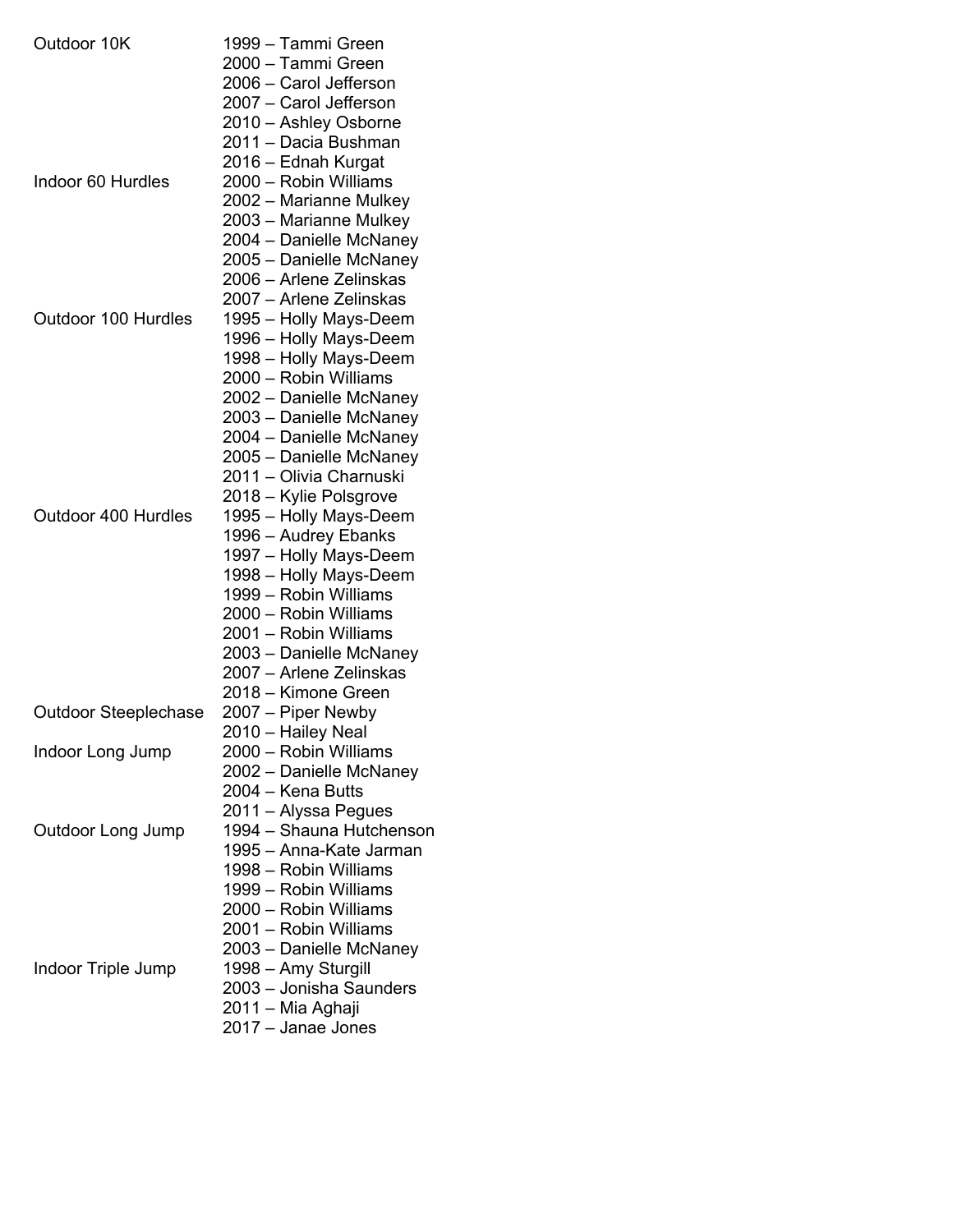| <b>Outdoor Triple Jump</b> | 1994 - Anna-Kate Jarman                           |
|----------------------------|---------------------------------------------------|
|                            | 1995 – Anna-Kate Jarman                           |
|                            | 1996 – Anna-Kate Jarman                           |
|                            | 1997 - Anna-Kate Jarman                           |
|                            | 1998 – Amy Sturgill                               |
|                            | 1999 – Amy Sturgill                               |
|                            | 2010 – Mia Aghaji                                 |
|                            | 2011 – Mia Aghaji                                 |
|                            | 2012 – Mia Aghaji                                 |
|                            | 2014 - Janae Jones                                |
|                            | 2015 - Janae Jones                                |
| Indoor High Jump           | 1998 - Wendy Heath                                |
|                            | 2003 – Kena Butts                                 |
|                            | 2004 – Kena Butts                                 |
|                            |                                                   |
|                            | 2005 – Kena Butts                                 |
|                            | 2006 – Kena Butts & Arlene Zelinskas              |
|                            | 2007 – Arlene Zelinskas                           |
|                            | 2008 - Mia Aghaji                                 |
|                            | 2009 - Christina Mitchell                         |
|                            | 2013 - Kristen Willeford                          |
|                            | 2017 – Erin Zappia                                |
|                            | 2018 – Kylie Polsgrove                            |
| Outdoor High Jump          | 1996 – Anna-Kate Jarman                           |
|                            | 1997 – Lora Randolph                              |
|                            | 2002 – Danielle McNaney                           |
|                            | 2003 – Kena Butts                                 |
|                            | 2005 - Kena Butts                                 |
|                            | 2006 - Kena Butts                                 |
|                            | 2007 - Arlene Zelinskas                           |
|                            | 2008 – Mia Aghaji                                 |
|                            | 2018 – Erin Zappia                                |
| <b>Indoor Pole Vault</b>   | 1998 - Elisabeth Robertson                        |
|                            | 1999 - Elisabeth Robertson                        |
|                            | 2000 - Elisabeth Robertson                        |
|                            | 2001 - Andrea Wildrick                            |
|                            | 2002 – Andrea Wildrick                            |
|                            | 2005 - Aimee Riley                                |
|                            | 2011 - Shelley Parker                             |
|                            |                                                   |
| <b>Outdoor Pole Vault</b>  | 2017 - Jessie Glynn<br>1999 - Elisabeth Robertson |
|                            |                                                   |
|                            | 2000 - Andrea Wildrick                            |
|                            | 2001 – Andrea Wildrick                            |
|                            | 2002 – Andrea Wildrick                            |
|                            | 2003 – Aimee Riley                                |
|                            | 2005 – Aimee Riley                                |
|                            | 2011 – Shelley Parker                             |
|                            | 2018 - Jessie Glynn                               |
| <b>Indoor Shot Put</b>     | 2012 - Mychelle Cumings                           |
|                            | 2013 – Mychelle Cumings                           |
|                            | 2014 – Mychelle Cumings                           |
|                            | 2016 - Mychelle Cumings                           |
|                            | 2017 - Dasiana Larson                             |
|                            | 2018 - Naomi Mojica                               |
|                            |                                                   |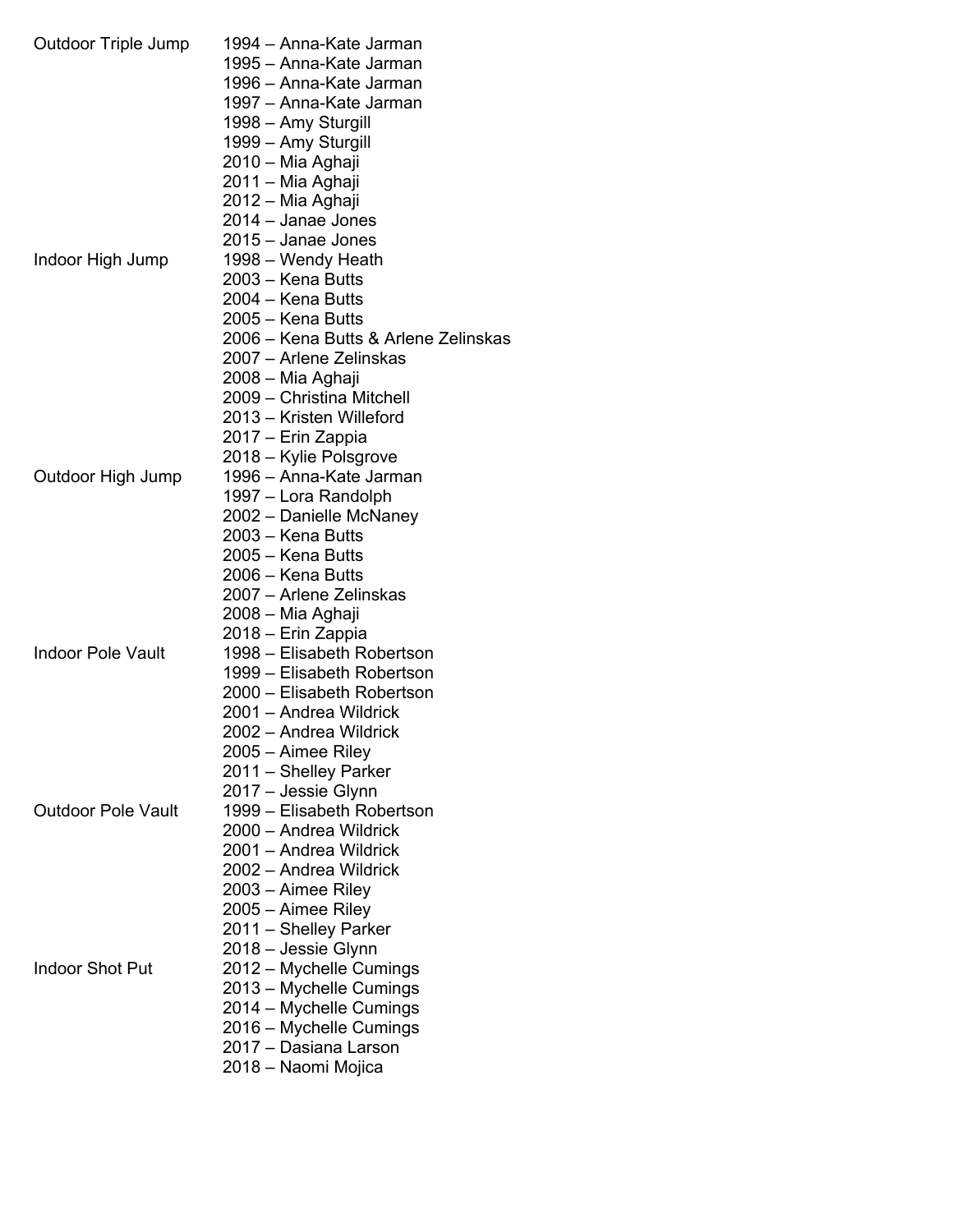| <b>Outdoor Shot Put</b>    | 1997 – Amy Rodriguez                             |
|----------------------------|--------------------------------------------------|
|                            | 1998 - Amy Rodriguez                             |
|                            | 1999 – Amy Rodriguez                             |
|                            | 2012 – Mychelle Cumings                          |
|                            | 2013 – Mychelle Cumings                          |
|                            | 2015 - Mychelle Cumings                          |
|                            | 2016 - Mychelle Cumings                          |
|                            | 2017 - Dasiana Larson                            |
|                            | 2018 - Naomi Mojica                              |
| <b>Outdoor Discus</b>      | 2012 - Mychelle Cumings                          |
|                            | 2013 – Mychelle Cumings                          |
|                            | 2014 – Jennifer Nicholson                        |
|                            | 2015 - Jennifer (Nicholson) Smith                |
|                            | 2018 – Patria Vaimaona                           |
| Outdoor Javelin            | 1995 – Mari Kong                                 |
|                            | 1999 – Becky Scott                               |
|                            | 2001 - Kylene Helman                             |
|                            | 2002 - Kylene Helman                             |
|                            | 2005 - Danielle McNaney                          |
|                            | 2012 - Christina Mitchell                        |
|                            | 2013 - Christina Mitchell                        |
|                            | 2017 – Brenna Smith                              |
|                            |                                                  |
|                            | 2018 – Brenna Smith                              |
| <b>Indoor Weight Throw</b> | 2014 - Jocelyn Williams<br>2018 - Dasiana Larson |
| <b>Outdoor Hammer</b>      |                                                  |
|                            | 1997 - Amy Rodriguez<br>2012 – Melinda Bendik    |
|                            | 2018 - Dasiana Larson                            |
| Indoor Pentathlon          | 2006 – Arlene Zelinskas                          |
|                            |                                                  |
|                            | 2007 – Marie Williams                            |
|                            | 2008 – Krystle Matthews                          |
|                            | 2009 - Marie Williams                            |
|                            | 2011 - Christina Mitchell                        |
|                            | 2014 – Riley Brandon                             |
|                            | 2015 - Riley Brandon                             |
|                            | 2016 - Erika Jackson                             |
|                            | 2017 – Kylie Polsgrove                           |
|                            | 2018 – Kylie Polsgrove                           |
| <b>Outdoor Heptathlon</b>  | 2002 - Britton Bennett                           |
|                            | 2003 - Danielle McNaney                          |
|                            | 2004 - Danielle McNaney                          |
|                            | 2007 - Marie Williams                            |
|                            | 2009 - Marie Williams                            |
|                            | 2010 - Krystle Matthews                          |
|                            | 2011 - Christina Mitchell                        |
|                            | 2012 - Christina Mitchell                        |
|                            | 2013 - Christina Mitchell                        |
|                            | 2014 – Riley Brandon                             |
|                            | 2015 - Erika Jackson                             |
|                            | 2016 – Erika Jackson                             |
|                            | 2017 – Kylie Polsgrove                           |
|                            | 2018 – Kylie Polsgrove                           |
|                            |                                                  |

## **Most Big South Women's Individual Event Titles (By Event)**

- 14 Outdoor 800, Outdoor Heptathlon
- 12 Indoor 800

10 – Indoor Pentathlon, Outdoor 100 Hurdles, Outdoor 400 Hurdles

<sup>11 –</sup> Indoor High Jump, Outdoor 400, Outdoor Triple Jump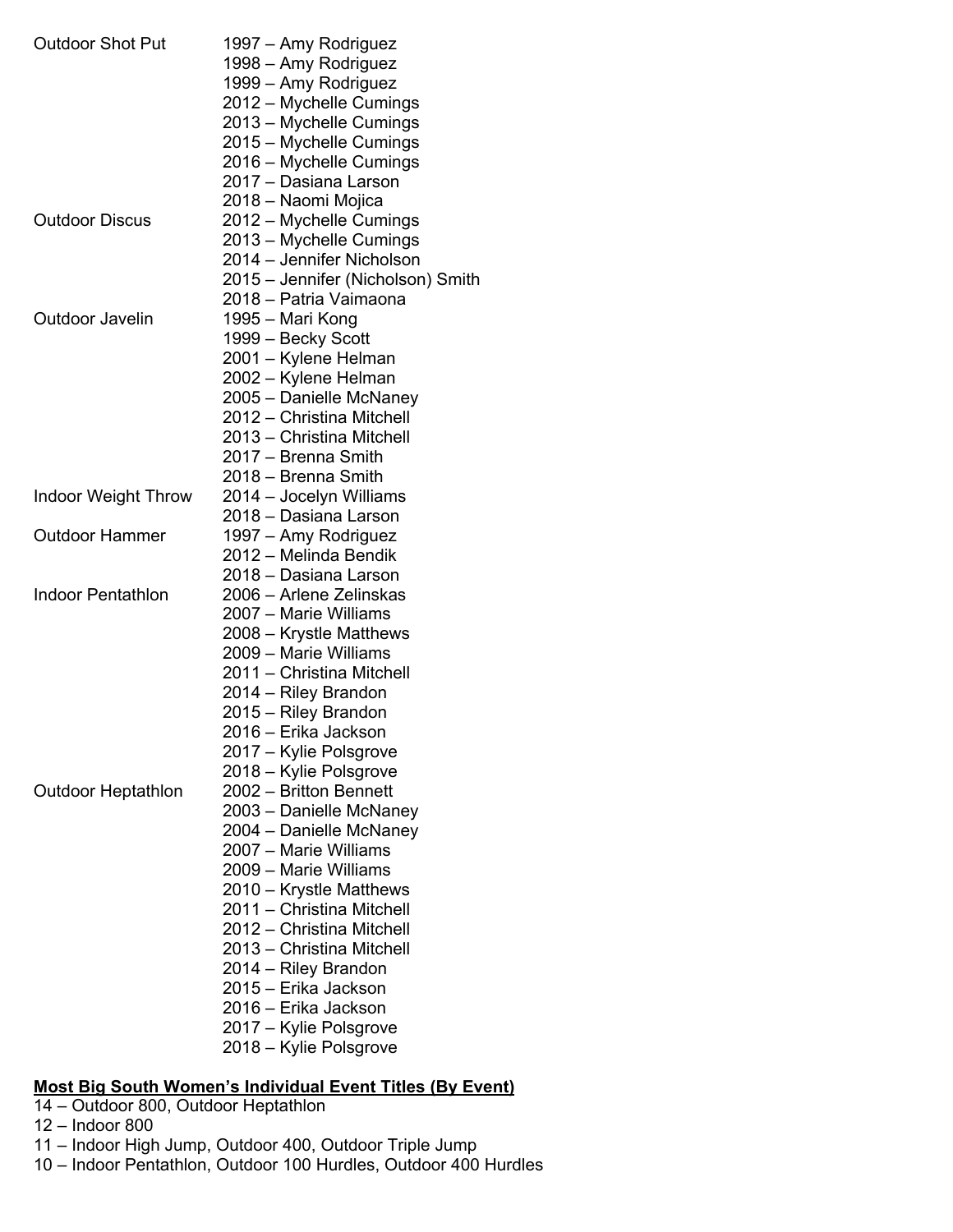### **Big South Relay Champions**

| <u>Ung ovuun nulu y onumpiono</u> |                                                                                                                                                                                                                                                                                                                                                                                                                                                                                                                                                                                                                                                                                                                                         |
|-----------------------------------|-----------------------------------------------------------------------------------------------------------------------------------------------------------------------------------------------------------------------------------------------------------------------------------------------------------------------------------------------------------------------------------------------------------------------------------------------------------------------------------------------------------------------------------------------------------------------------------------------------------------------------------------------------------------------------------------------------------------------------------------|
| Outdoor 4 x 100                   | 1994 – Audrey Ebanks, Stacy Wilson, Sarah Harford, Fadhila Samuel<br>1995 – Mari Kong, Anna-Kate Jarman, Amanda Holbrook, Ardra Samuel<br>1996 – Mari Kong, Christi Barefield, Anna-Kate Jarman, Ardra Samuel<br>1997 – Anna-Kate Jarman, Sarah Harford, Mari Kong, Ardra Samuel<br>2000 - Janelle Shiffer, Kodi Pollard, Christina Schlesinger, Panthera Seymour<br>2001 - Janelle Shiffer, Kodi Pollard, Christina Schlesinger, Panthera Seymour<br>2002 - Janelle Shiffer, Kodi Pollard, Christina Henry, Stephanie Walker<br>2007 – Andrea Beckles, Charlene Hibbert, Tra' Screen, Arlene Zelinskas<br>2015 – Dana Mercer, Abigail Flower, Olivia Davis, Kate Flower<br>2016 – Nicole Leonzo, Kate Flower, Dana Mercer, Erin Edmond |
|                                   | 2018 – Alexis Wilson, Ty'Asia Dansbury, Kimone Green, Cortney Dowling                                                                                                                                                                                                                                                                                                                                                                                                                                                                                                                                                                                                                                                                   |
| Outdoor 4 x 400                   | 1994 – Audrey Ebanks, Esther Mills, Lisa Prantner, JoAnn Wolfson                                                                                                                                                                                                                                                                                                                                                                                                                                                                                                                                                                                                                                                                        |
|                                   | 1995 - Wanda Browning, Audrey Ebanks, JoAnn Wolfson, Regina McFarland                                                                                                                                                                                                                                                                                                                                                                                                                                                                                                                                                                                                                                                                   |
|                                   | 1996 – Patsy Geiger, JoAnn Wolfson, Wendy Warren, Regina McFarland                                                                                                                                                                                                                                                                                                                                                                                                                                                                                                                                                                                                                                                                      |
|                                   | 1997 – Holly Deem, JoAnn Wolfson, Regina McFarland, Kay Chandler                                                                                                                                                                                                                                                                                                                                                                                                                                                                                                                                                                                                                                                                        |
|                                   | 1998 – Robin Williams, Kay Chandler, Tina Hall, Jaquay Reid                                                                                                                                                                                                                                                                                                                                                                                                                                                                                                                                                                                                                                                                             |
|                                   | 2000 – Christina Schlesinger, Jaquay Reid, Robin Williams, Kodi Pollard                                                                                                                                                                                                                                                                                                                                                                                                                                                                                                                                                                                                                                                                 |
|                                   | 2001 – Christina Schlesinger, Danelle DeKrey, Robin Williams, Kodi Pollard                                                                                                                                                                                                                                                                                                                                                                                                                                                                                                                                                                                                                                                              |
|                                   | 2004 – Aniska Strachan, Andrea Andrews, Kena Butts, Mynique Robinson                                                                                                                                                                                                                                                                                                                                                                                                                                                                                                                                                                                                                                                                    |
|                                   | 2016 – Corinn Bedell, Ansley Gebben, Olivia Behymer, Erin Edmond                                                                                                                                                                                                                                                                                                                                                                                                                                                                                                                                                                                                                                                                        |
|                                   | 2017 – Tanner Ealum, Delaney McDowell, Nicole Leonzo, Olivia Behymer                                                                                                                                                                                                                                                                                                                                                                                                                                                                                                                                                                                                                                                                    |
|                                   | 2018 – Kimone Green, Tanner Ealum, Cortney Dowling, Ty'Asia Dansbury                                                                                                                                                                                                                                                                                                                                                                                                                                                                                                                                                                                                                                                                    |
| Indoor $4 \times 400$             | 1998 - Holly Deem, Kay Chandler, Tina Hall, Jaquay Reid                                                                                                                                                                                                                                                                                                                                                                                                                                                                                                                                                                                                                                                                                 |
|                                   | 1999 – Christina Schlesinger, Danelle DeKrey, Robin Williams, Jaquay Reid                                                                                                                                                                                                                                                                                                                                                                                                                                                                                                                                                                                                                                                               |
|                                   | 2001 – Christina Schlesinger, Danelle DeKrey, Robin Williams, Kodi Pollard                                                                                                                                                                                                                                                                                                                                                                                                                                                                                                                                                                                                                                                              |
|                                   | 2002 – Danelle DeKrey, Christina Henry, Erica Gaesser, Sarah Pettit                                                                                                                                                                                                                                                                                                                                                                                                                                                                                                                                                                                                                                                                     |
|                                   | 2004 – Mynique Robinson, Kena Butts, Aniska Strachan, Danielle McNaney                                                                                                                                                                                                                                                                                                                                                                                                                                                                                                                                                                                                                                                                  |
|                                   | 2005 – Mynique Robinson, Kena Butts, Erica Gaesser, Charlene Hibbert                                                                                                                                                                                                                                                                                                                                                                                                                                                                                                                                                                                                                                                                    |
|                                   | 2008 – Chenoa Freeman, Mia Aghaji, Charlene Hibbert, Jaime Watson                                                                                                                                                                                                                                                                                                                                                                                                                                                                                                                                                                                                                                                                       |
|                                   | 2016 – Corinn Bedell, Nicole Leonzo, Ansley Gebben, Erin Edmond                                                                                                                                                                                                                                                                                                                                                                                                                                                                                                                                                                                                                                                                         |
|                                   | 2017 – Nicole Leonzo, Mary Witmer, Delaney McDowell, Tanner Ealum                                                                                                                                                                                                                                                                                                                                                                                                                                                                                                                                                                                                                                                                       |
| <b>Indoor DMR</b>                 | 2018 – Kimone Green, Ty'Asia Dansbury, Olivia Behymer, Tanner Ealum<br>2000 - Sarah Pettit, Katie Butler, Becky Shepler, Rebecca Parsons                                                                                                                                                                                                                                                                                                                                                                                                                                                                                                                                                                                                |
|                                   | 2002 - Melissa Blackstone, Britton Bennett, Katie Butler, Sarah Pettit                                                                                                                                                                                                                                                                                                                                                                                                                                                                                                                                                                                                                                                                  |
|                                   | 2006 - JoAnn Welch, Jennifer Ward, Sarah Roberts, Reyna Quiroz                                                                                                                                                                                                                                                                                                                                                                                                                                                                                                                                                                                                                                                                          |
|                                   | 2011 – Katie Russo, Kylie McMichael, Meghan Burggraf, Betel Yosef                                                                                                                                                                                                                                                                                                                                                                                                                                                                                                                                                                                                                                                                       |
|                                   | 2014 – Hannah Scherlacher, Mary Witmer, Meghan Burggraf, Katie Russo                                                                                                                                                                                                                                                                                                                                                                                                                                                                                                                                                                                                                                                                    |
|                                   | 2016 – Torree Scull, Bailey Reeves, Delaney McDowell, Hannah Scherlacher                                                                                                                                                                                                                                                                                                                                                                                                                                                                                                                                                                                                                                                                |
|                                   | 2018 – Alyssa Karle, Tanner Ealum, Delaney McDowell, Anna Van Wyk                                                                                                                                                                                                                                                                                                                                                                                                                                                                                                                                                                                                                                                                       |
|                                   |                                                                                                                                                                                                                                                                                                                                                                                                                                                                                                                                                                                                                                                                                                                                         |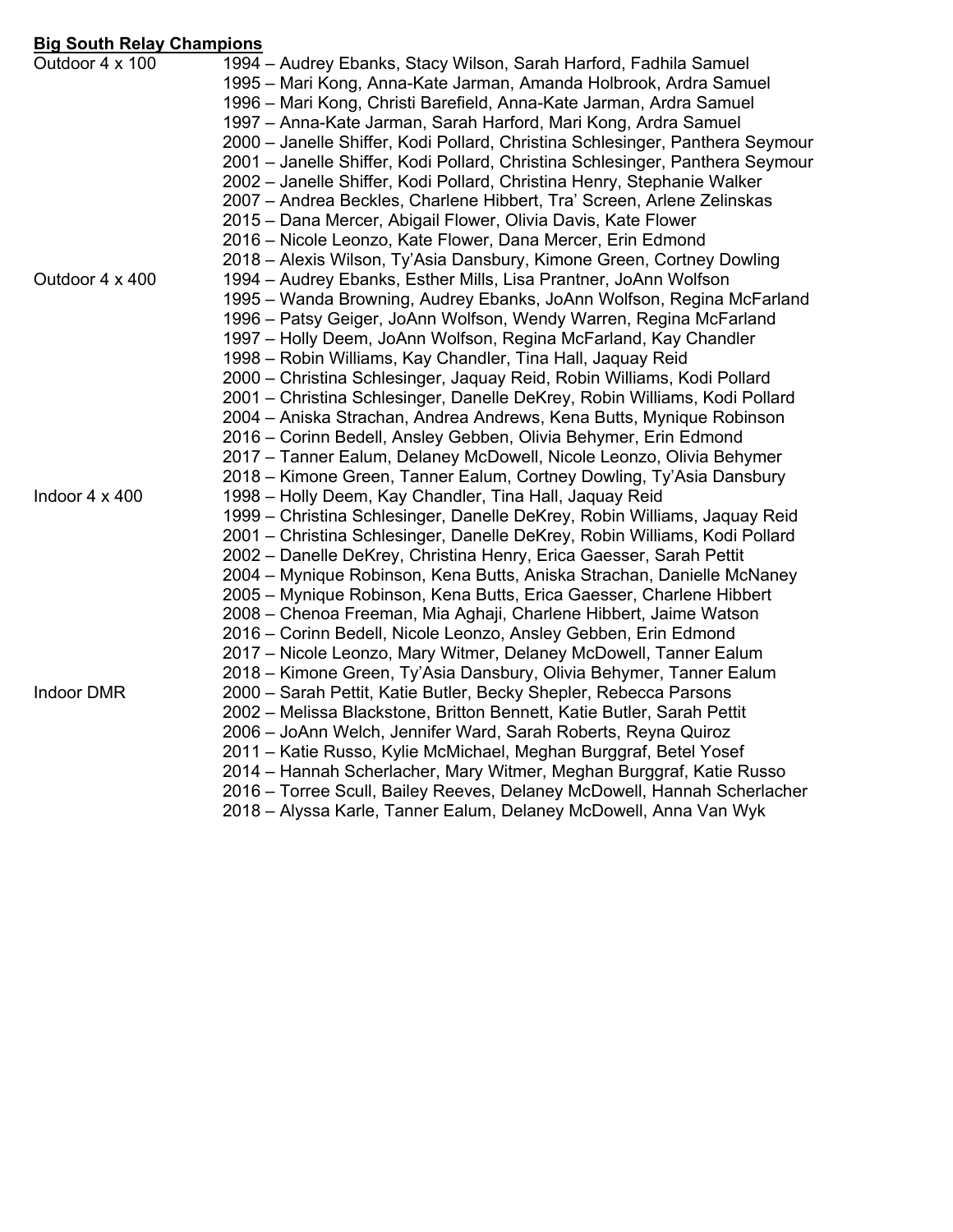## **Award Winners**

## **Female Student-Athlete of the Year (All Sports)**

Ednah Kurgat – 2016 Heather Sagan – 2002

## **Big South Scholar-Athlete of the Year (All Sports)**

Danielle McNaney – 2005

## **Christenberry Award (All Sports)**

Holly Deem – 1998 Danielle McNaney – 2005 Jessie Proehl – 2017 Audrey Rabe – 2017 Lora Randolph – 1997 Cathy Williams – 1999

## **Big South Women's Track & Field Athlete of the Year (Overall)**

Heather Sagan – 2002

# **Big South Women's Runner of the Year (Overall)**

Ednah Kurgat – 2016

# **Big South Most Outstanding Athlete**

Ardra Samuel – 1995 Outdoor Robin Williams – 2000 Outdoor

## **Big South Most Outstanding Track Performer**

Kimone Green – 2018 Indoor Jennifer Klugh – 2011 Indoor, 2012 Indoor Danielle McNaney – 2003 Outdoor Ashley Osborne – 2009 Indoor Heather Sagan – 2001 Indoor, 2002 Outdoor Jaime Watson – 2010 Indoor Arlene Zelinskas – 2006 Indoor, 2007 Indoor

## **Big South Most Outstanding Field Performer**

Mychelle Cumings – 2013 Indoor, 2013 Outdoor, 2014 Indoor Andrea Wildrick – 2002 Outdoor Marie Williams – 2009 Outdoor

## **Big South Freshman of the Year**

Meghan Burggraf – 2010 Outdoor Mychelle Cumings – 2012 Outdoor Ty'Asia Dansbury – 2018 Outdoor Tanner Ealum – 2017 Indoor Ednah Kurgat – 2015 Indoor, 2015 Outdoor Delaney McDowell – 2016 Indoor Kylie Polsgrove – 2016 Outdoor

# **Big South Scholar-Athlete of the Year**

Danielle McNaney – 2005 Indoor, 2005 Outdoor Audrey Rabe – 2017 Indoor Rebekah Ricksecker – 2010 Indoor, 2010 Outdoor Heather Sagan – 2001 Indoor, 2001 Outdoor Amy Sturgill – 2000 Outdoor Cathy Williams – 1999 Outdoor Arlene Zelinskas – 2006 Outdoor, 2007 Outdoor